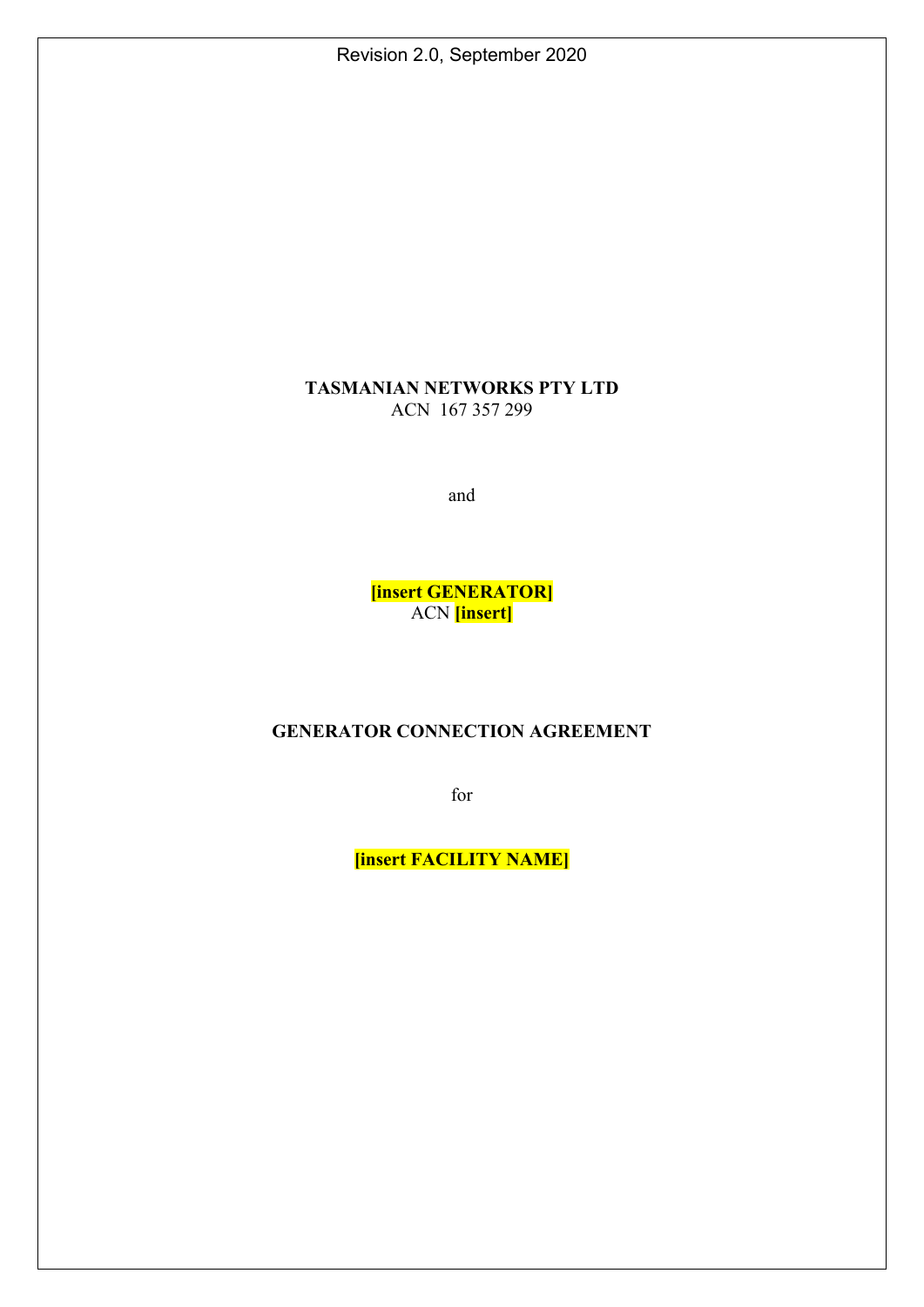# **TABLE OF CONTENTS**

| 1.   |  |
|------|--|
| 1.1  |  |
| 1.2  |  |
| 1.3  |  |
| 1.4  |  |
| 1.5  |  |
| 1.6  |  |
| 2.   |  |
| 2.1  |  |
| 2.2  |  |
| 2.3  |  |
| 2.4  |  |
| 3.   |  |
| 3.1  |  |
| 3.2  |  |
| 3.3  |  |
| 3.4  |  |
| 3.5  |  |
| 3.6  |  |
| 3.7  |  |
| 4.   |  |
| 4.1  |  |
| 4.2  |  |
| 4.3  |  |
| 4.4  |  |
| 4.5  |  |
| 4.6  |  |
| 4.7  |  |
| 4.8  |  |
| 4.9  |  |
| 4.10 |  |
| 4.11 |  |
| 4.12 |  |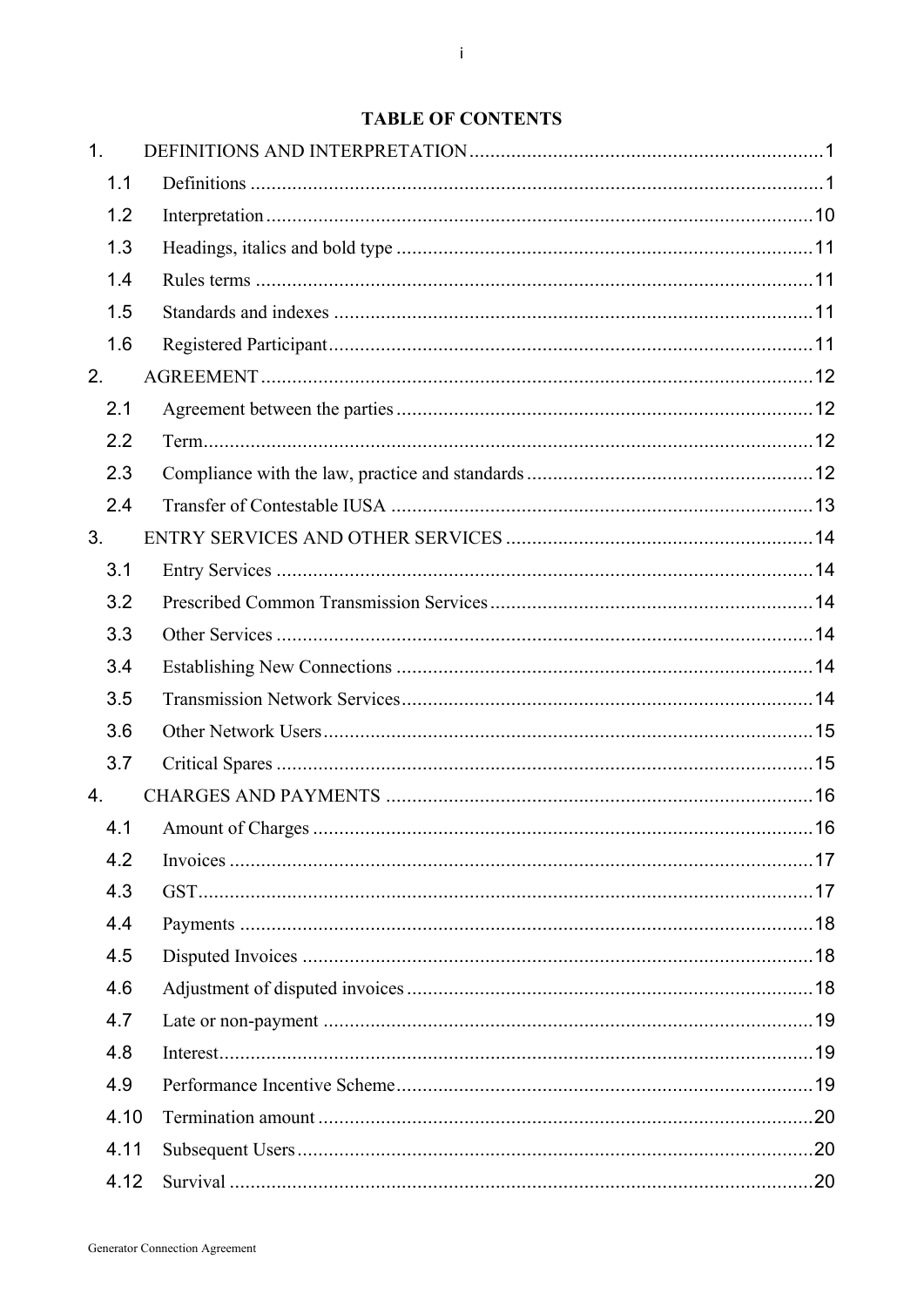| 5. |      |                                                                  |    |
|----|------|------------------------------------------------------------------|----|
|    | 5.1  |                                                                  |    |
|    | 5.2  |                                                                  |    |
|    | 5.3  |                                                                  |    |
|    | 5.4  |                                                                  |    |
|    | 5.5  |                                                                  |    |
|    | 5.6  |                                                                  |    |
|    | 5.7  |                                                                  |    |
|    | 5.8  |                                                                  |    |
|    | 5.9  |                                                                  |    |
|    | 5.10 |                                                                  |    |
|    | 5.11 |                                                                  |    |
|    | 5.12 |                                                                  |    |
| 6. |      |                                                                  |    |
|    | 6.1  |                                                                  |    |
|    | 6.2  |                                                                  |    |
|    | 6.3  |                                                                  |    |
|    | 6.4  |                                                                  |    |
|    | 6.5  |                                                                  |    |
|    | 6.6  |                                                                  |    |
|    | 6.7  |                                                                  |    |
|    | 6.8  |                                                                  | 30 |
| 7. |      |                                                                  |    |
|    | 7.1  |                                                                  |    |
|    | 7.2  |                                                                  |    |
|    | 7.3  |                                                                  |    |
| 8. |      |                                                                  |    |
|    | 8.1  |                                                                  |    |
|    | 8.2  |                                                                  |    |
|    | 8.3  |                                                                  |    |
|    | 8.4  |                                                                  |    |
|    | 8.5  |                                                                  |    |
|    | 8.6  |                                                                  |    |
|    | 8.7  | Costs of disconnection or suspension of transmission services 33 |    |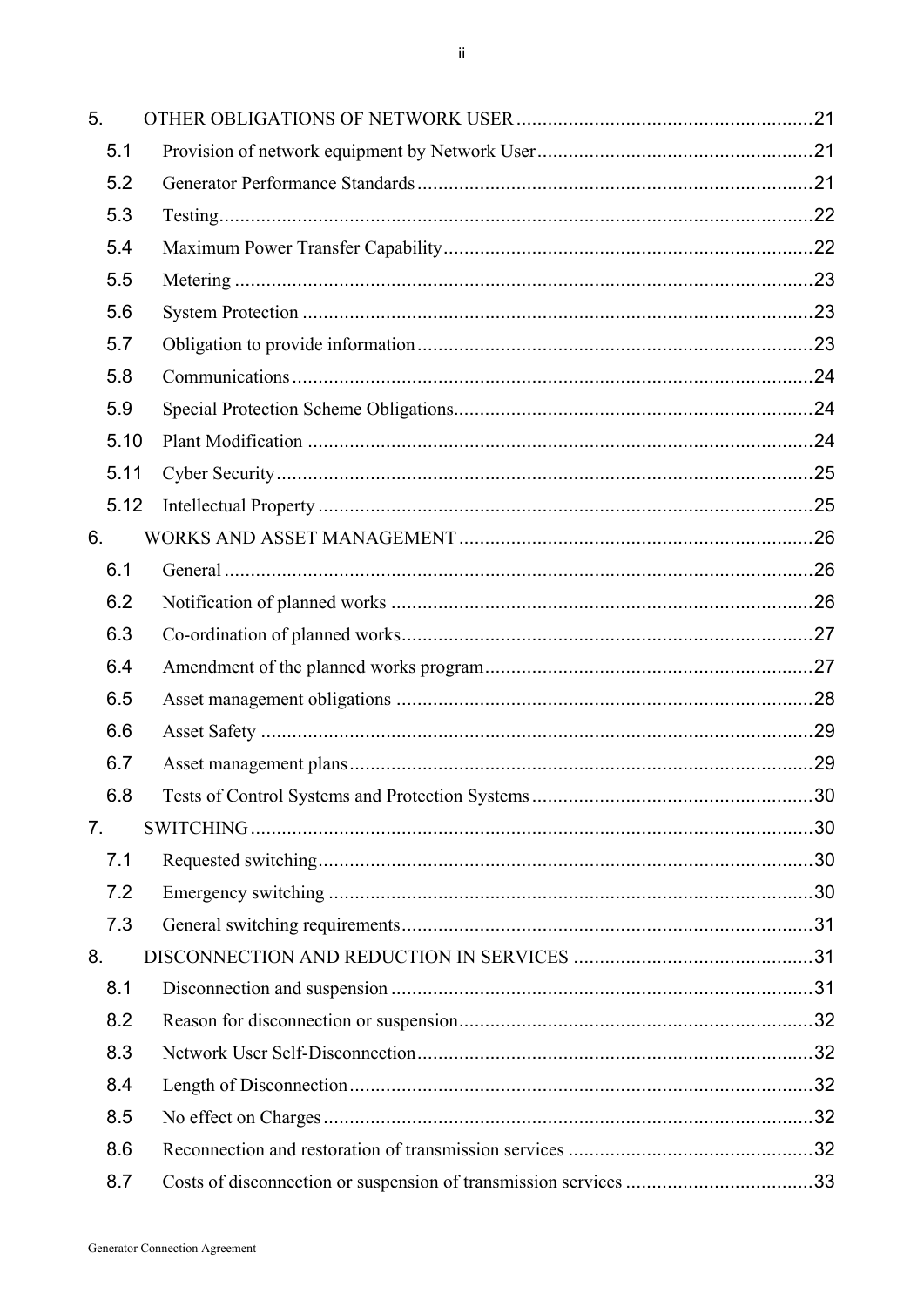| 9.   |      |
|------|------|
| 9.1  |      |
| 9.2  |      |
| 9.3  |      |
| 9.4  |      |
| 9.5  |      |
| 9.6  |      |
| 9.7  |      |
| 9.8  |      |
| 10.  |      |
| 11.  |      |
| 11.1 |      |
| 11.2 |      |
| 11.3 |      |
| 12.  |      |
| 12.1 |      |
| 12.2 |      |
| 12.3 |      |
| 13.  |      |
| 13.1 |      |
| 13.2 |      |
|      | . 41 |
| 13.4 |      |
| 14.  |      |
| 14.1 |      |
| 14.2 |      |
| 14.3 |      |
| 14.4 |      |
| 14.5 |      |
| 14.6 |      |
| 14.7 |      |
| 14.8 |      |
| 14.9 |      |
| 15.  |      |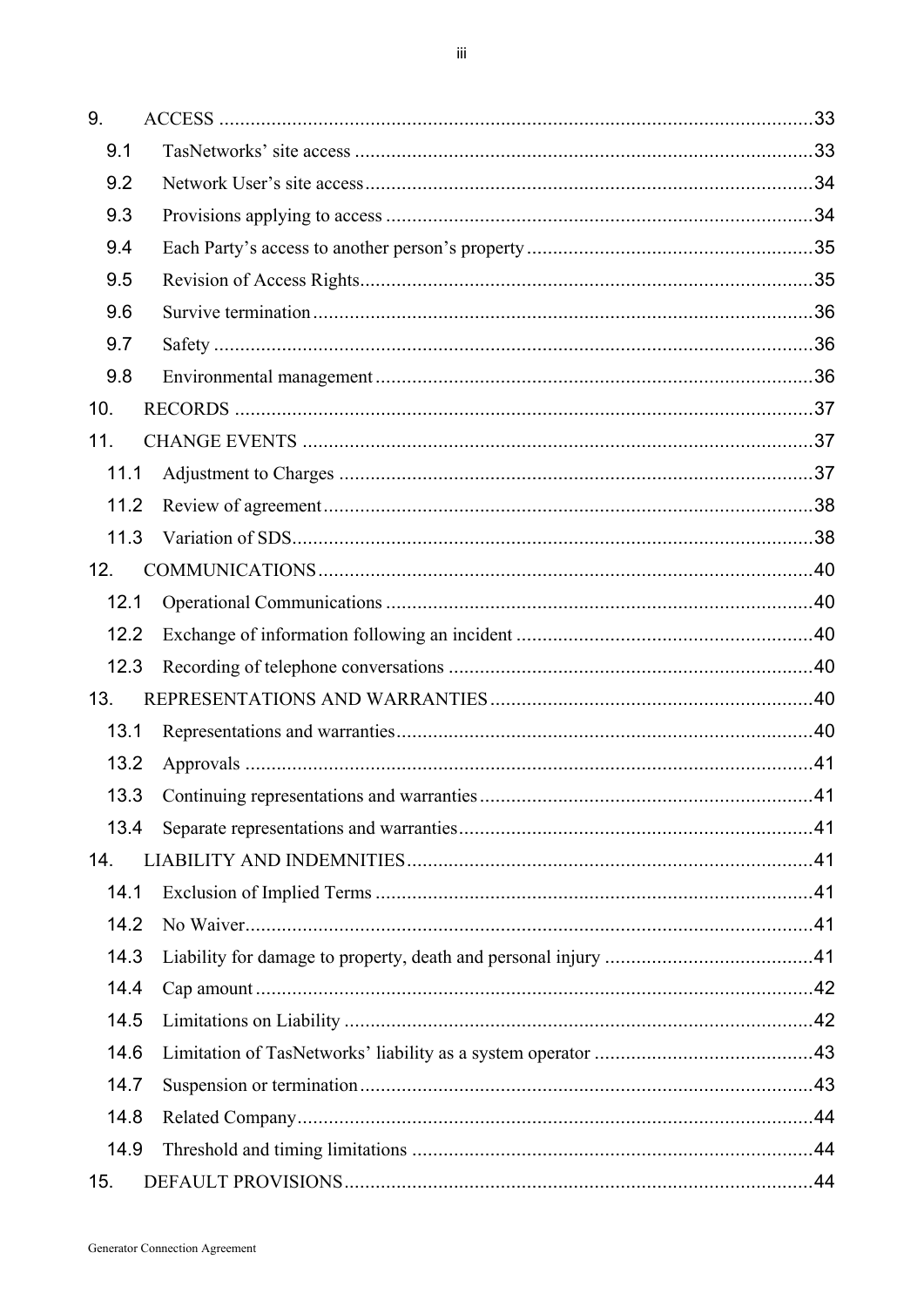| 15.1 |                 |      |
|------|-----------------|------|
| 15.2 |                 |      |
| 15.3 |                 |      |
| 15.4 |                 |      |
| 15.5 |                 |      |
| 15.6 |                 |      |
| 16.  |                 |      |
| 17.  |                 |      |
| 17.1 |                 |      |
| 17.2 |                 |      |
| 17.3 |                 |      |
| 17.4 |                 |      |
| 18.  |                 |      |
| 18.1 |                 |      |
| 18.2 |                 |      |
| 18.3 |                 |      |
| 18.4 |                 |      |
| 19.  |                 |      |
| 19.1 |                 |      |
| 19.2 |                 |      |
| 19.3 |                 |      |
| 20.  | CONFIDENTIALITY | . 53 |
| 20.1 |                 |      |
| 20.2 |                 |      |
| 20.3 |                 |      |
| 20.4 |                 |      |
| 21.  |                 |      |
| 21.1 |                 |      |
| 21.2 |                 |      |
| 21.3 |                 |      |
| 21.4 |                 |      |
| 21.5 |                 |      |
| 21.6 |                 |      |
| 22.  |                 |      |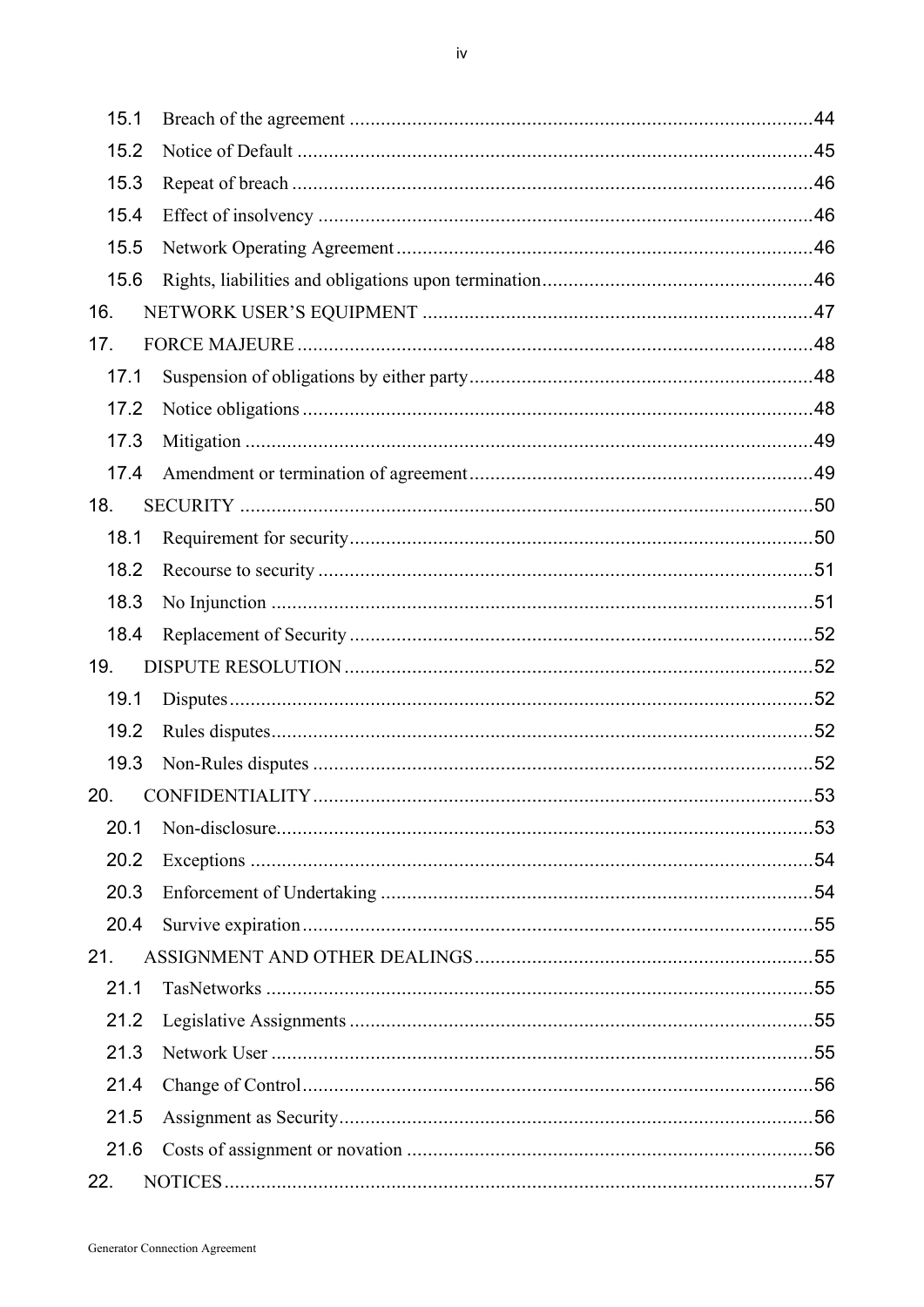| 22.1              |                                                     |    |
|-------------------|-----------------------------------------------------|----|
| 22.2              |                                                     |    |
| 22.3              |                                                     |    |
| 23.               |                                                     |    |
| 23.1              |                                                     |    |
| 23.2              |                                                     |    |
| 23.3              |                                                     |    |
| 23.4              |                                                     |    |
| 23.5              |                                                     |    |
| 23.6              |                                                     |    |
| 23.7              |                                                     |    |
| 23.8              |                                                     |    |
| 23.9              |                                                     |    |
|                   |                                                     |    |
|                   |                                                     |    |
|                   |                                                     |    |
| <b>SCHEDULE 2</b> |                                                     |    |
| <b>SCHEDULE 3</b> |                                                     |    |
|                   |                                                     |    |
| 1                 |                                                     |    |
| 2                 |                                                     |    |
| 3                 | Charges for Other Services                          | 66 |
| 4                 |                                                     |    |
|                   | SCHEDULE 5 TECHNICAL REQUIREMENTS AND STANDARDS  67 |    |
| $\mathbf 1$       |                                                     |    |
| $\overline{2}$    |                                                     |    |
|                   |                                                     |    |
| 3                 |                                                     |    |
|                   |                                                     |    |
|                   |                                                     |    |
|                   |                                                     |    |
|                   |                                                     |    |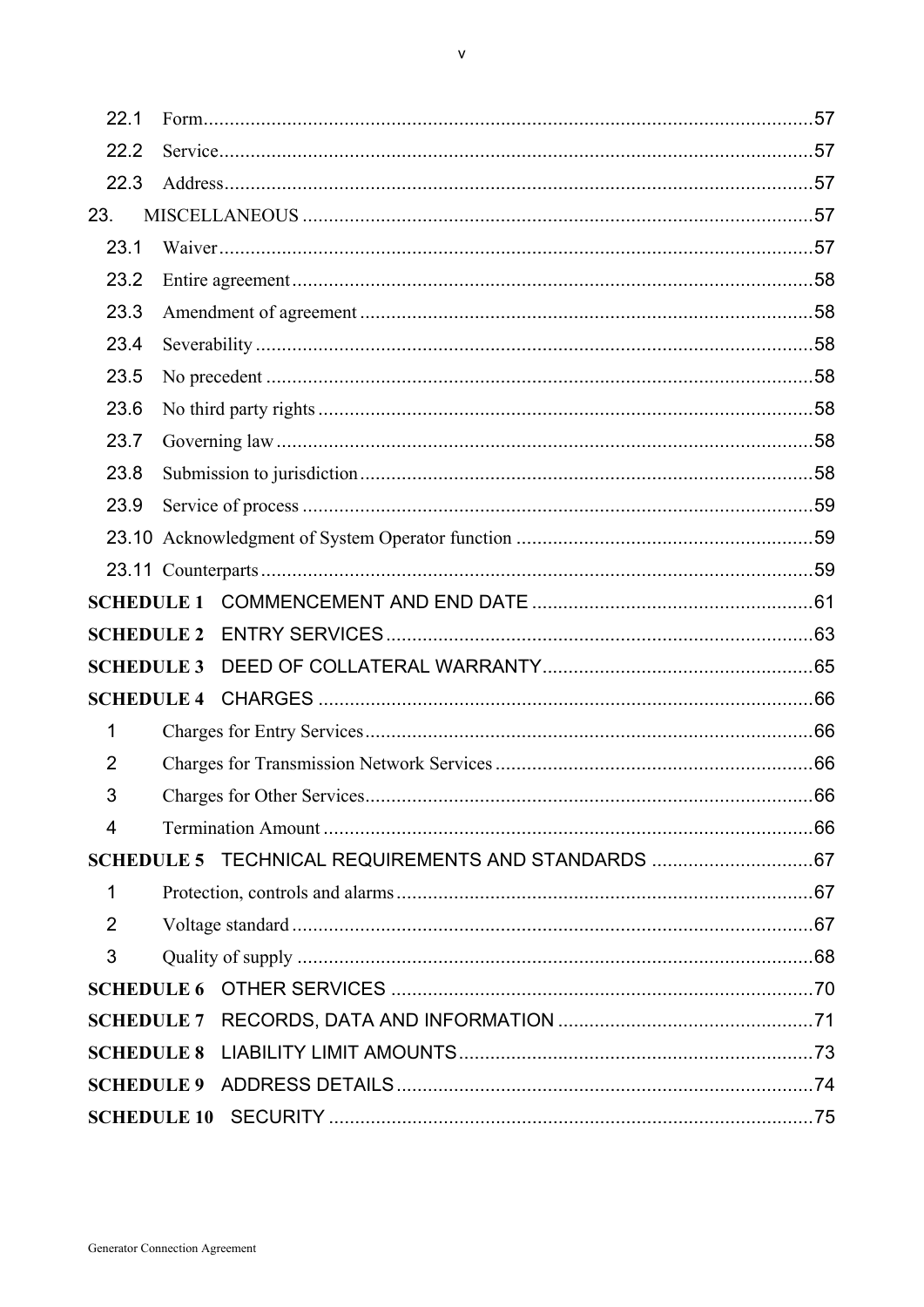# **AGREEMENT** made the day of day of containing the day of containing the day of containing the contact of  $\frac{1}{2}$

- **PARTIES 1. Tasmanian Networks Pty Limited**  ACN 167 357 299 of 1-7 Maria Street, Lenah Valley in Tasmania (**TasNetworks**)
	- 2. **[insert company name]** ACN **[insert]** of **[insert]** in Tasmania (**Network User**)

# **RECITALS**

- A. TasNetworks holds a licence issued under the *ESI Act* authorising it to operate its *transmission system* to transmit electricity within Tasmania.
- B. Network User holds a licence under the *ESI Act* authorising it to operate its *generating plant*  to generate electricity.
- C. TasNetworks has offered to provide Network User with *connection* and access to its *transmission system* on the terms set out in this agreement and Network User agrees to accept that offer by entering into this *connection agreement*.

# **THE PARTIES AGREE**

# **1. DEFINITIONS AND INTERPRETATION**

# **1.1 Definitions**

In this agreement, except so far as the contrary intention appears:

*access right* means any easement, lease, licence or other access right referred to in the *Asset Development Agreement* (including the scope of work as defined in that agreement) as being required to be granted to TasNetworks so as to enable it to be able to provide the *services* or operate and maintain the works (as defined in the *Asset Development Agreement*);

*agreed capability* means, for a *connection point,* the maximum capability in MVA to receive or send out power through the *connection point* as specified in the relevant *SDS* in the circumstances specified in the relevant *SDS*;

*agreed maximum demand* means, for a *connection point*, the maximum amount of demand (in kW or MW) for a *trading interval* nominated in the relevant *SDS*;

1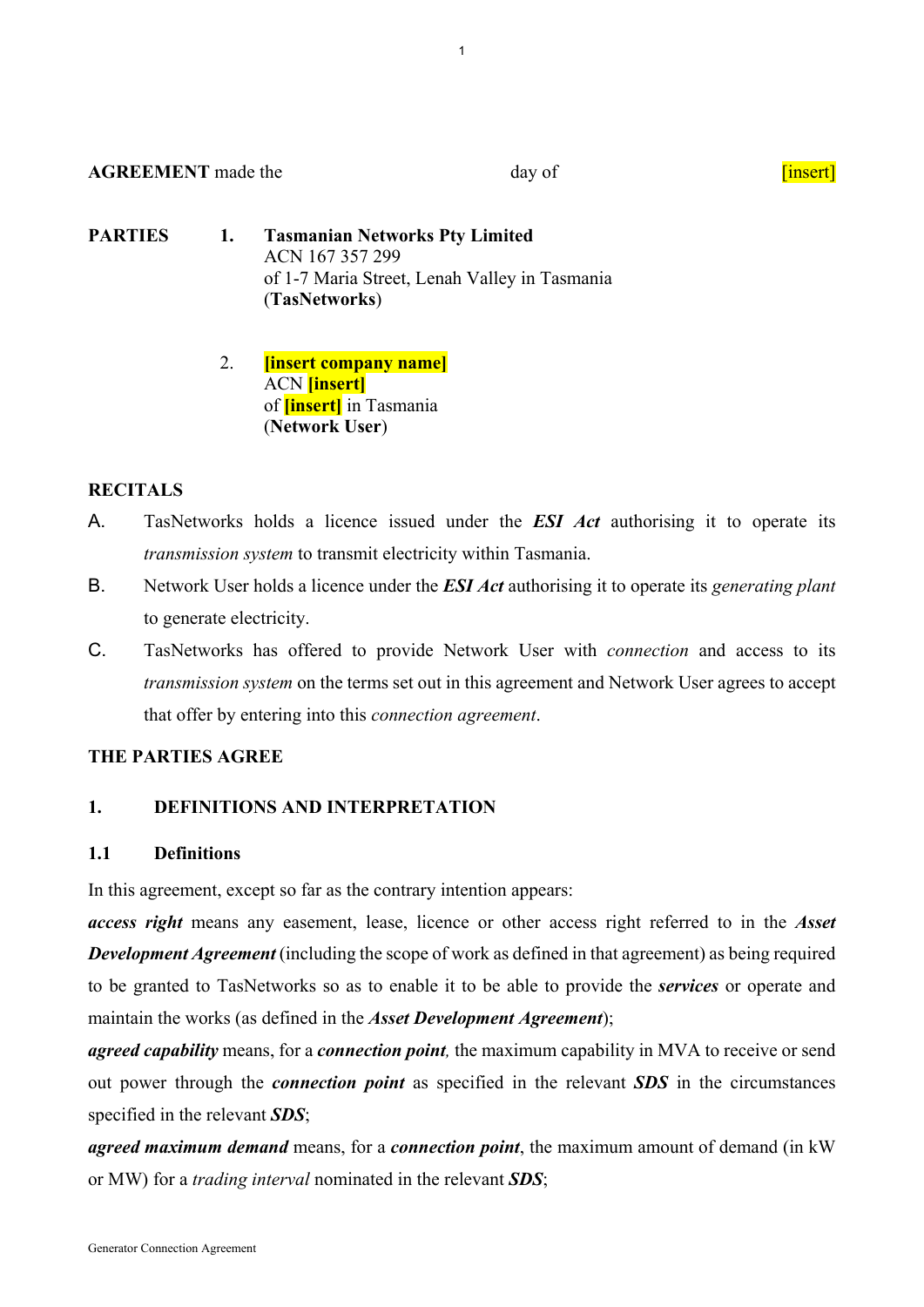*approval* means a licence, permit, consent, certificate, approval or other authorisation required to be obtained pursuant to *law* to enable performance of an act or discharge of an obligation under this agreement;

*approved credit rating* is a credit rating of at least BBB issued by Standard & Poor's or, if nominated and agreed to by TasNetworks, an equivalent credit rating from another credit rating agency acceptable to TasNetworks;

*Asset Development Agreement* means the Asset Development Agreement between TasNetworks and Network User dated *[insert date]*;

*asset failure* means a need (as determined by TasNetworks acting reasonably) to repair or replace a *connection asset, non-contestable IUSA components*, *contestable IUSA Components* or *facility*  used in association with them which is not attributable to TasNetworks' failure to operate, maintain or protect that asset, component or *facility* in accordance with *good electricity industry practice*;

*asset obsolescence* means a need (as determined by TasNetworks acting reasonably) to replace a *connection asset*, *non-contestable IUSA Components*, *contestable IUSA Components* or *facility*  used in association with them because the asset, component or *facility* has reached the end of its useful life or become obsolete;

*Asset Management Plans* means plans that (as applicable) a prudent *transmission network service provider* or *Generator* would prepare and maintain outlining its procedures for operations, maintenance, expansion and refurbishment of its assets and that form the basis for management of those assets;

#### *associate* means, for a party:

(a) a *related body corporate* of the party; or

(b) an officer or employee of the party;

*Australian bank* means an "Australian bank" as defined in the *Corporations Act 2001* (Cth) which is incorporated in Australia;

*Authority* means the Crown, any government or regulatory department, body, instrumentality, minister of the Crown, agency or other authority (including the *AEMC*, the *AER* and *AEMO*), or any body which is the successor to the administrative responsibilities of such department, body, instrumentality, minister of the Crown, agency or other authority (but does not include the parties unless in the case of TasNetworks it is acting as *System Operator*);

*business day* means any *day* except a Saturday, Sunday or public holiday in Hobart;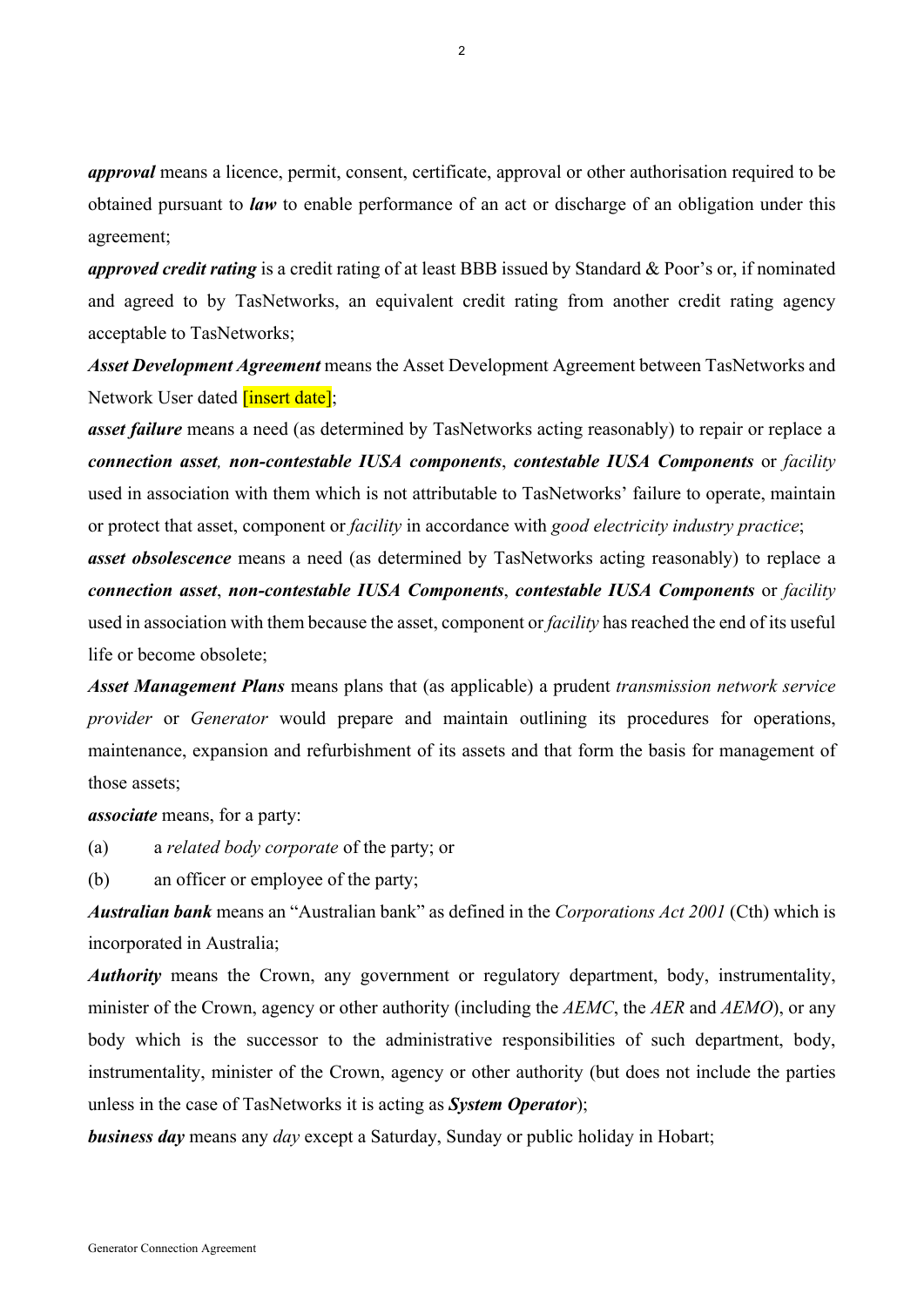*cap amount* means the amount stated in Schedule 8 as escalated in accordance with the *CPI* as provided for in Schedule 8;

*cash rate* means the cash rate (also known as the interbank overnight rate), recorded to two decimal places, as set by the Reserve Bank of Australia provided that if the *cash rate* cannot be so determined, then *cash rate* will be such replacement interest rate nominated by TasNetworks acting reasonably; *change in approval* means:

(a) the amendment, revocation or issue of an *approval*; or

(b) a change in the application or interpretation of the terms of any *approval*;

*change in imposts* means the imposition of a new *impost* or a change in the rate or amount of an existing *impost*;

*change in law* means the enactment, amendment, repeal, revocation or change in the application or interpretation of any *law*, but excluding any *law* relating to the imposition of income tax;

*change of control* means that a change occurs in the persons or entities which directly or indirectly:

- (a) control the composition of the board of a party; or
- (b) are in a position to cast, or control the casting of, more than one-half of the maximum number of votes that may be cast at a general meeting of a party; and/or
- (c) hold more than one-half of the issued share capital of a party (excluding any part of that issued share capital that carries no right to participate beyond a specified amount in a distribution of either profits or capital),

but excludes any such change occurring as a result of a change or changes in ownership of the issued shares in an entity listed on the Australian Securities Exchange or another recognised securities exchange;

*charges* means any one or more of the charges for the *entry services, transmission network services* and *other services* calculated in accordance with Schedule 4 and, where relevant, clause 3.6 and any other charge TasNetworks is permitted to impose by an express provision of this agreement;

*commencement date* means the date specified as the commencement date in Schedule 1;

*connection assets* for a *connection site* means the *dedicated connection assets* for which TasNetworks is registered and that are associated with each *connection point*, as more particularly described in the relevant *SDS*;

*connection point* means, for a *generating unit*, the point at which the *Network User equipment*  relevant to that *generating unit* connects to the *transmission network* as specified in the relevant *SDS*; *connection site* means the generation site, or other site, specified in Schedule 1;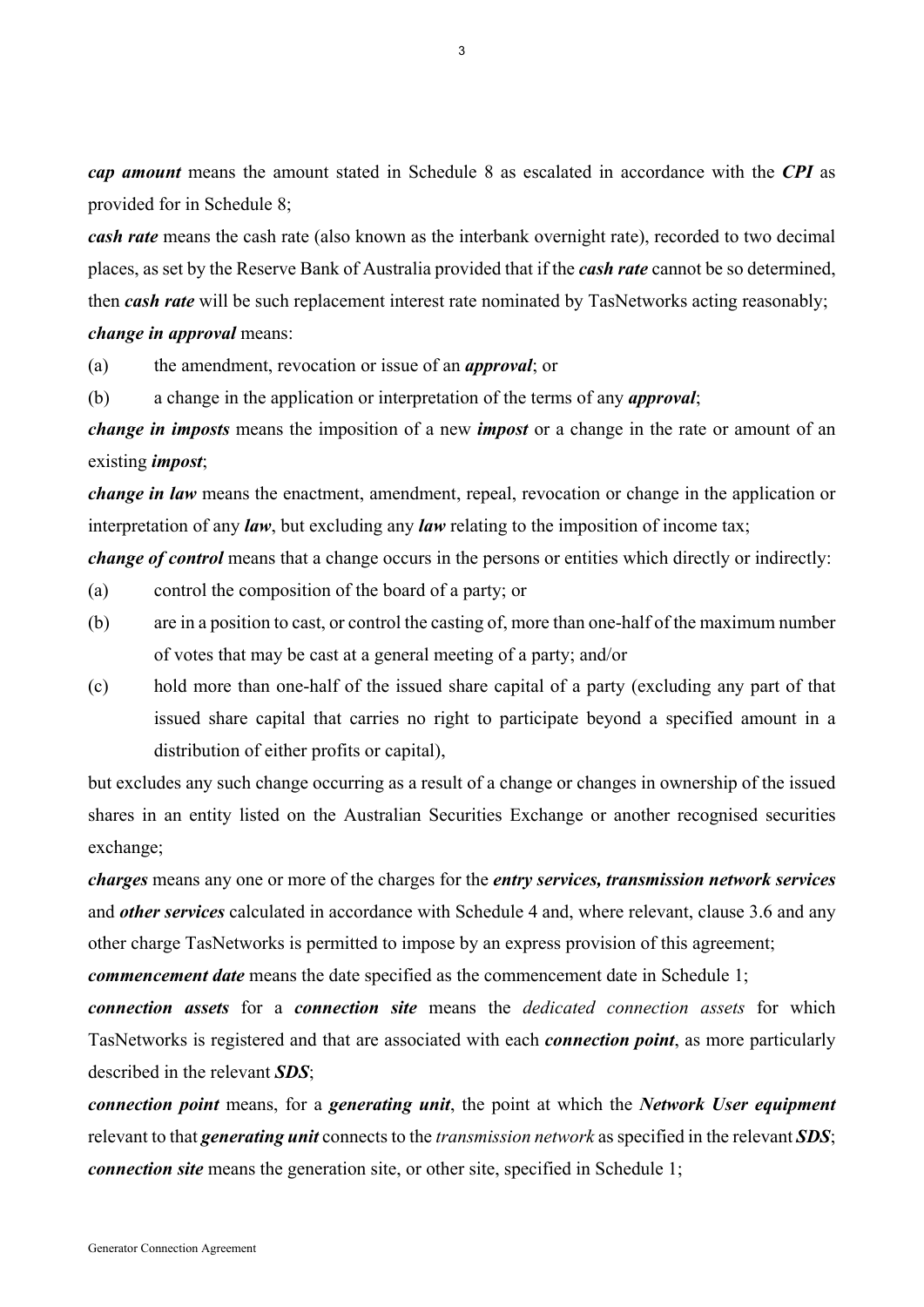*consequential loss* means each of the following forms of loss:

- (a) any loss, damage or expense arising out of interruption to business, increased costs of working, loss of use of property, loss of contract or loss of production;
- (b) any loss of actual or anticipated profit or revenue or saving (but excluding TasNetworks' profit that forms part of the *charges* or other amounts payable to TasNetworks under this agreement);
- (c) any damage to goodwill, reputation or share price; or
- (d) any indirect or consequential loss (being any loss beyond that which may fairly and reasonably be considered as arising naturally (that is, according to the usual course of things) from a breach) or special or contingent damages of any kind;

*contestable IUSA components* means the contestable *identified user shared assets* that are constructed by the IUSA Provider (as defined in the *IWCA*) and set out in the *IWCA*;

*costs event* means any of the following which increases or decreases TasNetworks' costs of providing the *services* or performing its obligations under this agreement:

- (a) a *change in law*;
- (b) a *change in approval*;
- (c) a *change in imposts*;
- (d) a *New Authority Requirement*;
- (e) *asset failure*;
- (f) *asset obsolescence*;

*CPI* means for a particular *financial year*:

(a) the Consumer Price Index: All Groups Index Number, weighted average of eight capital cities published by the Australian Bureau of Statistics for the March quarter immediately preceding the start of the relevant *financial year*;

#### divided by:

(b) the Consumer Price Index: All Groups Index Number, weighted average of eight capital cities published by the Australian Bureau of Statistics for the March quarter immediately preceding the March quarter referred to in (a) above;

*critical spares* has the meaning given to it in clause 3.7(a);

*cyber security incident* means a breach of a system in order to affect its integrity or availability and/or

the unauthorised access or attempted access to a system or systems;

*default event* has the meaning given to it in clause 15.1;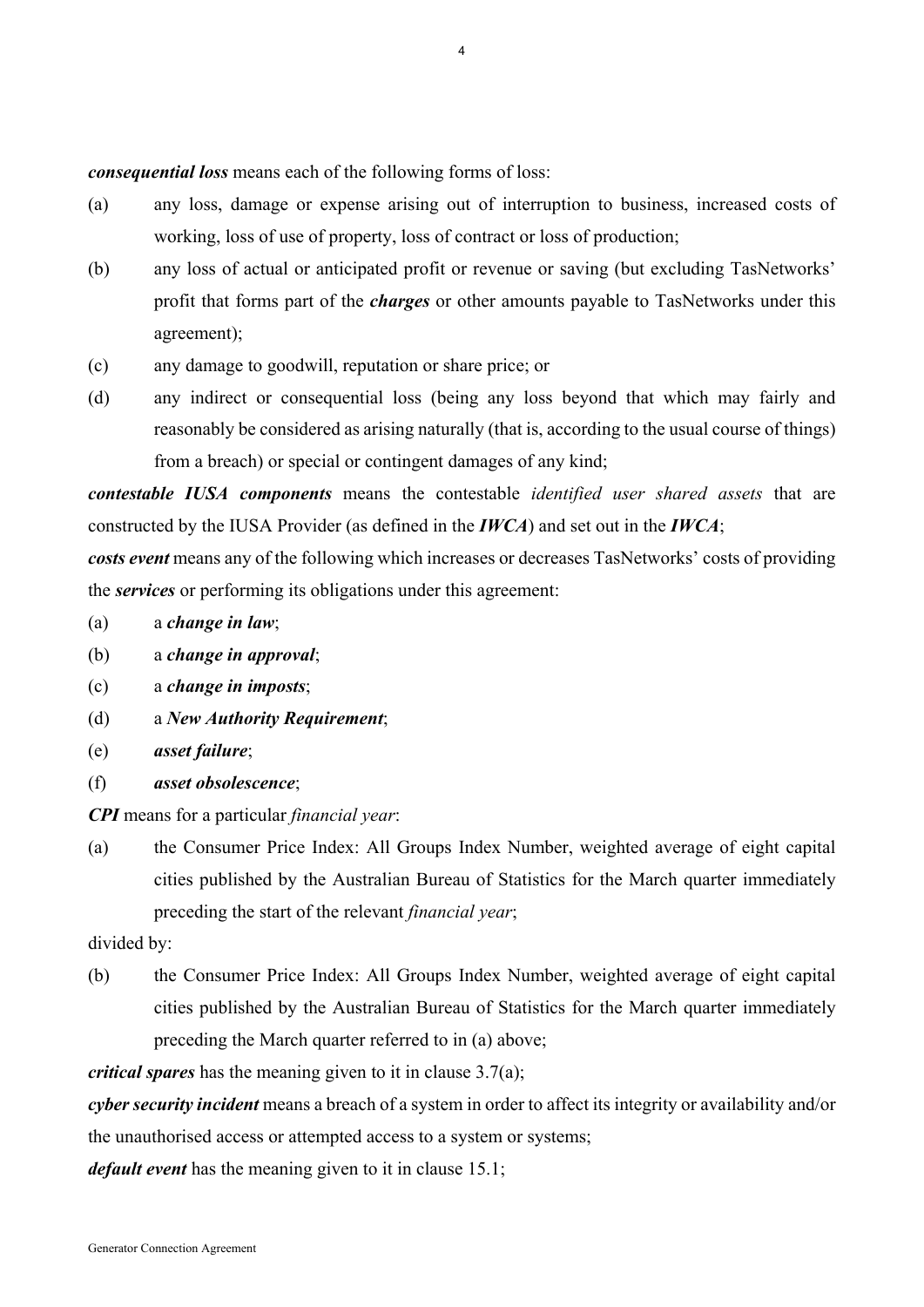*defaulting party* has the meaning given to it in clause 15.1;

*direct loss* means loss, injury, damage or expense suffered or incurred by a party that results directly from, whether solely or in part, an act or omission of the other party but excluding any *consequential loss*;

*dispute* means any dispute or difference of opinion between TasNetworks and Network User or the absence of agreement between them about a matter under or arising out of this agreement;

*dispute notice* has the meaning given in clause 19.3;

*electricity infrastructure* means:

- (a) with respect to Network User, the *facility*; and
- (b) with respect to TasNetworks, the *TasNetworks Assets* and any part of the *transmission system* used to provide the *services*;

*emergency* means the actual or imminent occurrence of an event, which in any way poses or has the potential to pose a threat to the safety of persons, hazard to any *facilities*, *electricity infrastructure*, *connection assets* or property or a threat to *power system security*;

*end date* has the meaning set out in Schedule 1;

*entry services* has the meaning set out in Schedule 2;

*ESI Act* means the *Electricity Supply Industry Act 1995* (Tas);

*execution date* means the date this agreement is executed by the last party to do so;

*facility* means Network User's *[insert facility type]* at *[insert location]* in Tasmania comprising the *generating units*, the *Network user equipment* and related *facilities*;

*FM notifying party* has the meaning given to it in clause 17.1;

*force majeure event* means an event that:

- (a) is beyond the reasonable control of the *FM notifying party* or its *associates*;
- (b) is not caused by an act or omission of the *FM notifying party* or its *associates*; and
- (c) could not have been avoided or overcome by the *FM notifying party* or its *associates* taking reasonable precautions and steps,

including the following events, to the extent they satisfy paragraphs (a) to (c) (inclusive):

- (d) any industrial or labour dispute which the notifying party can demonstrate:
	- (i) involves persons other than the notifying party's *associates*; and
	- (ii) was not caused or induced by the acts or omissions of the notifying party or its *associates*;
- (e) natural disasters;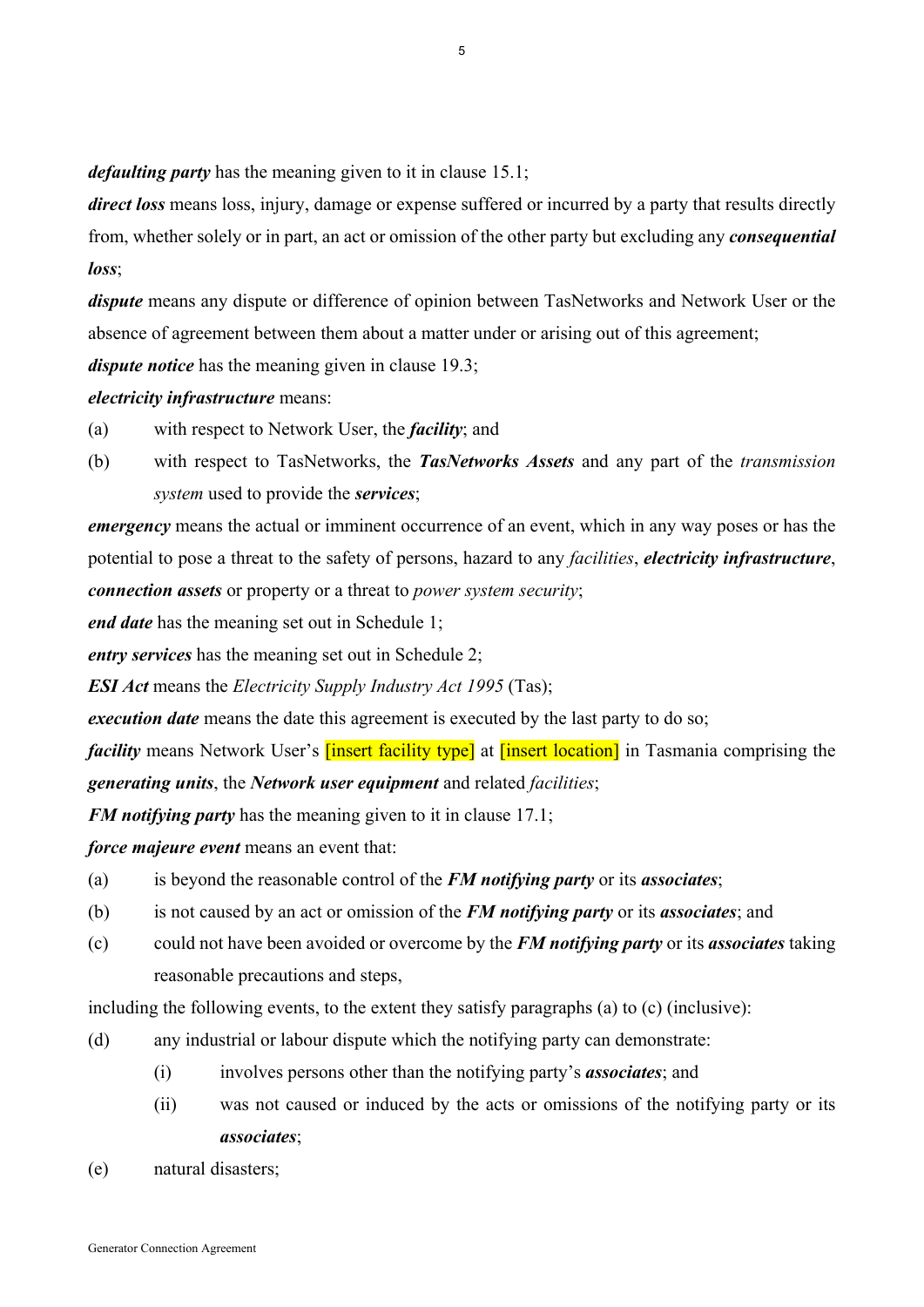- (f) landslide, flood, cyclone, earthquake, severe storm, lightning strike, severe and abnormal weather condition, electro-magnetic radiation storm, explosion or fire;
- (g) an act of war, terrorism, riot, civil commotion, malicious damage, epidemic or quarantine, sabotage or revolution;
- (h) an act or omission of another person (including an *Authority*) who is not under the control of the *FM notifying party*;
- (i) where TasNetworks is the *FM notifying party*, any shortages of labour, materials or equipment (not caused by TasNetworks' breach of this agreement or negligence (including a failure to source labour, materials or equipment in accordance with *good electricity industry practice*));
- (j) where TasNetworks is the *FM notifying party*, any manufacturing defect in TasNetworks' equipment or *facilities* not caused by TasNetworks' breach of this agreement or negligence; and
- (k) where TasNetworks is the *FM notifying party*, any mechanical or electrical breakdown of TasNetworks' equipment or *facilities* not caused by TasNetworks' breach of this agreement or negligence;

*generating unit* means the *generating unit*(s) described in the *SDS* for each *connection site*;

*Generator Performance Standards* means the performance standards for each *generating unit* set out in Section 2 of the relevant *SDS*;

*GST* means a goods and services tax imposed under the *GST Act* and related legislation;

*GST Act* means A New Tax System (Goods and Services Tax) Act 1999 (Cth);

*GST gross-up* has the meaning given in clause 4.3;

*impost* means any tax (excluding income tax and GST), duty, impost, levy, licence fee or other charge imposed by any *Authority*;

*incident* means the occurrence of a physical event which interrupts the flow of electricity to or from TasNetworks' *transmission system* at the *connection point* excluding momentary interruptions to the flow which have no substantial consequence;

*insolvency event* means for a party, any of the following events:

(a) an administrator is appointed or a resolution is passed or any steps are taken to appoint, or to pass a resolution to appoint, an administrator to that party; or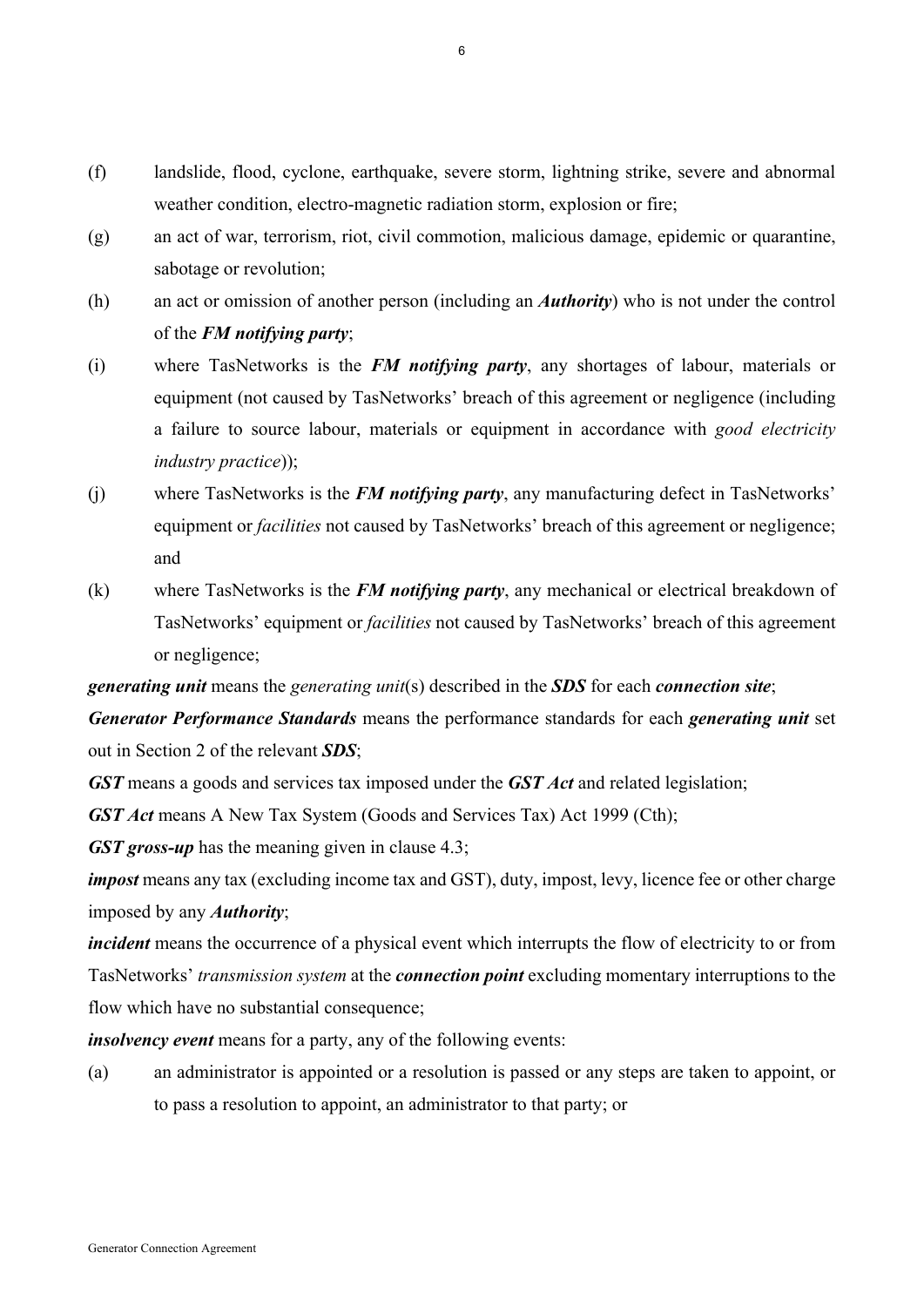- (b) a receiver, receiver and manager, official manager, trustee, administrator, other controller (as defined in the *Corporations Act 2001* (Cth)) or similar officer is appointed over the assets or undertaking of that party; or
- (c) that party enters into or proposes to enter into any arrangement, composition or compromise with or assignment for the benefit of its creditors or a class of them; or
- (d) that party is deemed by the provisions of the *Corporations Act 2001* (Cth) to be insolvent;

*intellectual property rights* means any copyright, patent, registered design, design right, trade mark, trade name or any other legally protected intellectual property right;

*Interface Works Construction Agreement or IWCA* means the Interface Works Construction Agreement between TasNetworks, Network User and  $\begin{bmatrix} 1 \end{bmatrix}$  as "IUSA Provider" dated linsert datel; *IUSA Owner* means the person described as such in the *Network Operating Agreement*;

*law* means:

- (a) those principles of law or equity established by decisions of courts;
- (b) statutes, regulations or by-laws of the Commonwealth of Australia, the State of Tasmania or an *Authority* which have the force of law;
- (c) the Constitution of the Commonwealth of Australia;
- (d) the *Rules*;
- (e) binding requirements and binding guidelines of the Commonwealth of Australia, the State of Tasmania or an *Authority* which have the force of law;

#### *New Authority Requirement* means:

- (a) any new requirements of an *Authority* with which TasNetworks is required by *law* to comply;
- (b) any new practices or procedures of an *Authority* which, having regard to *good electricity industry practice*, require TasNetworks to modify its systems, operations or procedures; or
- (c) any change by an *Authority* to its equipment or systems (including *protection systems*, *control systems*, cyber security systems or other information technology systems) which, having regard to *good electricity industry practice*, requires TasNetworks to modify its systems, equipment, operations or procedures;

*Network Operating Agreement or NOA* means the Networks Operating Agreement between TasNetworks and [ ] dated *[insert date]*;

*Network User equipment* for a *connection site* means: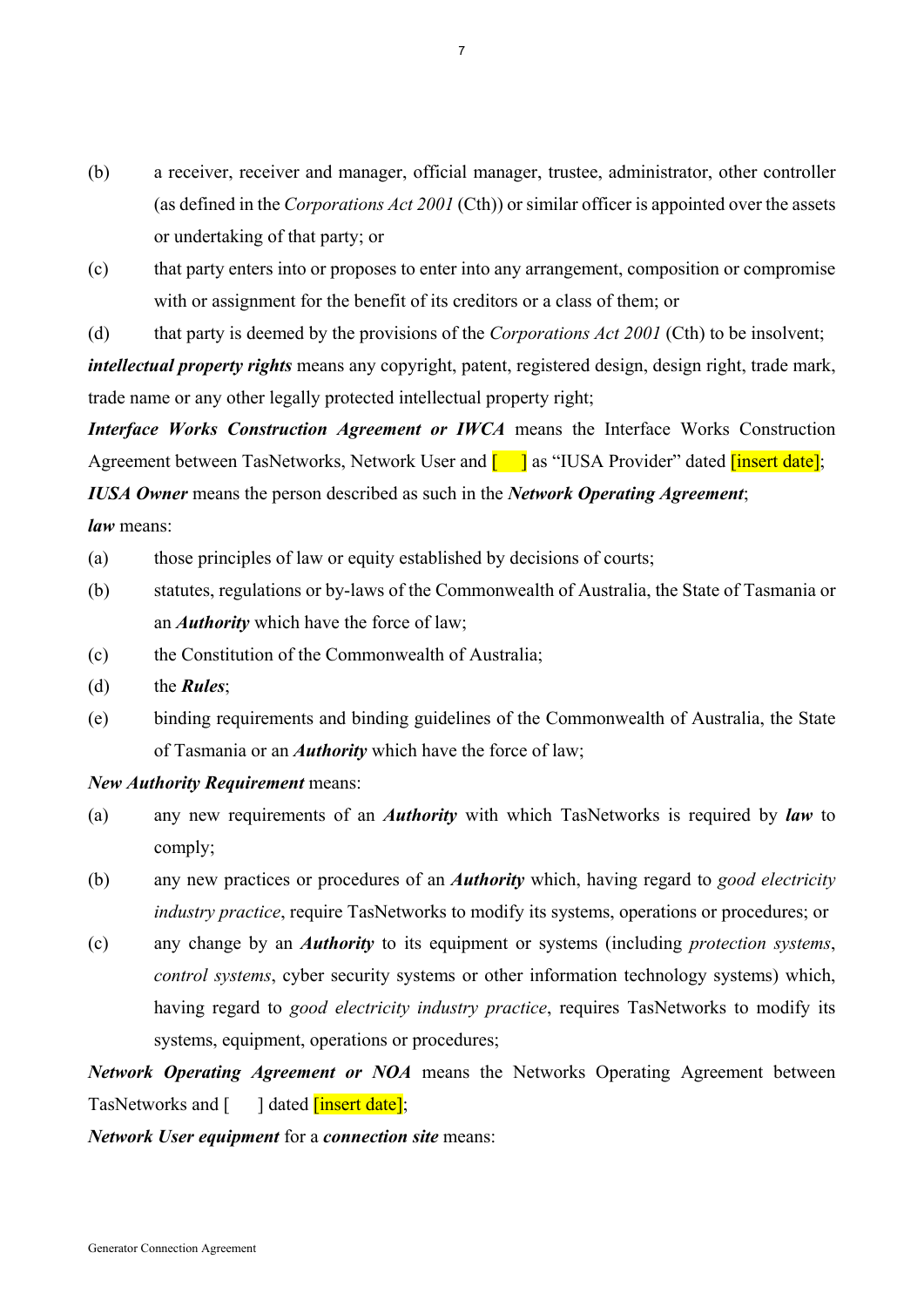- (a) the primary equipment between a *generating unit* and the *connection point* for the *generating unit*; and
- (b) associated secondary equipment for such primary equipment,

as more particularly described in the relevant *SDS*, and includes any *third party DCA*;

*non-contestable IUSA components* means the non-contestable *identified user shared assets* that are to be constructed by TasNetworks;

*OH&S procedures* means the most recent version which has been provided to the other party, from time to time, of the occupational health and safety management procedures adopted by the party on whose property the *work* is being performed;

*other services* means any service (other than *entry services*, *prescribed common transmission services*, or *transmission network services*) which TasNetworks agrees with Network User to provide under this agreement as more particularly described in Schedule 6;

*Performance Standards* means the *power system* performance and quality of *supply* standards set out in schedules 5.1a and 5.1 of the *Rules* from time to time as those standards apply to *Transmission Network Service Providers* as those standards are modified, extended or completed by any *derogations* in force under the *Rules* from time to time and as set out for the *connection site* in the relevant *SDS*;

*planned works* means any *work* notified by a party in accordance with clause 6.2 or 6.4;

*planned works program* has the meaning given to it in clause 6.3;

*records* means the records, data and information to be maintained by the parties under clause 10; *related company* means any person or entity which:

- (a) is registered as a *Generator* under the *Rules* for any *generating unit*;
- (b) would have been required under the *Rules* to be registered as a *Generator* for any *generating unit* if another party had not been registered as an *intermediary* under the *Rules* for the relevant *generating unit*;
- (c) operates and maintains a *generating unit* and in consideration for such operation and maintenance is entitled to a portion of the revenue earned by the *generating unit* or is remunerated by reference to the revenue earned by the *generating unit*;
- (d) otherwise bids in electricity generated by any *generating unit* into the *spot market*; or
- (e) has a right to deal with or trade, or enter into hedges utilising, the electricity generated by a *generating unit*;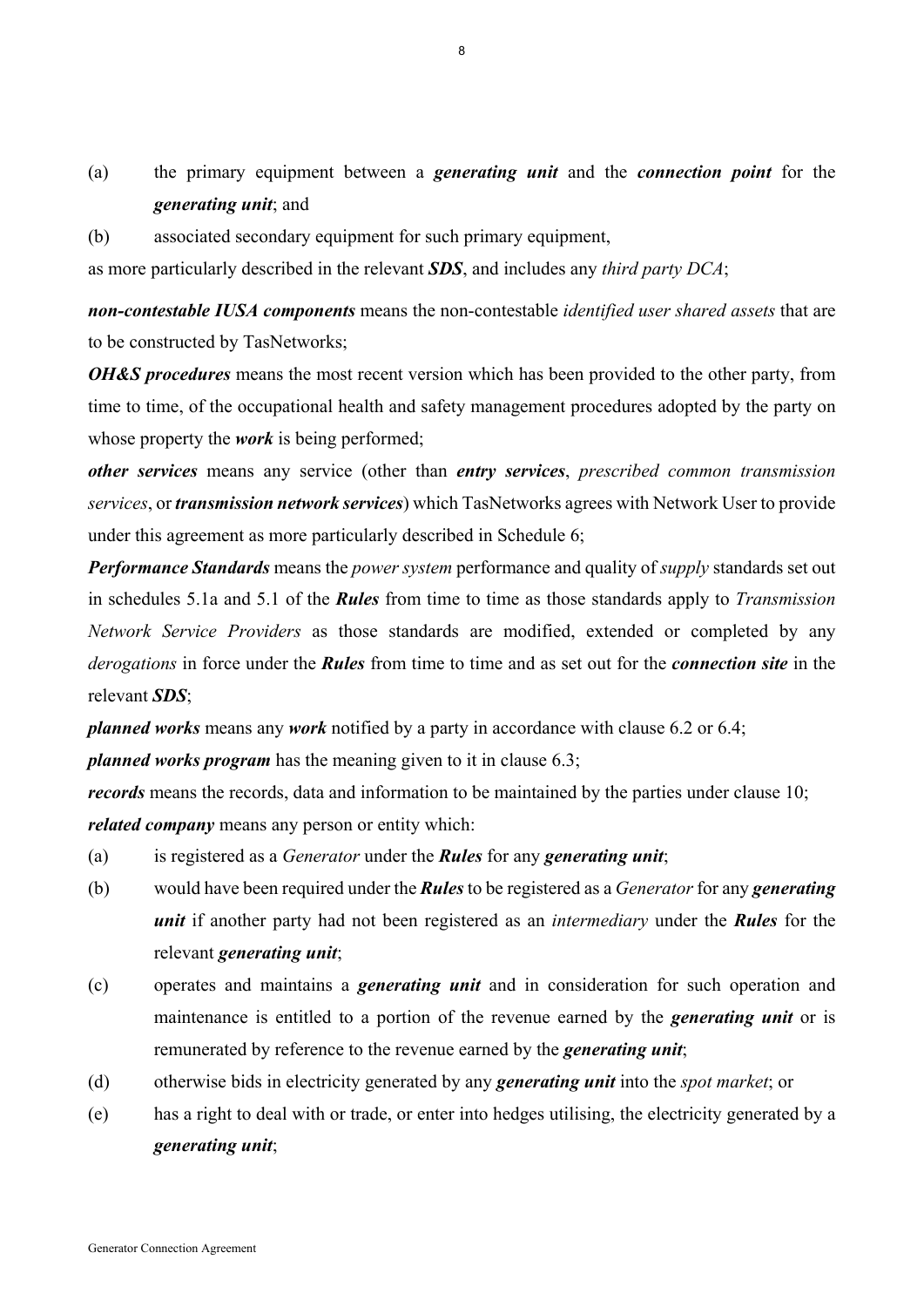*Rules* means the National Electricity Rules made under the *National Electricity Law*, as that law applies in Tasmania;

*SDS* means the site data sheet for a *connection site* signed by the parties, which forms part of the terms and conditions of this agreement, as varied by the parties from time to time in accordance with clause 11.3;

*security* means any guarantee, performance undertaking, security interest or other document provided under clause 18 for the payment of money under this agreement;

*security interest* means:

- (a) any mortgage, charge, lien, pledge, hypothecation, title retention arrangement, trust or power as security for the payment of money or observance of any other obligation whether granted over real or personal property; and
- (b) anything which constitutes a "security interest" under the *Personal Properties Securities Act 2009*;

*services* means the *entry services, prescribed common transmission services, transmission network services* and *other services*;

*suspend* includes interrupt, suspend, limit or reduce (or any combination of these things) and *suspension* has a corresponding meaning;

*switching* means opening or closing an electrical circuit;

*System Operator* means a person who *AEMO* has appointed as its delegate, agent or service provider under clause 4.3.3 of the *Rules*;

*TasNetworks assets* has the meaning given to that term in the *Asset Development Agreement* and also includes any *connection assets, non-contestable IUSA components* and *contestable IUSA components*;

*termination amount* means the amount specified in Schedule 4 payable by Network User in accordance with clause 4.10;

*transmission network services* means a *transmission service* other than an *entry service* or *prescribed common transmission service*;

*unplanned works* means any *work* relating to a party's *electricity infrastructure* which may adversely affect the other party but which the party, acting reasonably, considers must be undertaken to prevent or deal with an *emergency* or as a result of an *emergency*;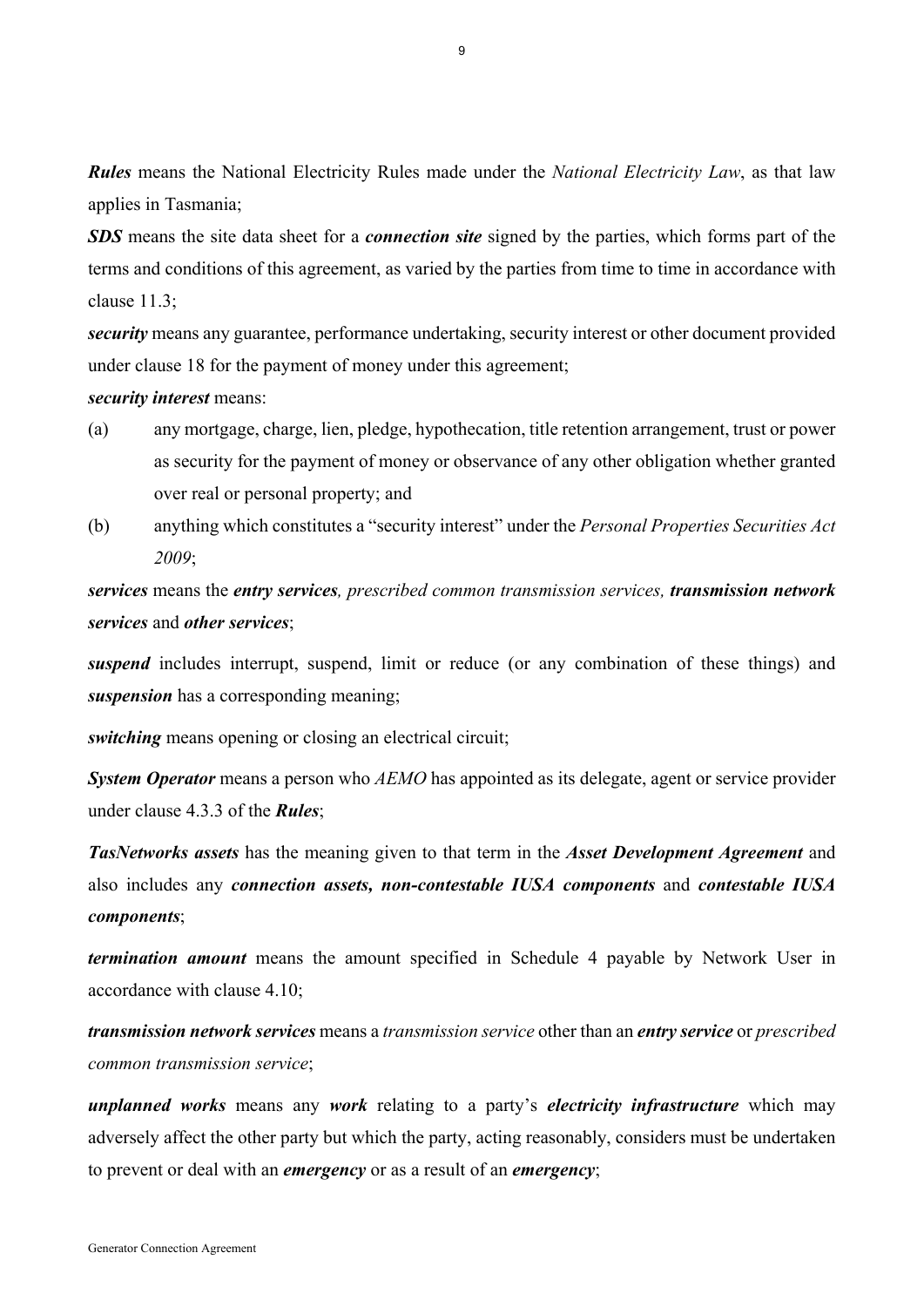*variation* has the meaning given in clause 11.3;

*variation notice* has the meaning given in clause 11.3;

*variation response* has the meaning given in clause 11.3;

*wilful default* means intentional misconduct undertaken knowing it is in breach of this agreement but it does not mean any mistake or error of judgement, whether in breach of this agreement or not and whether negligent or not; and

*work* means any construction, commissioning, augmentation, extension, removal, inspection, testing, undertaking of repairs or undertaking of maintenance.

## **1.2 Interpretation**

In this agreement unless the contrary intention appears:

- (a) a reference to a recital, clause, party, paragraph, Schedule or attachment is a reference to a recital and clause of and a party, paragraph, Schedule or attachment to, this agreement and references to this agreement include any Schedule or attachment;
- (b) a reference to this agreement, any other agreement or instrument or any provision of any of them includes any amendment, variation or replacement of that agreement, instrument or provision;
- (c) a reference to an *applicable regulatory instrument*, *Australian Standard* or published index includes regulations and other instruments under, and consolidations, amendments, reenactments, extensions or replacements, as applicable of, the same;
- (d) a reference to a thing (including, an amount) is a reference to the whole or any part of it, but nothing in this clause 1.2(d) implies that the performance of part of an obligation constitutes performance of that obligation;
- (e) the singular includes the plural and vice versa;
- (f) the word "person" includes a natural person, firm, body corporate, partnership (whether limited or otherwise), joint venture, trust, an unincorporated association and any *Authority*;
- (g) a reference to a person includes a reference to the person's executors, administrators, successors and permitted assigns;
- (h) if a period of time is specified and the period dates from a given *day* or the *day* of an act or event, it is to be calculated exclusive of that *day* and, if a period of time is specified as commencing on a given *day* or the *day* of an act or event, it is to be calculated inclusive of that *day*;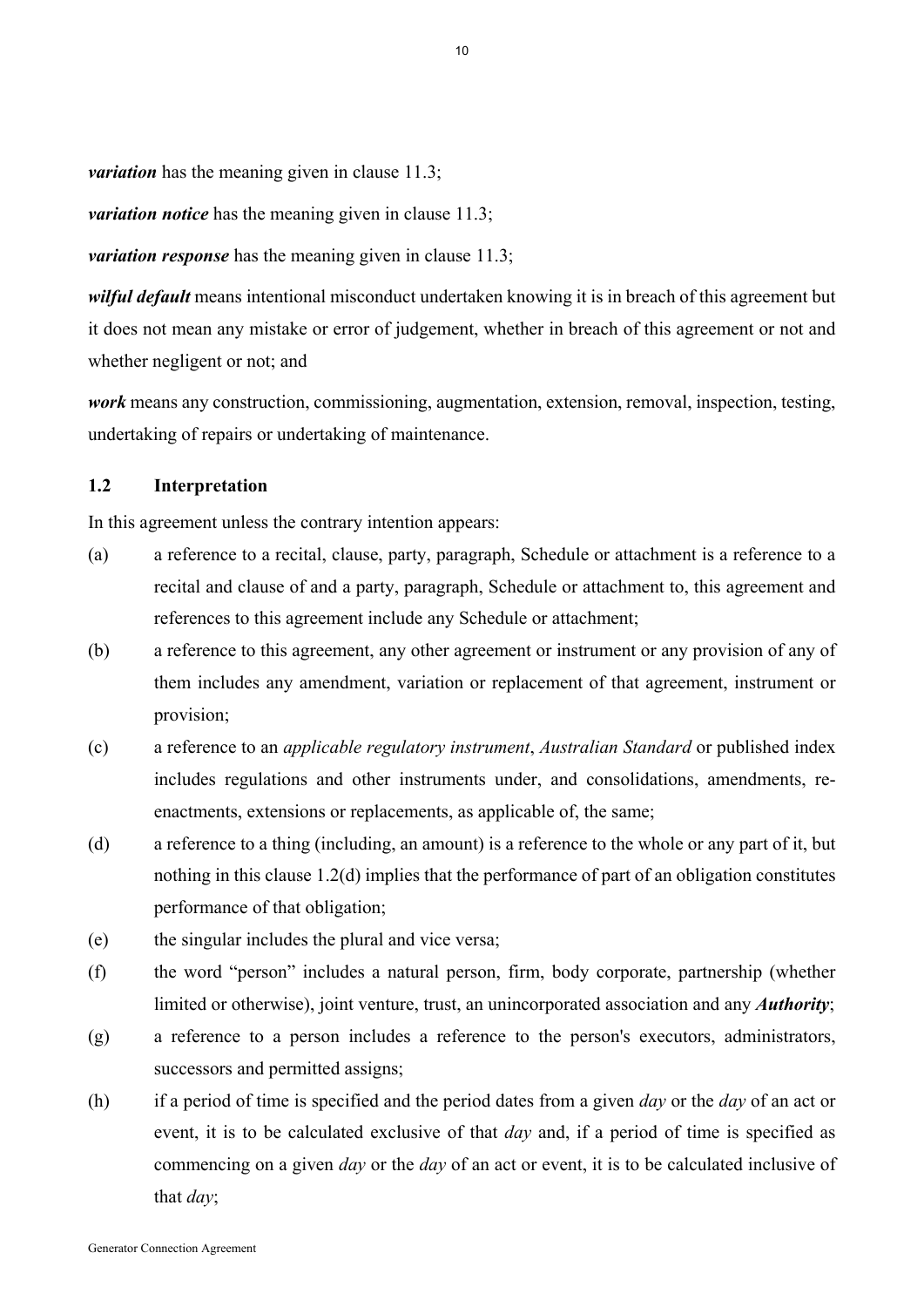- (i) a reference to a month is a reference to a calendar month;
- (j) if a term is defined in this agreement other parts of speech and grammatical forms of that term have corresponding meanings; and
- (k) the word "includes" in any of its forms is not a word of limitation.

## **1.3 Headings, italics and bold type**

- (a) Headings are inserted for convenience and do not affect the interpretation of this agreement.
- (b) Italics are used in this agreement for convenience to identify terms defined in the *Rules*. Bold and italics is used in this agreement for convenience to identify terms defined in this agreement. The fact that a word which is so defined appears in a clause of this agreement without being italicised or bold and italicised is to be disregarded in determining whether the word is intended to have the defined meaning given to it in the *Rules* or in this agreement.

## **1.4 Rules terms**

- (a) Subject to this clause 1.4, terms which are defined in the *Rules* which are used in this agreement have the meaning given to them in the *Rules*.
- (b) If a term is both defined in the *Rules* and in this agreement, the definition in this agreement will apply.
- (c) Where a term defined in the *Rules* in general terms is used in this agreement it will be interpreted in its context within this agreement to refer specifically to assets and services relevant to this agreement*.*
- (d) Where a provision of the *Rules* may be varied or waived by agreement of the parties that provision will apply except to the extent that it is waived or varied by this agreement or in relation to a *connection point* in the relevant *SDS*.

## **1.5 Standards and indexes**

Where an *Australian Standard* or published index referred to in this agreement ceases to exist (and no replacement standard or index is nominated by the body responsible for issuing the *Australian Standard* or published index) a replacement standard or index nominated by TasNetworks (acting reasonably) to have the same purpose will be substituted for that standard or index.

## **1.6 Registered Participant**

(a) If Network User is not a *Registered Participant* in respect of a *generating unit* it must nevertheless comply with (or if strict compliance is not possible, then so far as possible act consistently with) the *Rules* as if it were a *Registered Participant*.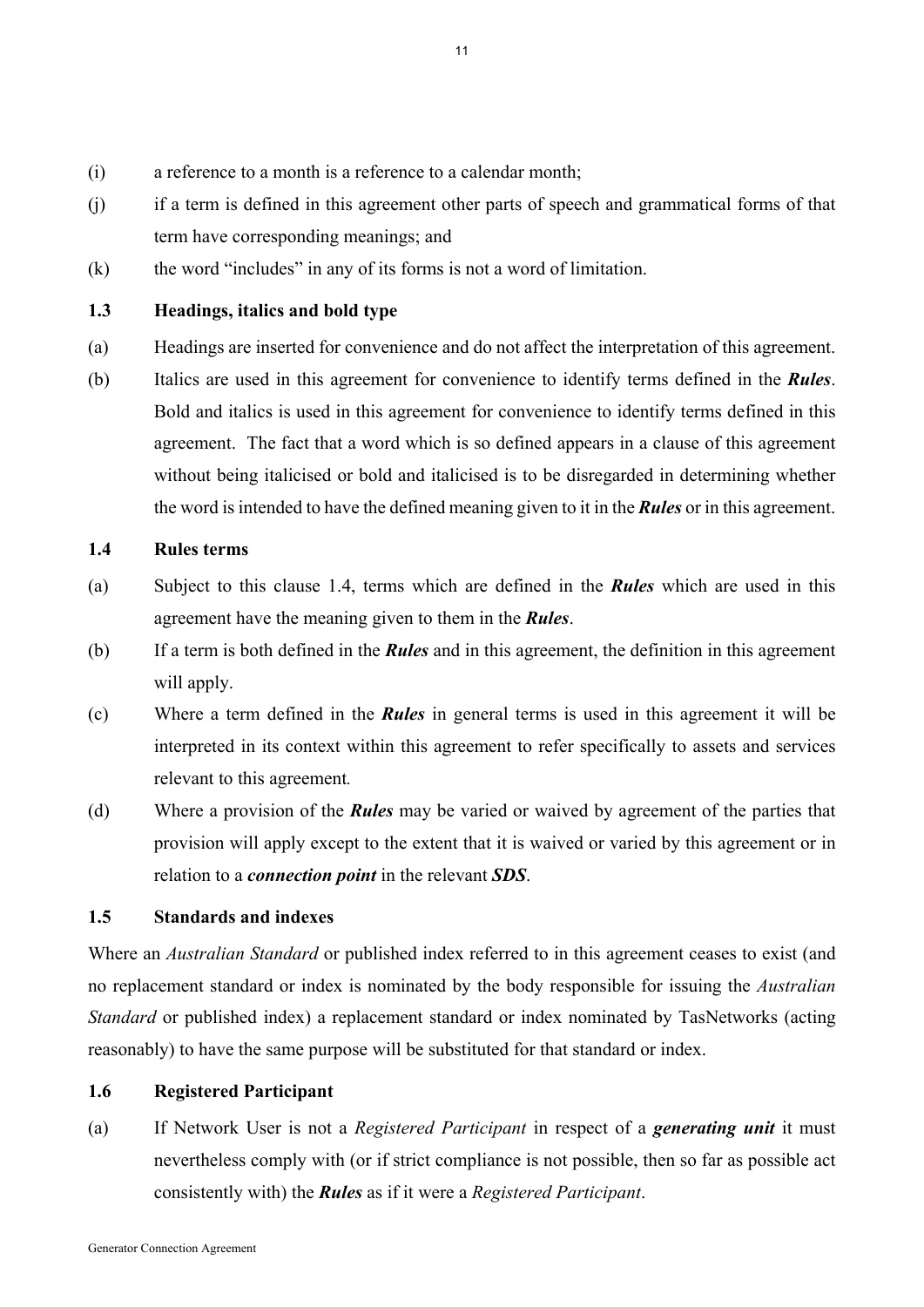(b) If Network User takes electricity from the *transmission system* at a *connection point* it must comply with any applicable obligations under the *Rules* relevant to Network User so taking electricity.

# **2. AGREEMENT**

## **2.1 Agreement between the parties**

On and from the *commencement date* and subject to and in accordance with this agreement TasNetworks and Network User agree that:

- (a) each *generating unit* will be connected to the *transmission network*, via the *Network User equipment* and *TasNetworks Assets,* at the *connection point* relevant to the *generating unit* described in the relevant *SDS*;
- (b) TasNetworks will provide the *services* to Network User; and
- (c) Network User will pay the *charges* and all other amounts payable by Network User under this agreement to TasNetworks.

#### **2.2 Term**

This agreement will commence upon its execution and unless earlier terminated by a party pursuant to the terms of this agreement will continue until 11:59 pm on the date specified as the *end date* in Schedule 1. The provision of the *services* will commence at 12.00am on the *commencement date*.

#### **2.3 Compliance with the law, practice and standards**

Each party agrees to:

- (a) perform its obligations under this agreement in accordance with the *law* and all *approvals* required to be held by the party under the *law*;
- (b) perform its obligations under this agreement in accordance with applicable standards of *good electricity industry practice*;
- (c) without limiting clause 2.3(a), comply in all material respects with all applicable *Australian Standards* if failure to so comply would materially impair its ability to perform its obligations under this agreement; and
- (d) accept and to the extent required of it comply with the technical standards and requirements set out in Schedule 5 and the relevant *SDS*.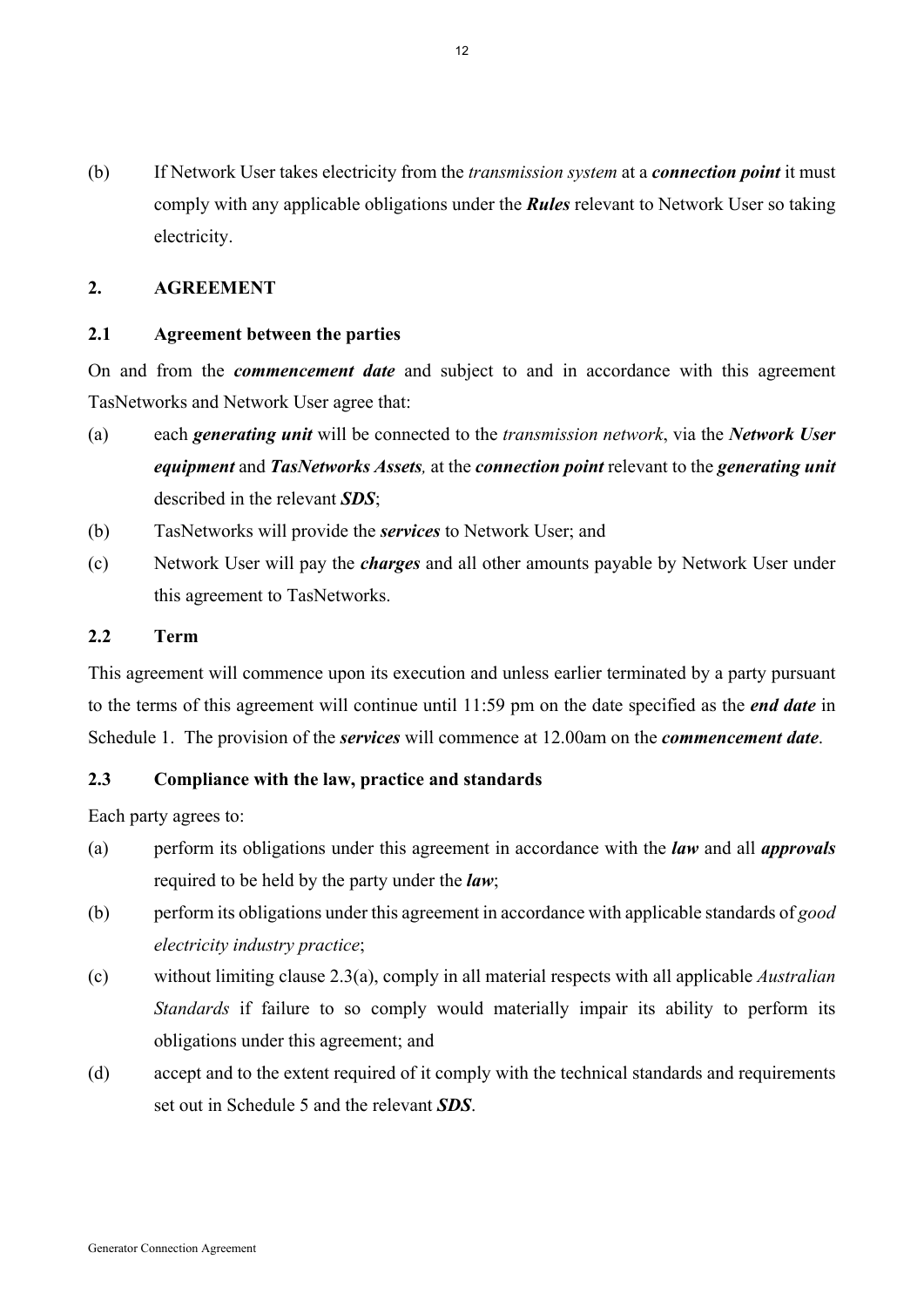## **2.4 Transfer of Contestable IUSA**

- (a) Network User agrees to transfer ownership, or procure the transfer of ownership, of the *contestable IUSA components* upon practical completion (as defined under the *IWCA*) being reached free of monetary charge.
- (b) Network User must ensure good title, free from any *security interest*, to the *contestable IUSA components* vests in TasNetworks and must provide TasNetworks with all information TasNetworks, acting reasonably, requires to substantiate this has occurred.
- (c) Network User must indemnify and keep TasNetworks indemnified against any claims against TasNetworks due to Network User's breach of clause 2.4(b).
- (d) Network User warrants that the *contestable IUSA components* comply with the functional specifications (as defined under the *IWCA*).
- (e) Network User must, at Network User's own expense, do anything that TasNetworks asks (including obtaining consents, signing and producing documents and arranging signature of documents) as may be necessary or desirable to effect the transfer of the *contestable IUSA components*.
- (f) Without limiting Network User's obligation under clause 2.4(e), Network User must, at Network User's own expense, arrange for the transfer of the benefit of any warranties for material, plant and equipment which form part of the *contestable IUSA components*.
- (g) Without limiting Network User's obligation under clause 2.4(e), Network User must provide TasNetworks, in accordance with such reasonable requirements as may be specified by TasNetworks, the following:
	- (i) as built drawings;
	- (ii) site inductions;
	- (iii) training,

#### for the *contestable IUSA components*.

- (h) Network User must, at the time of transfer of the *contestable IUSA components*, procure and provide TasNetworks with duly completed and executed deeds of collateral warranty from the IUSA Provider (as defined under the *IWCA*) in the form set out in Schedule 3 in favour of TasNetworks.
- (i) Network User must pay any stamp duty and any other *imposts* of any kind (whether State or Commonwealth) which are imposed or payable in respect of the transfer of the *contestable IUSA components* and arrange for any necessary stamping and registration of documents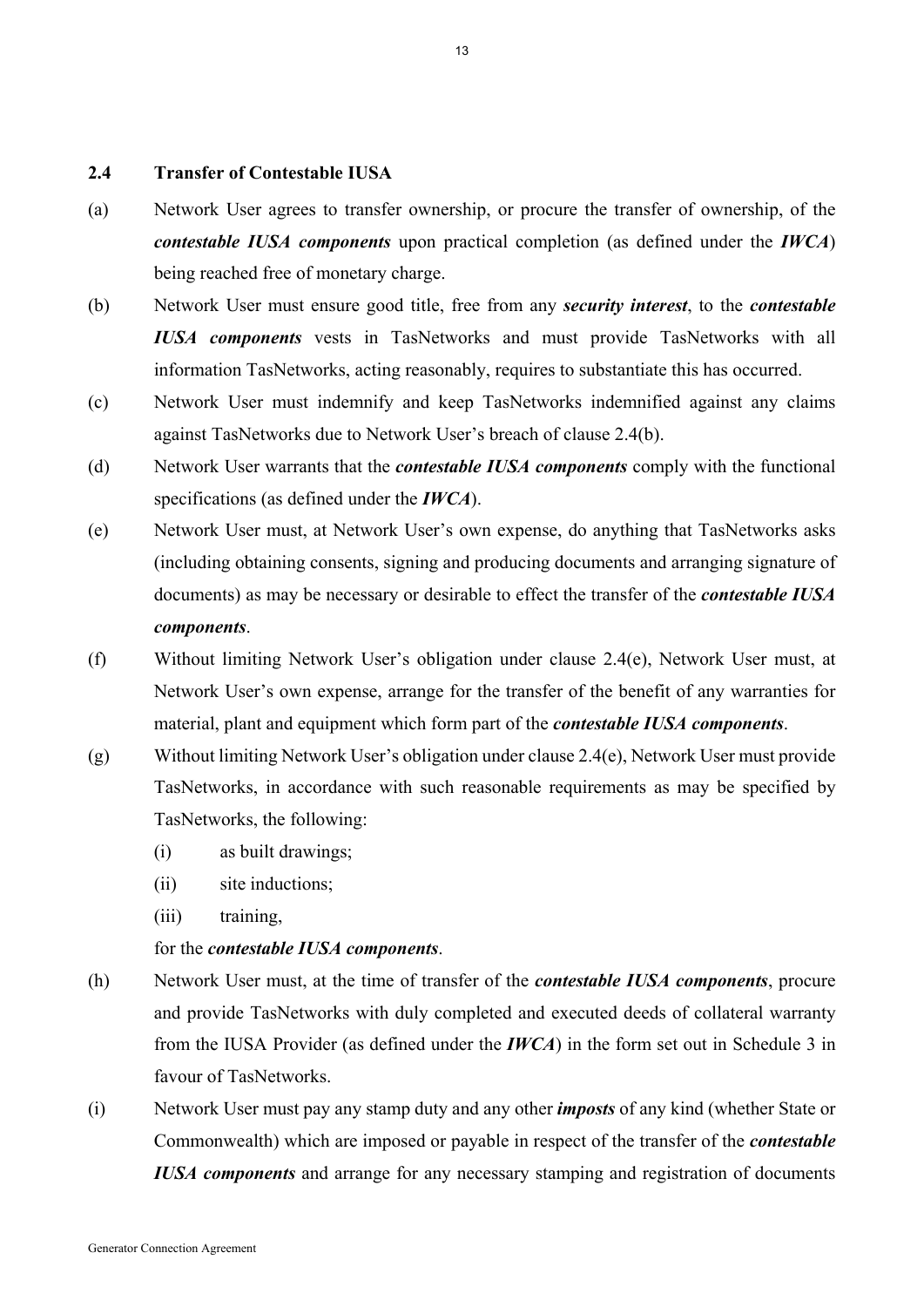(or if TasNetworks must as a matter of *law* pay the relevant *impost* then Network User must on demand reimburse TasNetworks the amount of the *impost*).

(j) TasNetworks may, from time to time, require Network User to pay (or reimburse TasNetworks for) any *imposts* of any kind (whether State or Commonwealth) which are imposed or payable in respect of TasNetworks' ownership and operation of the *contestable IUSA components*.

## **3. ENTRY SERVICES AND OTHER SERVICES**

#### **3.1 Entry Services**

- (a) TasNetworks will provide the *entry services* to Network User at the *connection points* for each *generating unit* in accordance with the *Performance Standards* and the other requirements of this agreement.
- (b) The *entry services* do not include any guarantee of access, any firm access rights, any particular level of access or any actual *power transfer capability* of TasNetworks' *transmission network.*

#### **3.2 Prescribed Common Transmission Services**

The parties acknowledge that TasNetworks will provide *prescribed common transmission services* for the benefit of all *Network Users* (including Network User) during the term of this agreement in accordance with the *Performance Standards*, the *Rules* and the other requirements of this agreement.

#### **3.3 Other Services**

TasNetworks will provide the *other services* to Network User in accordance with the requirements of Schedule 6.

#### **3.4 Establishing New Connections**

Each application or request by Network User after the *execution date* to:

(a) establish a new *connection* with TasNetworks' *transmission network*; or

(b) modify an existing *connection* with TasNetworks' *transmission network*,

will be dealt with as an application to establish a new *connection* to TasNetworks' *transmission network* for the purposes of chapter 5 of the *Rules*.

#### **3.5 Transmission Network Services**

(a) If at any time after the *commencement date*, as a result of a change in a relevant *law*, TasNetworks is required to provide to Network User any new *transmission network service*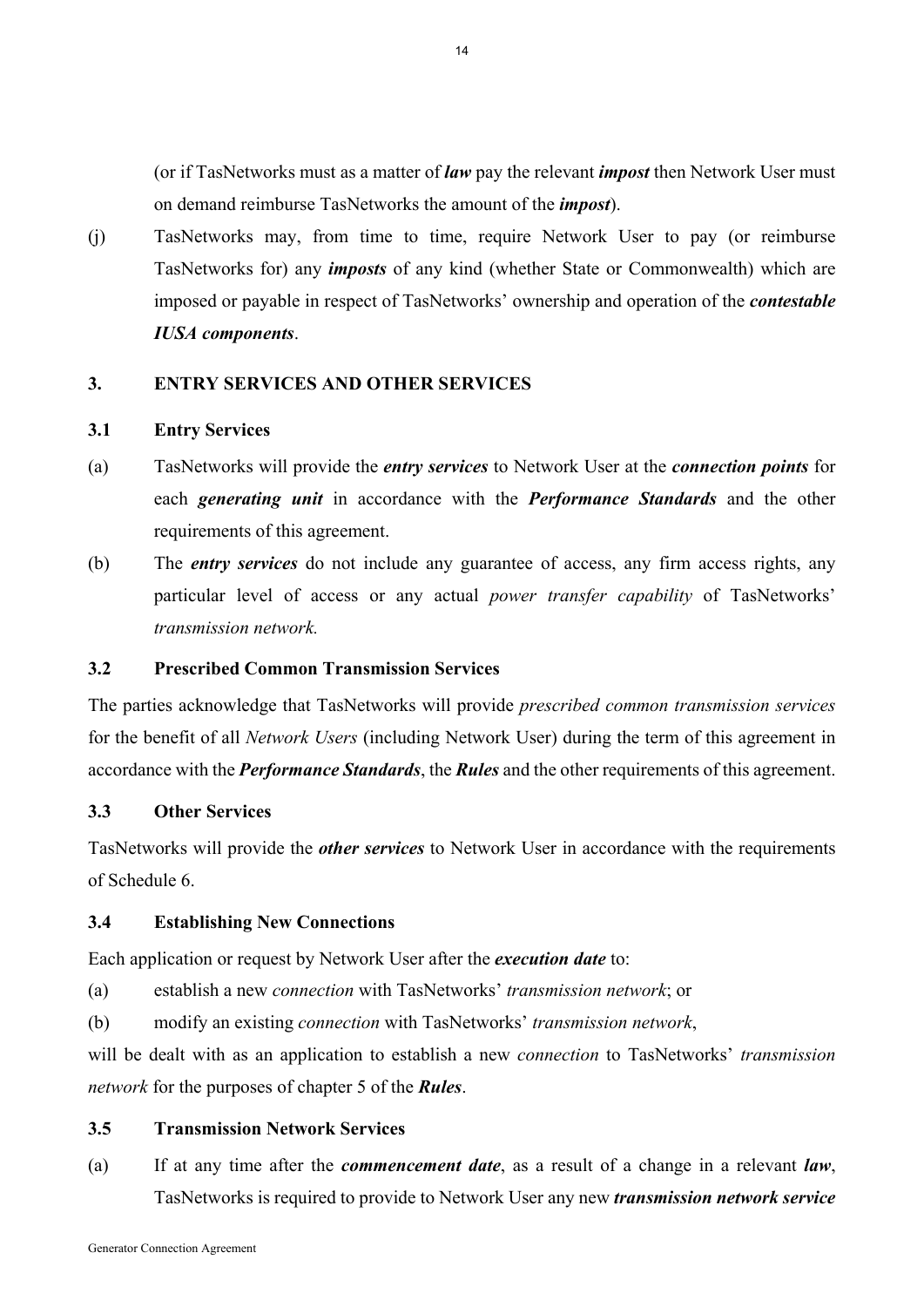then TasNetworks may levy such charge for that *transmission network service* as is determined in accordance with the *Rules* or if the *Rules* do not provide a means for determining such charge then TasNetworks may levy a reasonable charge for such *transmission network service* (sufficient to cover its costs (including an allocation of overheads) of providing the *transmission network service* and provide a reasonable rate of return).

- (b) Network User must comply with such reasonable directions as TasNetworks may issue to enable TasNetworks to provide the new *transmission network service* in accordance with the *law* and this agreement.
- (c) TasNetworks must provide any *transmission network services* to Network User, in accordance with the other requirements of this agreement and subject to:
	- (i) the provision of the agreed *transmission network services* not resulting in:
		- (A) TasNetworks' *transmission system* being overloaded; or
		- (B) TasNetworks contravening any of the conditions of its licence under the *ESI Act*; and
	- (ii) any *constraints* that might arise on TasNetworks' *transmission system*:
		- (A) in an *emergency*;
		- (B) to carry out *planned work* in accordance with clause 6; or
		- (C) to comply with a direction under the *ESI Act* or a direction of *AEMO*.

## **3.6 Other Network Users**

- (a) Network User agrees that TasNetworks may, at its cost and responsibility, following the provision of reasonable notice, utilise the *connection assets*, the *contestable IUSA components* and *non-contestable IUSA components* for any other purpose provided that TasNetworks is able, despite any additional connections or usage of those assets, to provide the *services* to Network User in accordance with this agreement.
- (b) Nothing in clause 3.6(a) prevents TasNetworks using *connection assets*, *contestable IUSA Components* and *non-contestable IUSA components* for any purpose for which TasNetworks is required by *law* to use those assets or components.

## **3.7 Critical Spares**

(a) Network User may request TasNetworks to acquire and hold spare parts or tools (*critical spares*) for the *TasNetworks assets*. Any such request must specify the specific types and number of *critical spares* Network User requests that TasNetworks hold.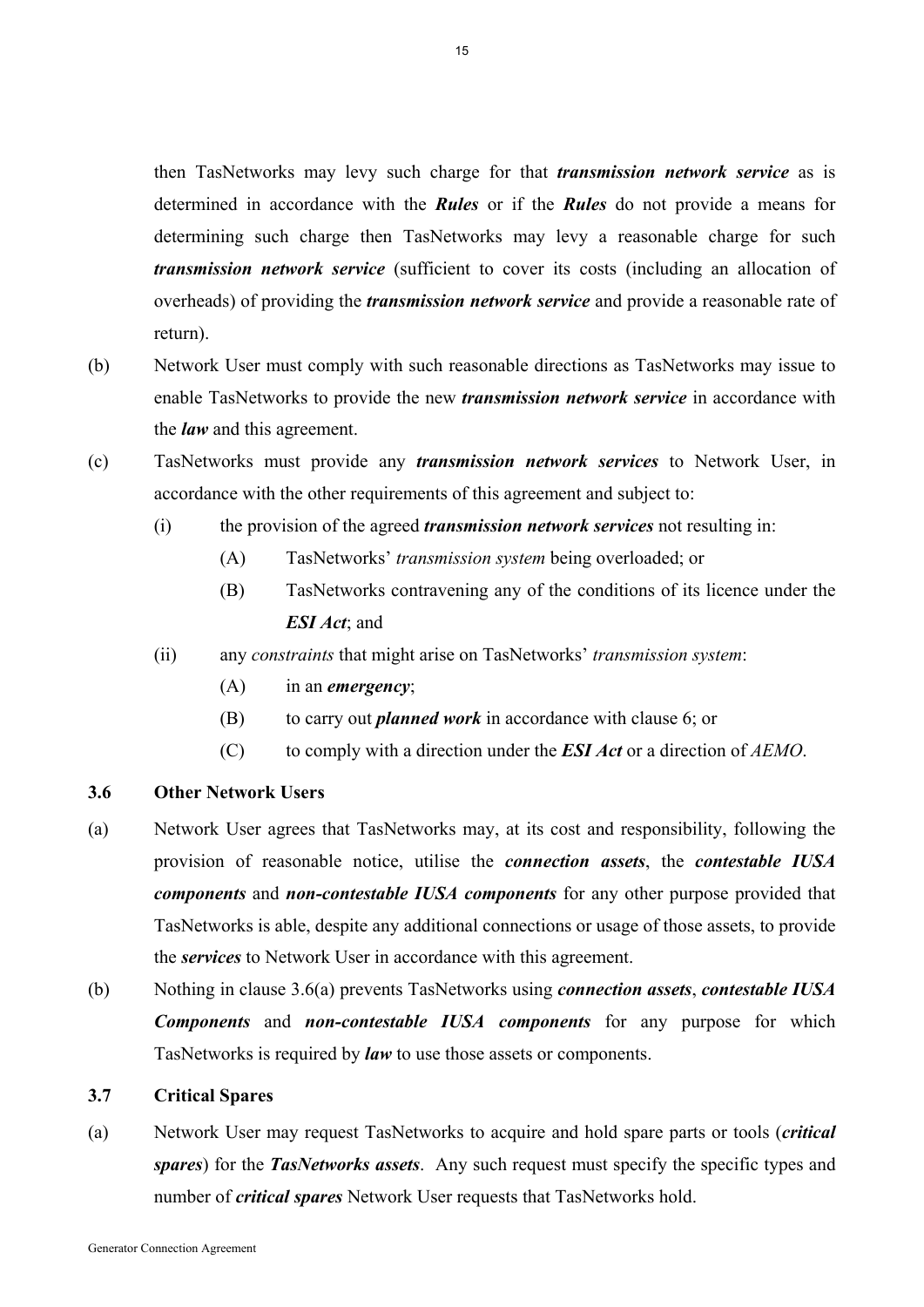- (b) More than one request may be served by Network User under clause 3.7(a).
- (c) TasNetworks will provide such information as reasonably requested by Network User as to the types of *critical spares* relevant to assets of the nature of the *TasNetworks assets*.
- (d) If TasNetworks receives a request under clause 3.7(a) it will use its reasonable endeavours (having regard to the availability of the relevant parts or tools) to acquire and hold the nominated parts or tools as *critical spares*.
- (e) TasNetworks will notify Network User once a *critical spare* acquired under this clause 3.7 has been delivered into the possession of TasNetworks.
- (f) A *critical spare* acquired under this clause 3.7 may, unless Network User otherwise agrees in writing, only be used by TasNetworks for the *TasNetworks assets*.
- (g) *Critical spares* will be owned by TasNetworks and Network User has no proprietary interest in such *critical spares*.
- (h) Nothing in this clause 3.7 requires TasNetworks to source a *critical spare* from a specific supplier if TasNetworks does not consider that such spare will comply with *good electricity industry practice* or if TasNetworks otherwise considers the supplier unreliable or has previously made a decision not to deal with that supplier.
- (i) TasNetworks will notify Network User if it uses a *critical spare* for the repair or maintenance of the *TasNetworks assets* and will only be required to replace that *critical spare* if it receives a further request from Network User under clause 3.7(a).
- (j) Network User acknowledges that in the absence of a request under this clause 3.7, TasNetworks will only hold spare parts or tools for the *transmission system* generally and that consequently there will be no guarantee that a spare part or tool will be in stock when required for repair or maintenance of the *TasNetworks assets*.
- (k) Network User must reimburse TasNetworks its reasonable costs of acquiring and storing *critical spares* under this clause 3.7, plus a reasonable margin for profit and overheads.

## **4. CHARGES AND PAYMENTS**

#### **4.1 Amount of Charges**

Subject to clause 4.5 Network User must pay to TasNetworks the *charges* and all other amounts payable by Network User to TasNetworks under this agreement from time to time.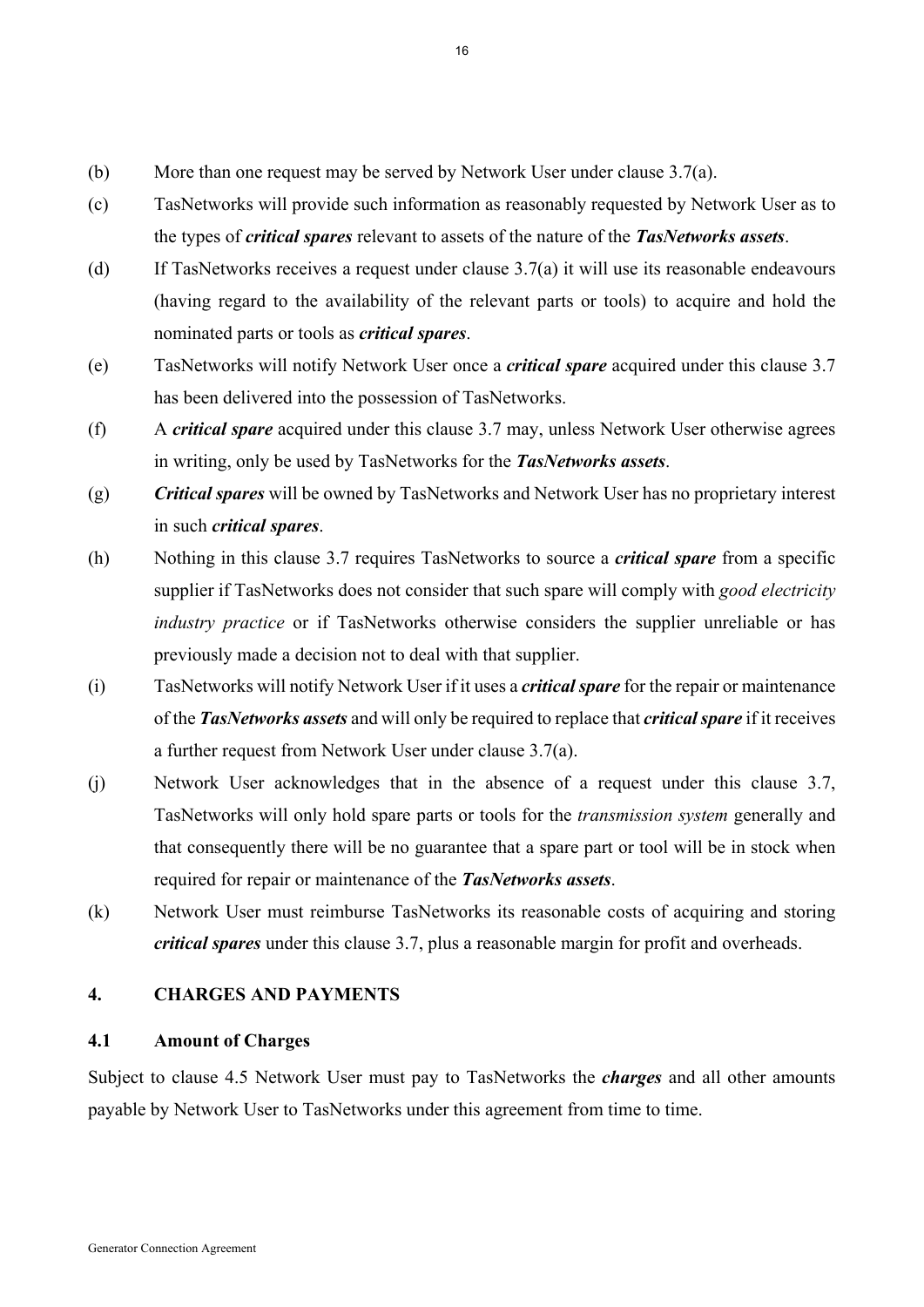#### **4.2 Invoices**

- (a) TasNetworks will send tax invoices usually within 10 *business days* following the end of the month, or such other period as the parties may agree, in which the *charges* were incurred.
- (b) A tax invoice must contain sufficient information to allow Network User to assess the accuracy of the *charges* specified in the invoice.

#### **4.3 GST**

- (a) If a party (the supplier) is required to pay *GST* in respect of a supply made under or in connection with (including by reason of a breach of) this agreement, the recipient of the supply must (in addition to any other payment for, or in connection with, the supply) pay to the supplier an amount equal to such *GST* (such amount being the *GST gross-up*).
- (b) If a *GST gross-up* is payable, then the supplier must give the recipient a tax invoice for the supply.
- (c) Provided a tax invoice has been given, the *GST gross-up* must be paid by the recipient:
	- (i) if any monetary consideration is payable for the supply, at the same time and in the same manner as such monetary consideration; or
	- (ii) if no monetary consideration is payable for the supply, within 10 *business days* after the *day* on which the tax invoice is given.
- (d) If any payment to be made to a party under or in connection with this agreement is a reimbursement or indemnification of an expense or other liability incurred or to be incurred by that party, then the amount of the payment must be reduced by the amount of any input tax credit to which that party is entitled for that expense or other liability, such reduction to be effected before any increase in accordance with clause 4.3(a).
- (e) If an adjustment event has occurred in respect of a supply made under or in connection with this agreement, any party that becomes aware of the occurrence of that adjustment event must notify the other party as soon as practicable, and the parties agree to take whatever steps are necessary (including to issue an adjustment note), and to make whatever adjustments are required, to ensure that any *GST* or additional *GST* on that supply, or any refund of *GST* (or part thereof), is paid no later than 20 *business days* after the supplier first becomes aware that the adjustment event has occurred.
- (f) For the purposes of this agreement:
	- (i) terms used in this clause 4.3 that are defined in the *A New Tax System (Goods and Services Tax) Act 1999* (Cth) have the meaning given to them in that Act;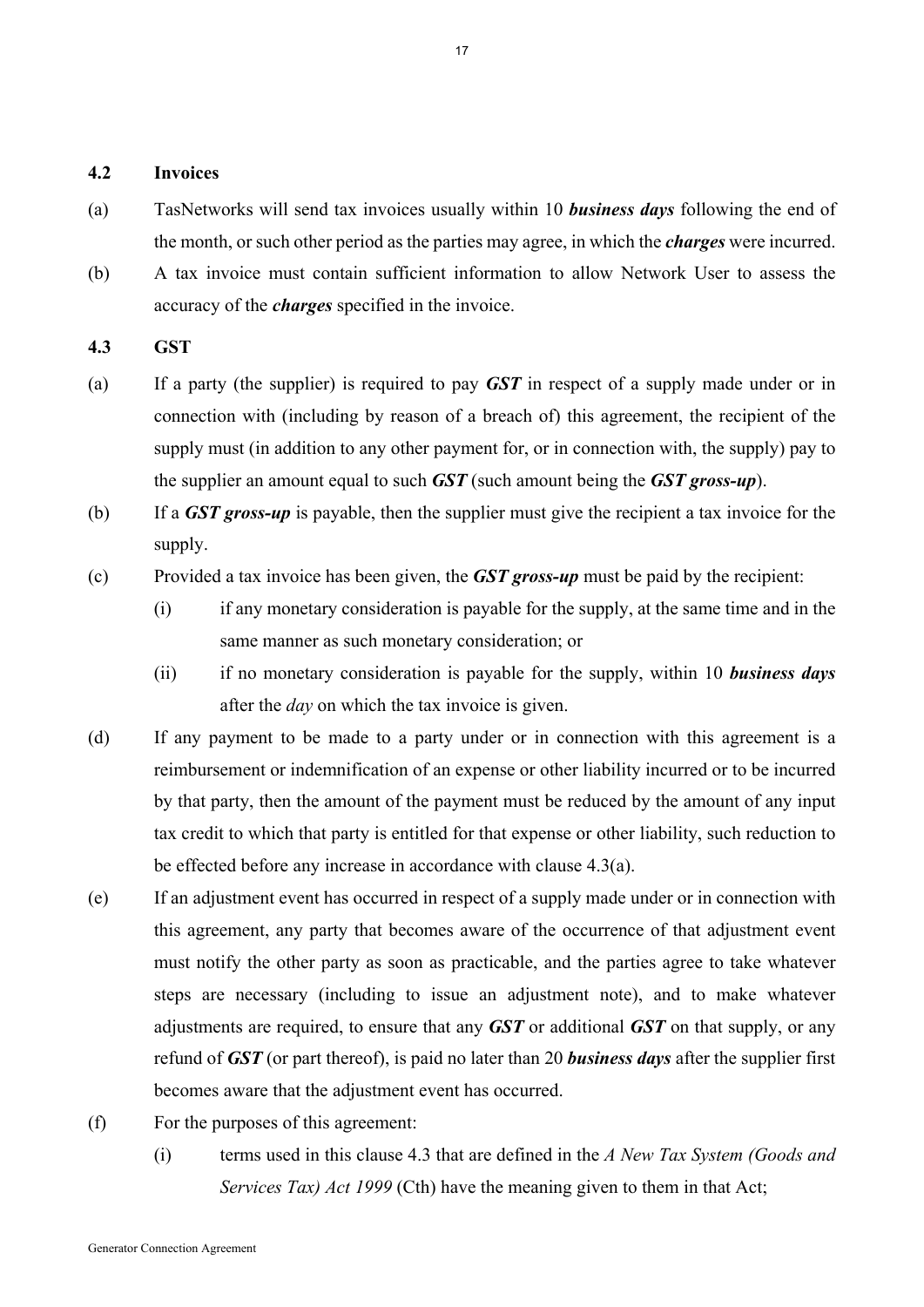- (ii) a reference to a payment in this clause 4.3 includes any payment of money and any form of consideration other than payment of money; and
- (iii) all references to payments and obligations to make payments, including all references to compensation (including by way of reimbursement or indemnity), are, but for the operation of this clause 4.3, exclusive of *GST*.

#### **4.4 Payments**

Subject to clause 4.5 Network User will pay the *charges* to TasNetworks. All payments must be:

- (a) for the amount of each tax invoice including *GST*;
- (b) electronically transferred into an account or accounts nominated by TasNetworks*;*
- (c) transferred to the nominated account or accounts by 4:00 pm on the tenth *business day* after the date of the tax invoice or 2 *business days* after receipt of the tax invoice, whichever is the later;
- (d) without set-off or counterclaim; and
- (e) without any deduction or withholding.

#### **4.5 Disputed Invoices**

If Network User disputes a tax invoice because it considers in good faith (acting reasonably) that there is an error in the calculation of the *charges* in the tax invoice then it may withhold payment of the portion of the tax invoice it disputes because of such error provided it notifies TasNetworks of the dispute, the amount disputed and the reason it is disputed (in as much detail as is practicable) before the due date for payment of the tax invoice. Interest in accordance with clause 4.8 will accrue due on any portion withheld (which is subsequently determined to have been correctly invoiced) from the date the tax invoice was due to be paid until the date the relevant withheld portion is paid.

## **4.6 Adjustment of disputed invoices**

- (a) If Network User has paid a tax invoice and, within 24 months of the date of the tax invoice, either party considers that Network User has been undercharged or overcharged it may refer the tax invoice to the other party with a view to establishing whether an adjustment is warranted.
- (b) If the parties agree to adjust the tax invoice TasNetworks must issue an adjusting note for the amount of the adjustment agreed by the parties plus interest calculated in accordance with clause 4.8 from the date of payment of the original tax invoice until the date of the adjusting note.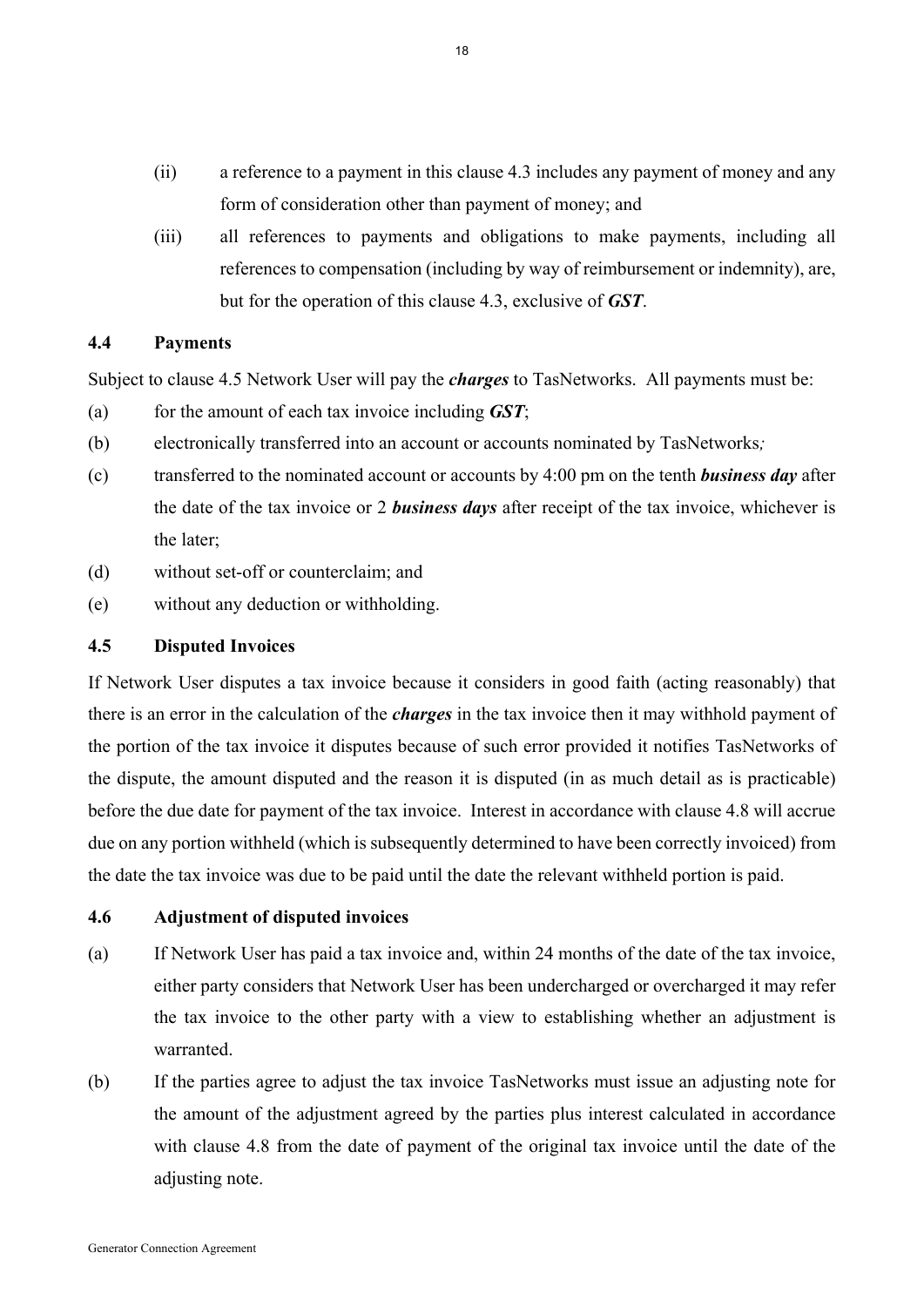- (c) Within 15 *business days* of the issue of an adjusting note:
	- (i) Network User will pay the amount determined for an agreed undercharge to TasNetworks in accordance with clause 4.4 (except that the payment timeframe is 15 *business days* from the issue of an adjusting note); and
	- (ii) TasNetworks will pay the amount determined for an agreed overcharge to Network User as directed by Network User.
- (d) If the parties cannot agree on the adjustment of a tax invoice, the provisions of clause 19 (Dispute Resolution) will apply.

## **4.7 Late or non-payment**

If a payment is not made by a party in accordance with clause 4.4 or clause 4.6 then the party required to make the payment must pay interest on the amount for the period from the date the payment is due until the date of payment calculated in accordance with clause 4.8.

## **4.8 Interest**

Interest payable under this agreement will:

- (a) accrue daily at the *cash rate* for each relevant *day* plus:
	- (i) 2% in the case of interest referred to in clause 4.7; and
	- (ii) 0% in all other cases; and

# (b) be calculated:

- (i) on a daily compounding basis; and
- (ii) assuming a 365 *day* year.
- **4.9 Performance Incentive Scheme**
- (a) This clause 4.9 applies to any *outage* caused by Network User or the *IUSA Owner* (including without limitation any *outage* undertaken by TasNetworks at the request of Network User or *IUSA Owner*).
- (b) If pursuant to any *service target performance incentive scheme* applicable to TasNetworks the *AER* reduces the *maximum allowed revenue* allowed to TasNetworks because of an *outage* to which this clause 4.9 applies then Network User must reimburse TasNetworks the difference between the *maximum allowed revenue* as determined by the *AER* and the *maximum allowed revenue* which would have been determined by the *AER* but for the *outage*. TasNetworks may include any amount due to it in an invoice issued under clause 4.2.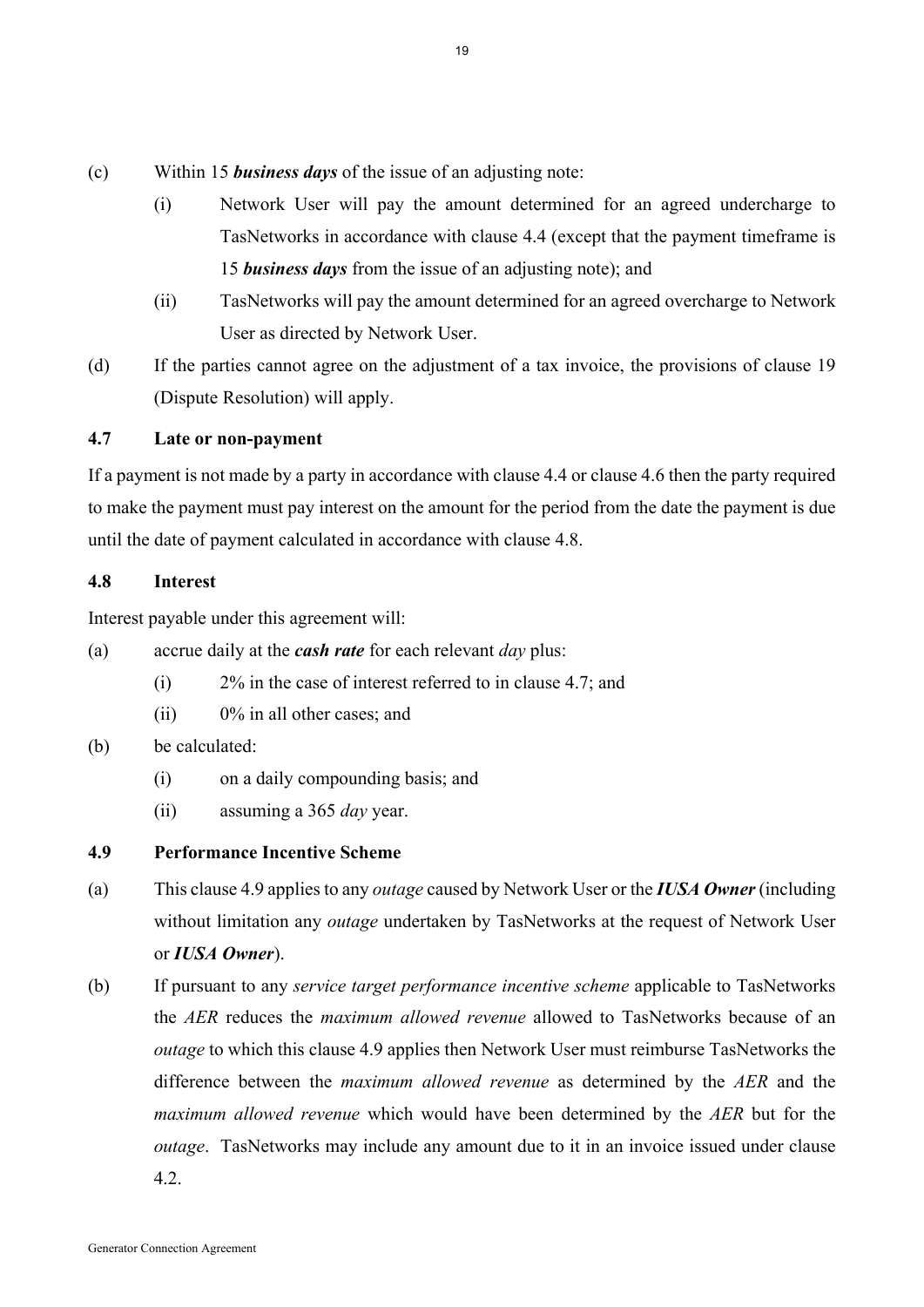(c) TasNetworks will use its reasonable endeavours to minimise the amount which may become payable by Network User under clause 4.9(b).

#### **4.10 Termination amount**

- (a) If this agreement is terminated for any reason (including in accordance with clauses 15.2 and 17.4) Network User must, within 5 *business days*, pay TasNetworks the *termination amount* for the relevant year.
- (b) The *termination amount* specified in Schedule 4 is exclusive of *GST* and *GST* in respect of it will be payable in accordance with clause 4.3.
- (c) If Network User does not pay the *termination amount* and any applicable *GST*, in accordance with this clause 4.10, TasNetworks may call on the *security* provided pursuant to clause 18 to satisfy the amount payable (and without limiting TasNetworks' rights against Network User if the *security* is insufficient to satisfy the full amount payable).
- (d) If the *termination amount* is found for any reason to be void, invalid or otherwise unenforceable so as to disentitle TasNetworks from recovering the *termination amount*, then TasNetworks is entitled to recover from Network User damages at common law for the loss or damage suffered or incurred by TasNetworks because of the relevant termination event, including TasNetworks' cost of debt and lost profit margin. Network User's liability for any such common law damages will not exceed the amount of the *termination amount* that would have been payable if the *termination amount* had been enforceable.

#### **4.11 Subsequent Users**

For any period in which any assets used to provide a *negotiated transmission service* to Network User are also used to provide services to a third party, TasNetworks will, acting reasonably and in accordance with any relevant principles in the *Rules*, determine a credit to be applied against Network User's relevant *charges*.

#### **4.12 Survival**

This clause 4 survives the termination or expiry of this agreement to the maximum extent necessary to ensure that all amounts (contingent or otherwise) payable to TasNetworks by Network User under this agreement are paid in accordance with this clause 4.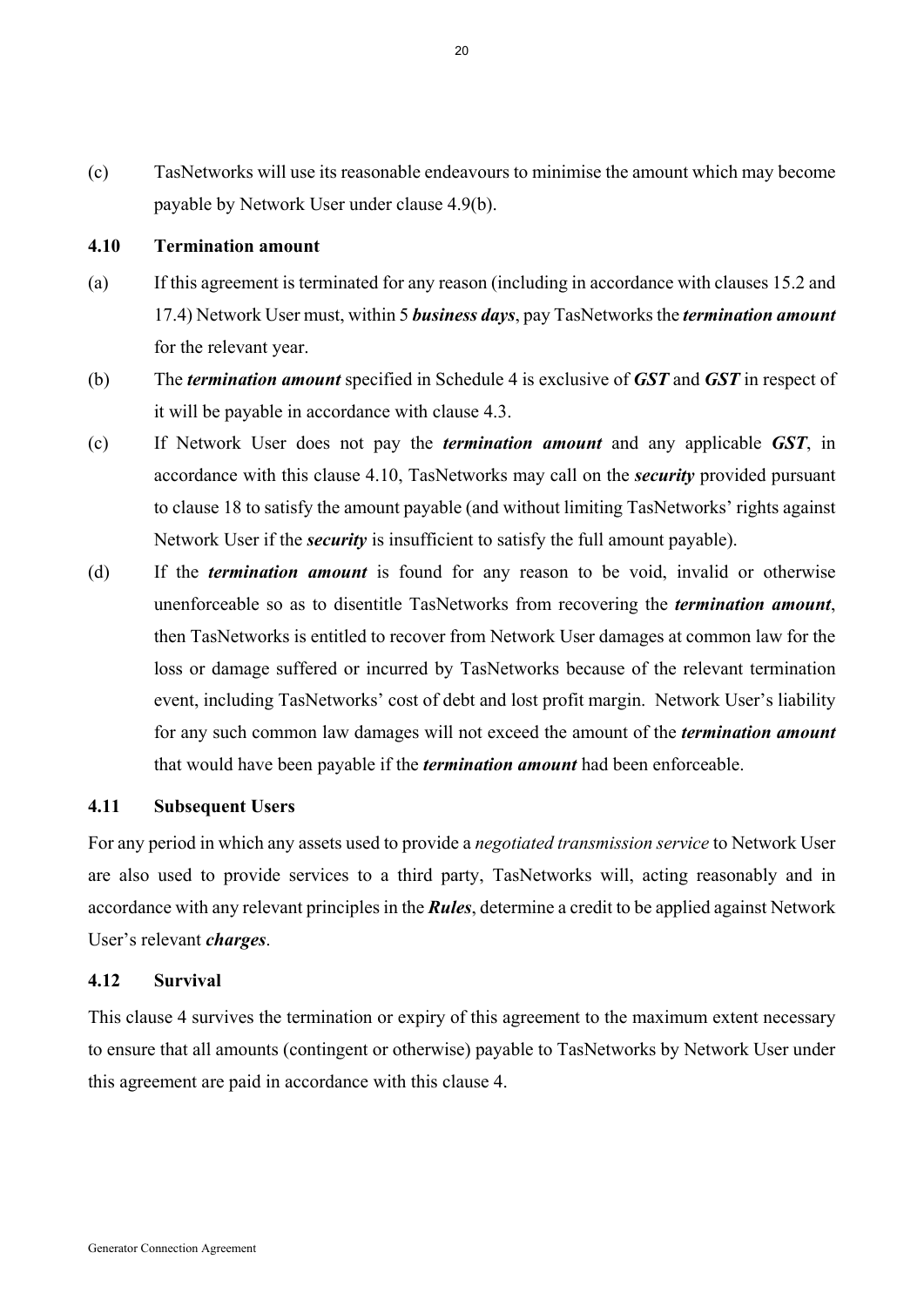#### **5. OTHER OBLIGATIONS OF NETWORK USER**

#### **5.1 Provision of network equipment by Network User**

Network User must provide the *Network User equipment* and must operate and maintain the *Network User equipment* in accordance with the technical requirements and standards specified in Schedule 5 and so as to permit the *transmission* of electricity by TasNetworks up to the *agreed capability* in accordance with *good electricity industry practice*.

#### **5.2 Generator Performance Standards**

- (a) Subject to clause 5.2(d), TasNetworks and Network User agree that the *Generator Performance Standards*:
	- (i) set out all of the *performance standards* that apply to the operation of each *generating unit* or any *plant* comprised within a *generating unit*; and
	- (ii) are deemed to and will apply to the operation of each *generating unit* or any *plant* comprised within a *generating unit* in place of the standards set out in schedule 5.2 of the *Rules*, except to the extent that any compliance with the *Generator Performance Standards* would be in breach of the *Rules*.
- (b) Network User must operate, control and maintain each *generating unit* in accordance with the *Generator Performance Standards* and the other requirements of this agreement.
- (c) Network User must develop and maintain in accordance with the requirements of the *Rules* a compliance program which satisfies the requirements of clauses 4.15(b) and 5.7.3 of the *Rules* for the initial and ongoing compliance of its *generating units* with the *Generator Performance Standards*.
- (d) If the wording of a *Generator Performance Standard* states that TasNetworks may exercise a right specified in that *Generator Performance Standard*, that wording will be deemed to form part of this clause 5.2.
- (e) Network User must notify TasNetworks within 1 *business day* if it serves a notice on *AEMO* under clause 4.15(f) of the *Rules* or if it receives a notice from *AEMO* under clause 4.15(i)(3) of the *Rules*.
- (f) If at any time the *facility* does not comply with the *Generator Performance Standards*, Network User must, as soon as is possible, notify TasNetworks and either:
	- (i) subject to clause 5.10, make such changes to the *facility* as required to ensure it complies with the *Generator Performance Standards*; or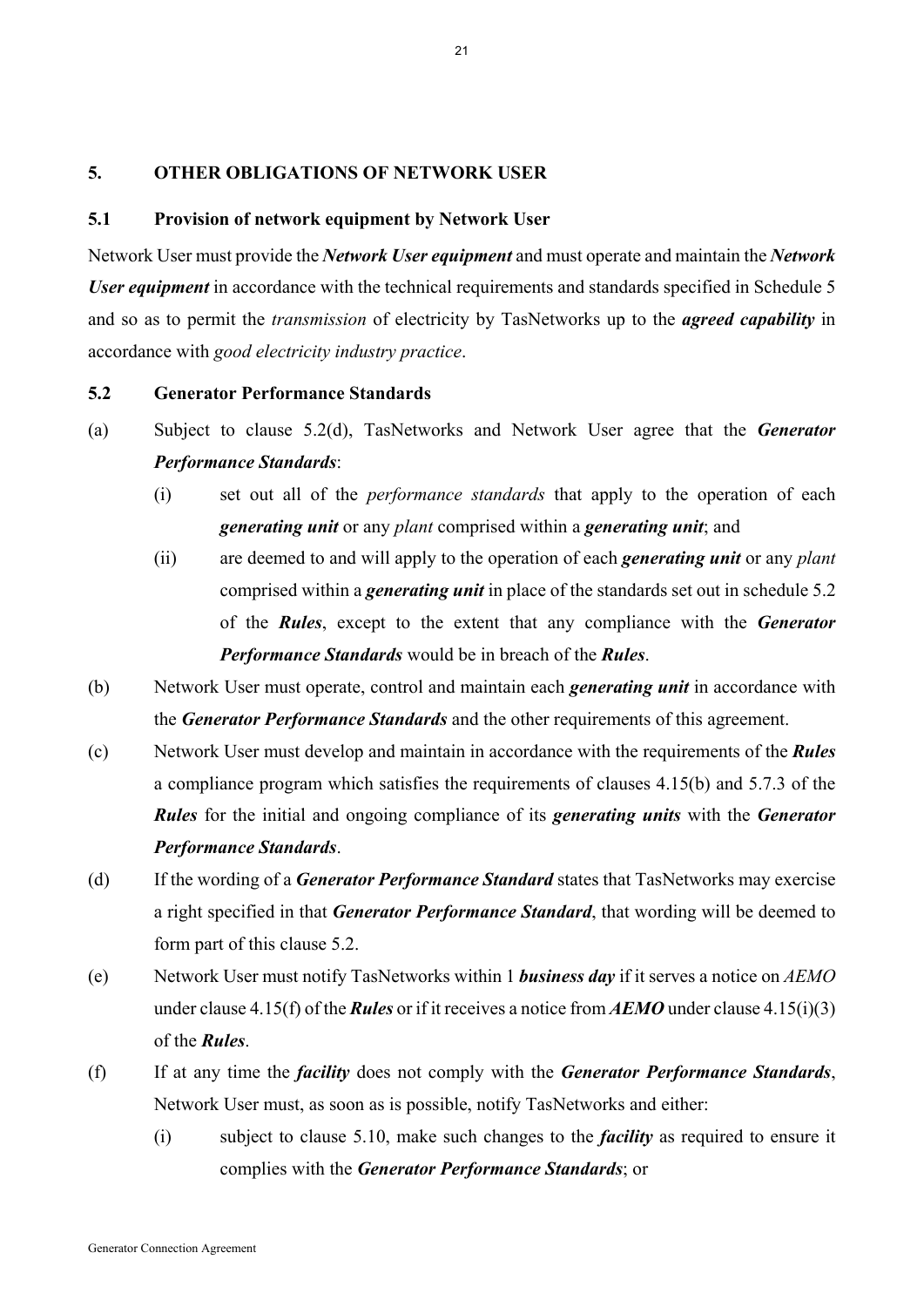(ii) seek the approval, in accordance with the *Rules*, of TasNetworks and *AEMO* to modification of the *Generator Performance Standards.*

- (g) If at any time TasNetworks believes (acting reasonably) that the *facility* does not comply with the *Generator Performance Standards* or clause 4.15 of the *Rules* and:
	- (i) complaints are received from other *Network Users* that they are being adversely affected by such non-compliance; or
	- (ii) any other *facility* or equipment (including the *transmission system*) is being adversely affected by such non-compliance,

then TasNetworks may:

- (iii) direct Network User to take such steps as TasNetworks considers are required to eliminate or minimise the adverse effect (including constraining or limiting the operation of the *facility* or of specific equipment within the *facility*); and/or
- (iv) itself take such steps as it considers required to eliminate or minimise the adverse effect (including interrupting or curtailing the provision of the *services*).
- (h) Network User must as soon as reasonably practicable comply with any direction given by TasNetworks.
- (i) Nothing in this clause 5.2 limits TasNetworks' rights to disconnect the *facility*.
- **5.3 Testing**
- (a) If TasNetworks (acting reasonably) considers the *facility* does not or may not comply with the requirements of this agreement (including the *Generator Performance Standards*) then TasNetworks may require Network User (at Network User's cost) to undertake such tests nominated by TasNetworks to demonstrate the *facility* complies with the requirements of this agreement.
- (b) Network User must promptly undertake any tests required by TasNetworks under clause 5.3(a) in accordance with any reasonable instructions provided by TasNetworks (including permitting representatives of TasNetworks to be present at the tests and provision of the results of the tests to TasNetworks).
- (c) Nothing in this clause 5.3 limits clauses 5.7 and 5.8 of the *Rules*.

# **5.4 Maximum Power Transfer Capability**

(a) Network User must not submit a *dispatch offer* for a *generating unit* which would require the *generating unit* to be operated so as to exceed the *agreed capability* for that *generating unit*.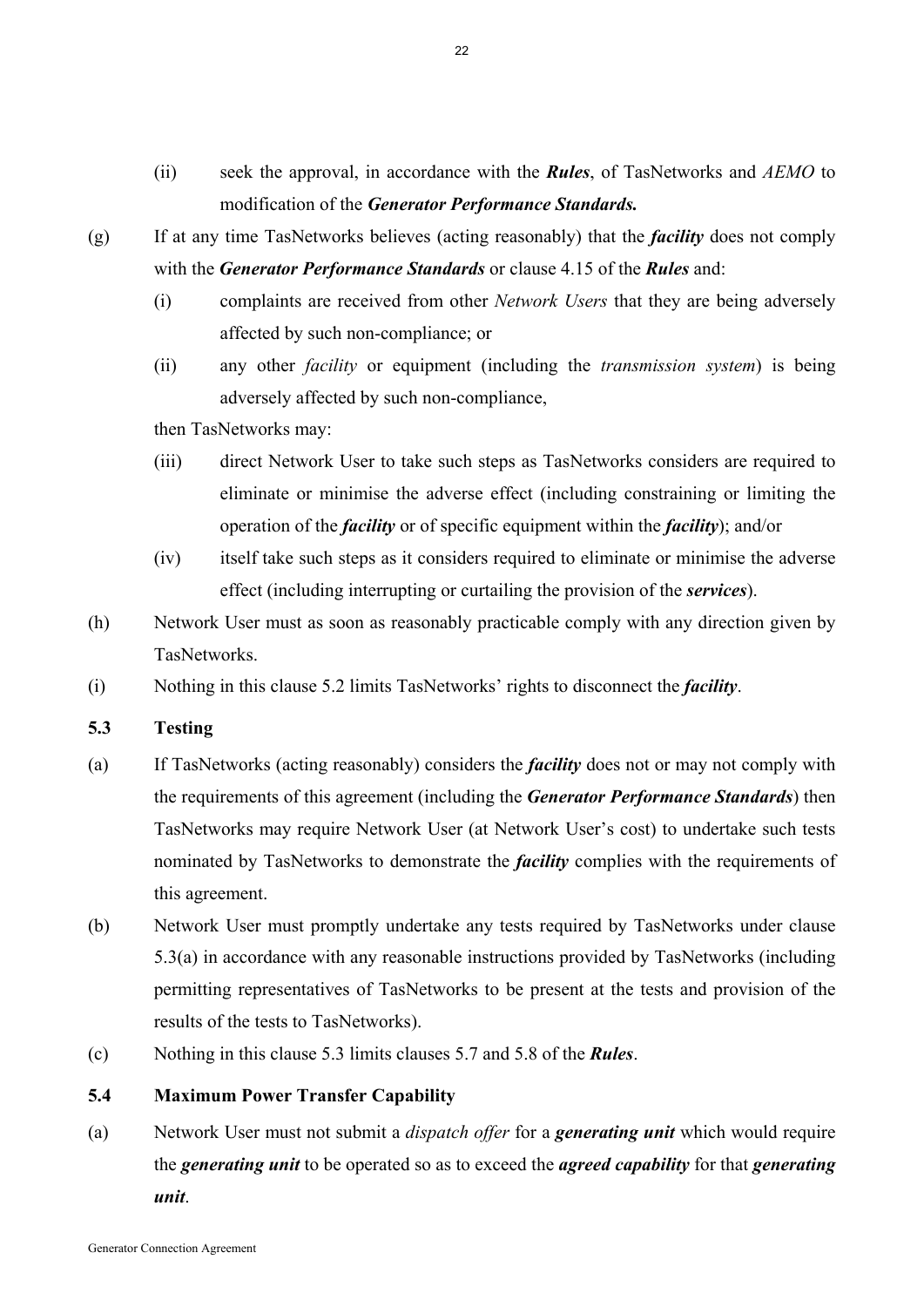(b) Network User must not operate a *non-scheduled generating unit* or *semi-scheduled generating unit* so as to exceed the *agreed capability* for that *generating unit*.

## **5.5 Metering**

Unless otherwise provided in the relevant *SDS*:

- (a) Network User is responsible for the payment of all costs associated with the provision, installation, maintenance, routine testing and inspection of the *metering installations* for the *connection point*;
- (b) a party will not incur any liability to the other party should *metering data* substitution be required due to a *metering installation* failing to operate as required by the *Rules* unless such failure is a result of the *wilful default* of that party;
- (c) Network User will engage a *Metering Provider* to install and maintain the *metering installations*;
- (d) Network User is the *Metering Coordinator* under the *Rules* for the *metering installations* for the *connection point*;
- (e) Network User will ensure that the *metering installations* are installed to meet minimum *Australian Standards* and those required under the *Rules* in respect of installation of such *metering installations*; and
- (f) Network User, or its *Metering Coordinator*, will engage a *Metering Data Provider* to conduct meter readings, store data for each *metering installation* and provide such data to TasNetworks in such form as TasNetworks reasonably determines in accordance with the *Rules*.

For the purposes of this clause 5.5, the *metering installations* covering each *connection point* and the location of the *metering point* for each *metering installation* is specified in the relevant *SDS.*

#### **5.6 System Protection**

Network User must participate in the *protection systems* for each *connection site* as specified in the relevant *SDS* and comply with its obligations as set out in the relevant *SDS* relating to the *protection systems*.

## **5.7 Obligation to provide information**

(a) Network User must provide to TasNetworks (within 20 *business days* of request) the following information (including data) as requested by TasNetworks from time to time: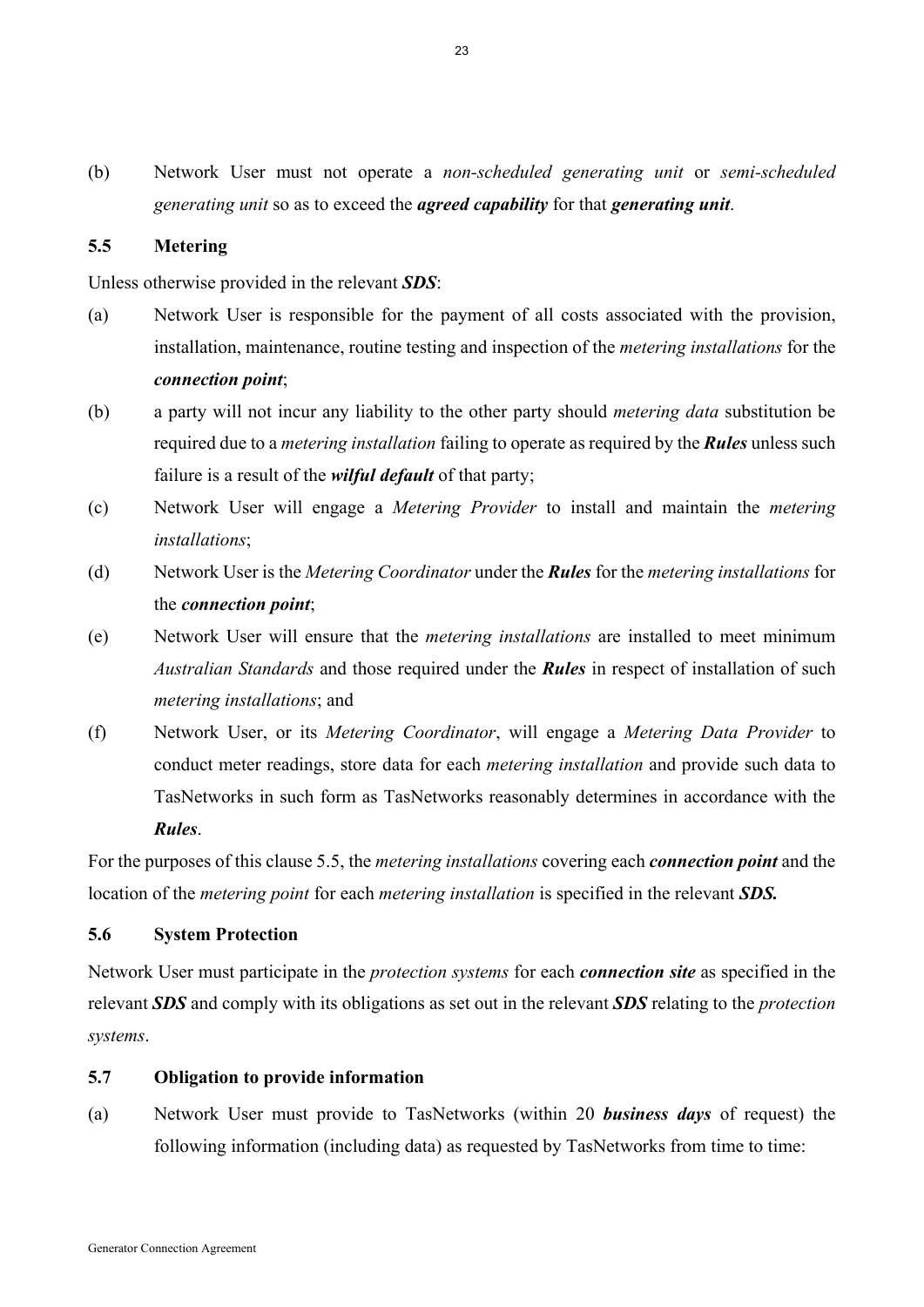- (i) information concerning the *facility* or its operation (provided such information is reasonably required by TasNetworks for the purposes of discharging its obligations under this agreement or at *law* or to monitor compliance by Network User with its obligations under this agreement); or
- (ii) information required under the *Rules*, including schedules 5.2, 5.3, 5.5 and 5.7 of the *Rules*;
- (iii) information which is reasonably required by TasNetworks to comply with its obligations under this agreement, the *Network Operating Agreement* or under *law*; or
- (iv) information which is reasonably required by TasNetworks for the operation, development or maintenance of the *transmission system* in accordance with *good electricity industry practice* and the requirements of *law*.

## **5.8 Communications**

Network User is responsible under the *Rules* for the provision and maintenance of the communication systems between each *generating unit* and the communications interface with TasNetworks identified in the *Generator Performance Standards*.

## **5.9 Special Protection Scheme Obligations**

- (a) Network User must participate in the special protection schemes specified in the *SDS* by receiving and responding to signals issued by TasNetworks.
- (b) In addition to its obligations under clause 5.9(a), if at any time *AEMO* introduces or publishes any special protection scheme, *emergency frequency control scheme*, emergency control scheme or other similar requirements, Network User must comply with such schemes in so far as they are relevant to the *facility*.
- (c) Subject to such directions not being inconsistent with the requirements of the relevant schemes, TasNetworks may (acting reasonably) issue directions to Network User as to how it should implement any such scheme and Network User must comply with any such direction.

#### **5.10 Plant Modification**

(a) Network User may not alter any *plant* or equipment forming part of the *facility* (including any *protection systems*, *control system*s or SCADA systems) without TasNetworks' consent.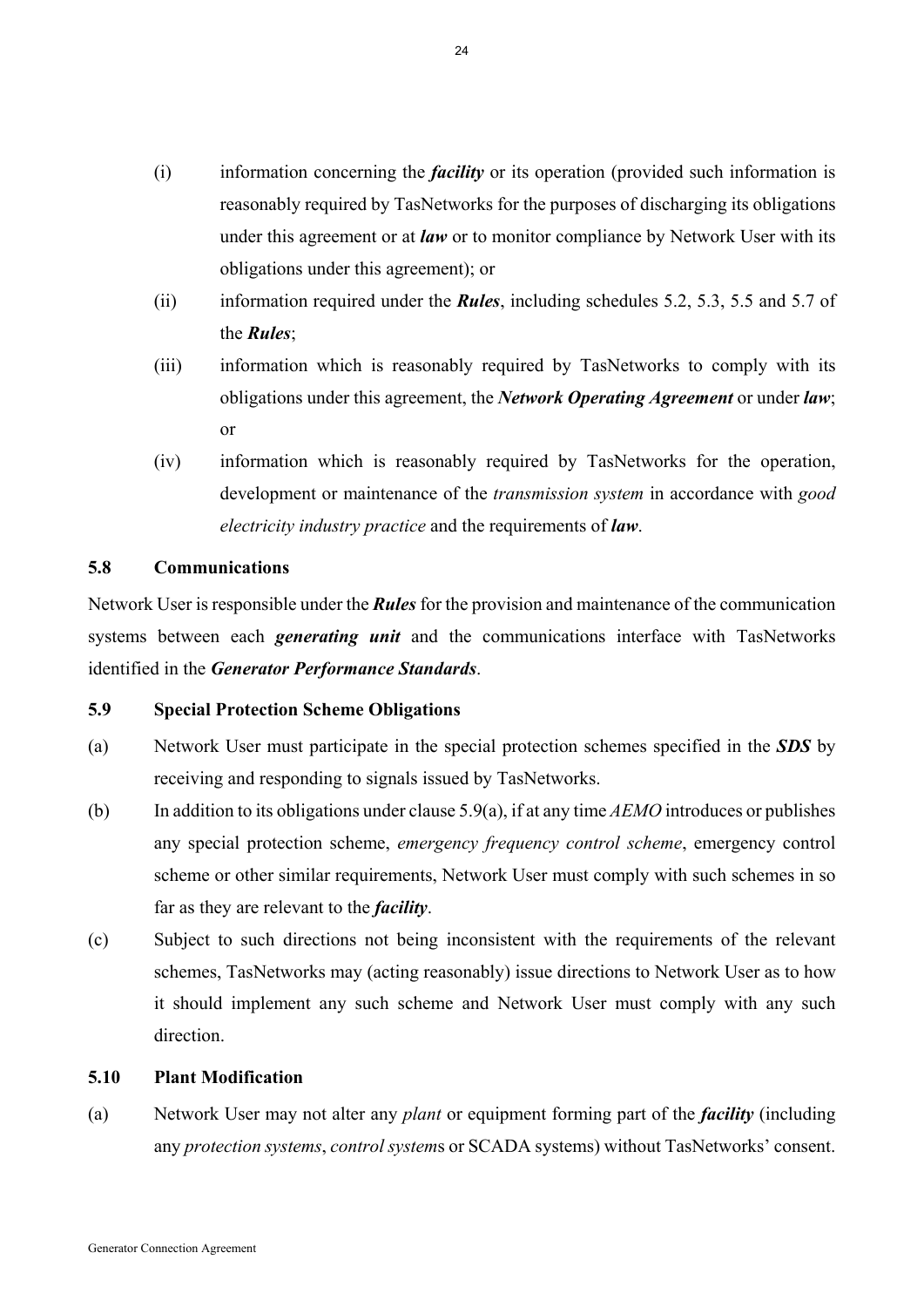- (b) Clause 5.10(a) does not prohibit Network User replacing used or damaged parts with like for like parts or making minor or routine changes to *plant* or equipment which will not have any impact on the *transmission system*.
- (c) Where the relevant alteration requires approval under the *Rules* (including under clause 5.3.9 of the *Rules*) the alteration will be assessed in accordance with the requirements of the *Rules.*
- (d) Where clause 5.10(c) does not apply to an alteration, then TasNetworks will not unreasonably withhold its consent to the proposed alteration.
- (e) TasNetworks may charge Network User its reasonable costs of considering any application for consent under clause 5.10(a).

## **5.11 Cyber Security**

- (a) Network User must take reasonable steps, and which are in accordance with *good electricity industry practice,* to prevent *cyber security incidents* from affecting the *facility*.
- (b) Network User must implement in accordance with *good electricity industry practice* and any reasonable requirements notified by TasNetworks, measures to protect the integrity of any electronic communications and interface between the *transmission system* and the *facility* from a *cyber security incident*.
- (c) Any measures required by TasNetworks to ensure communications and interface between the *transmission system* and the *facility* comply with *law* will be deemed to be reasonable.
- (d) Network User must provide such information to TasNetworks, and undertake such tests, as reasonably required by TasNetworks to substantiate that Network User is complying with this clause 5.11.
- (e) Network User must immediately notify TasNetworks of any *cyber security incident* relating to the *facility* that affects or could be reasonably expected to affect TasNetworks' *transmission system* in any way.

## **5.12 Intellectual Property**

(a) Network User grants TasNetworks a perpetual, irrevocable, worldwide, non-exclusive, royalty free licence (with a right to sublicence or transfer the licence) to use the *intellectual property rights* in any documents provided by Network User to TasNetworks under this agreement as required by TasNetworks to discharge TasNetworks' obligations and exercise its rights under this agreement, any other contractual arrangement relating to the *TasNetworks assets* or the *facility* and at *law*.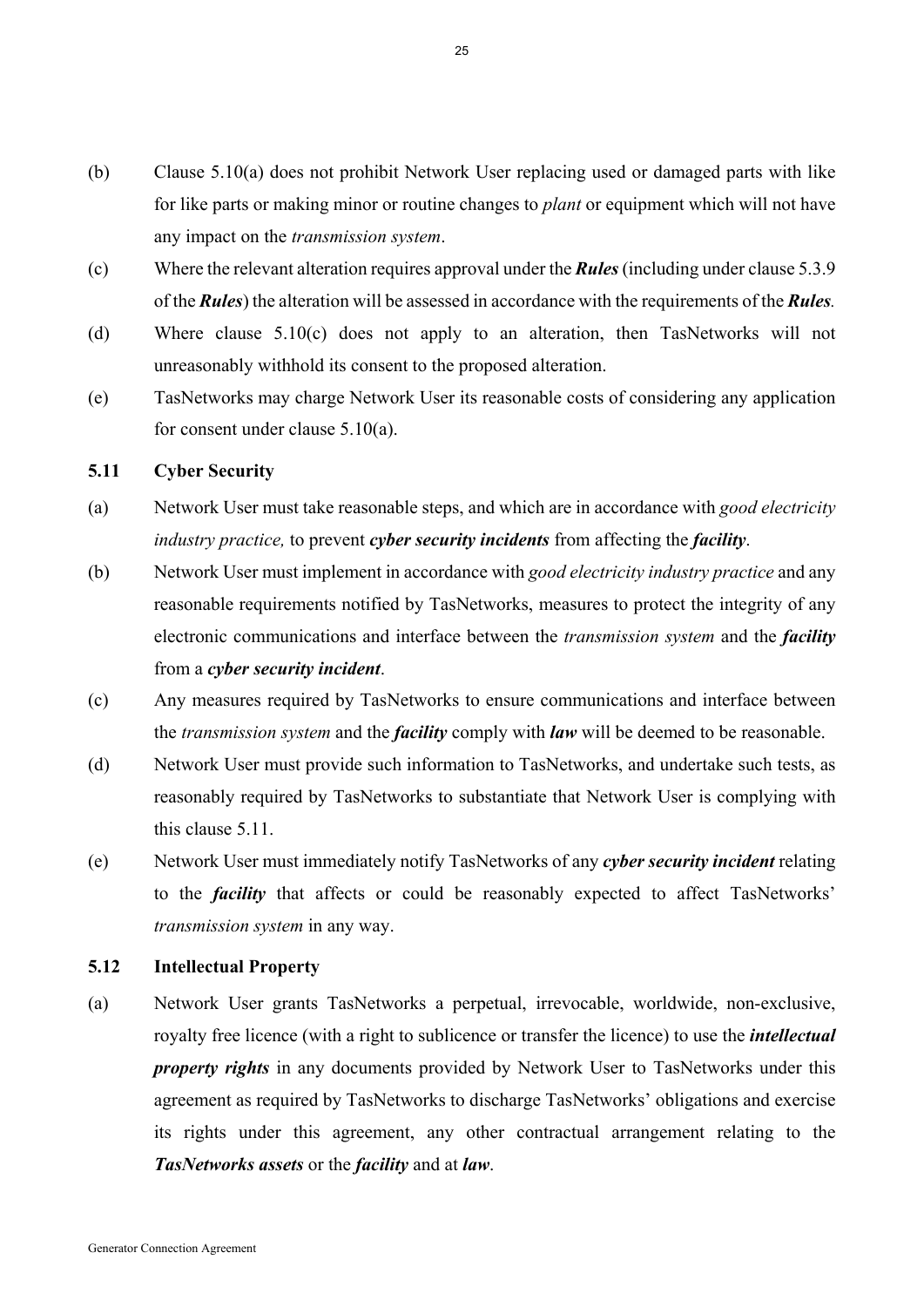(b) Network User warrants it has all necessary rights to grant such licence and indemnifies TasNetworks against any claims against TasNetworks due to such warranty being breached.

## **6. WORKS AND ASSET MANAGEMENT**

#### **6.1 General**

- (a) The parties will:
	- (i) use reasonable endeavours to ensure the co-ordination of *work* so as to minimise disruption to provision of the *services*;
	- (ii) in the case of TasNetworks, not unreasonably delay or restrict Network User from performing *work* which is necessary for it to perform to comply with the requirements of this agreement, including conforming with *good electricity industry practice*; and
	- (iii) in the case of Network User not unreasonably delay or restrict TasNetworks from performing *work* which is necessary for it to perform to comply with the requirements of this agreement, including conforming with *good electricity industry practice,* or which it is required to undertake to maintain the *transmission system* in accordance with *good electricity industry practice*.
- (b) Each party will, in carrying out any *work*, diligently carry out that *work* and ensure that it is completed in a timely manner.
- (c) Where a party requires the other party's consent under any *law* before it can perform any *work*, that consent will not be unreasonably withheld or delayed.
- (d) Nothing in this clause 6.1 will prevent a party immediately carrying out any *unplanned works*. The party needing to undertake any *unplanned works* must notify the other party as soon as possible after it becomes aware of the need to undertake the *unplanned works*.

## **6.2 Notification of planned works**

- (a) No later than one month before the end of each *financial year*, each party will notify the other of any *work* the party proposes to perform in the next two *financial years* on its *electricity infrastructure* which, acting reasonably, it considers may have a material adverse effect on:
	- (i) the provision of the *services* under this agreement;
	- (ii) the supply of electricity to the *transmission network* from a *connection site*; or
	- (iii) the *connection assets*, the other party's *electricity infrastructure* or other property.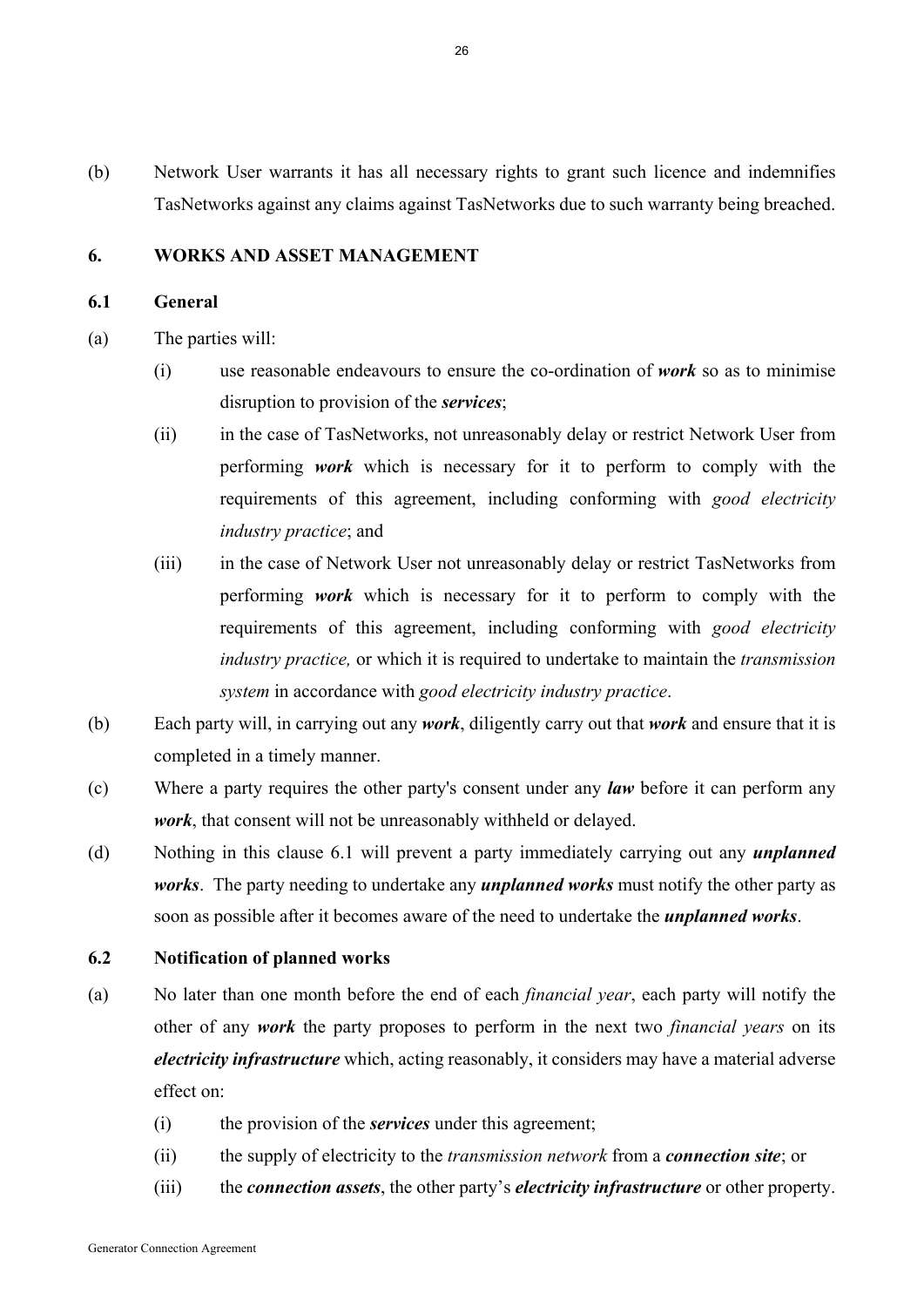(b) Despite clause 6.2(a) should either party wish to perform any *work* not previously notified in accordance with clause 6.2(a), that the party, acting reasonably, considers may have a material adverse effect on the matters set out in clause  $6.2(a)(i)$ ,  $6.2(a)(ii)$  or  $6.2(a)(iii)$ , then that party must notify the other party as soon as reasonably practicable of its intention to undertake that *work*.

#### **6.3 Co-ordination of planned works**

Within the period of 60 *days* following the delivery of the notifications required under clause 6.2(a) the parties will use reasonable endeavours to co-ordinate the *planned works* they propose to perform in the next two *financial years*, including any required *outages*, into a program ("*planned works program*") to ensure as far as practicable that the parties' *planned works* and *outages* required to carry out the *planned works* are co-ordinated to minimise disruption to the *services*.

#### **6.4 Amendment of the planned works program**

If at any time after the delivery of notifications referred to in clause 6.2(a) a party becomes aware of additional *work* which is to be undertaken during the period covered by the current *planned works program* then:

- (a) that party must notify the other party as soon as possible after it becomes aware of the need to perform the *work*; and
- (b) the parties must use reasonable endeavours to co-ordinate the additional *work* into the existing *planned works program* so as to ensure, as far as practicable, that the parties' *planned works* and *outages* required to perform the *planned works* are co-ordinated to minimise disruption to the *services*.

*[Drafting Note: alternate clause utilising the Planned Work Protocol is below to replace clauses 6.2 to 6.4:* 

- (a) *Each party will ensure that no later than one month before the end of each financial year, each party will notify the other of any work the party proposes to perform in the next two financial years on its electricity infrastructure which, acting reasonably, it considers may have a material adverse effect on:* 
	- (i) *the provision of the services under this agreement;*
	- (ii) *the supply of electricity to the transmission network from a connection site; or*
	- (iii) *the connection assets, the other party's electricity infrastructure or other property.*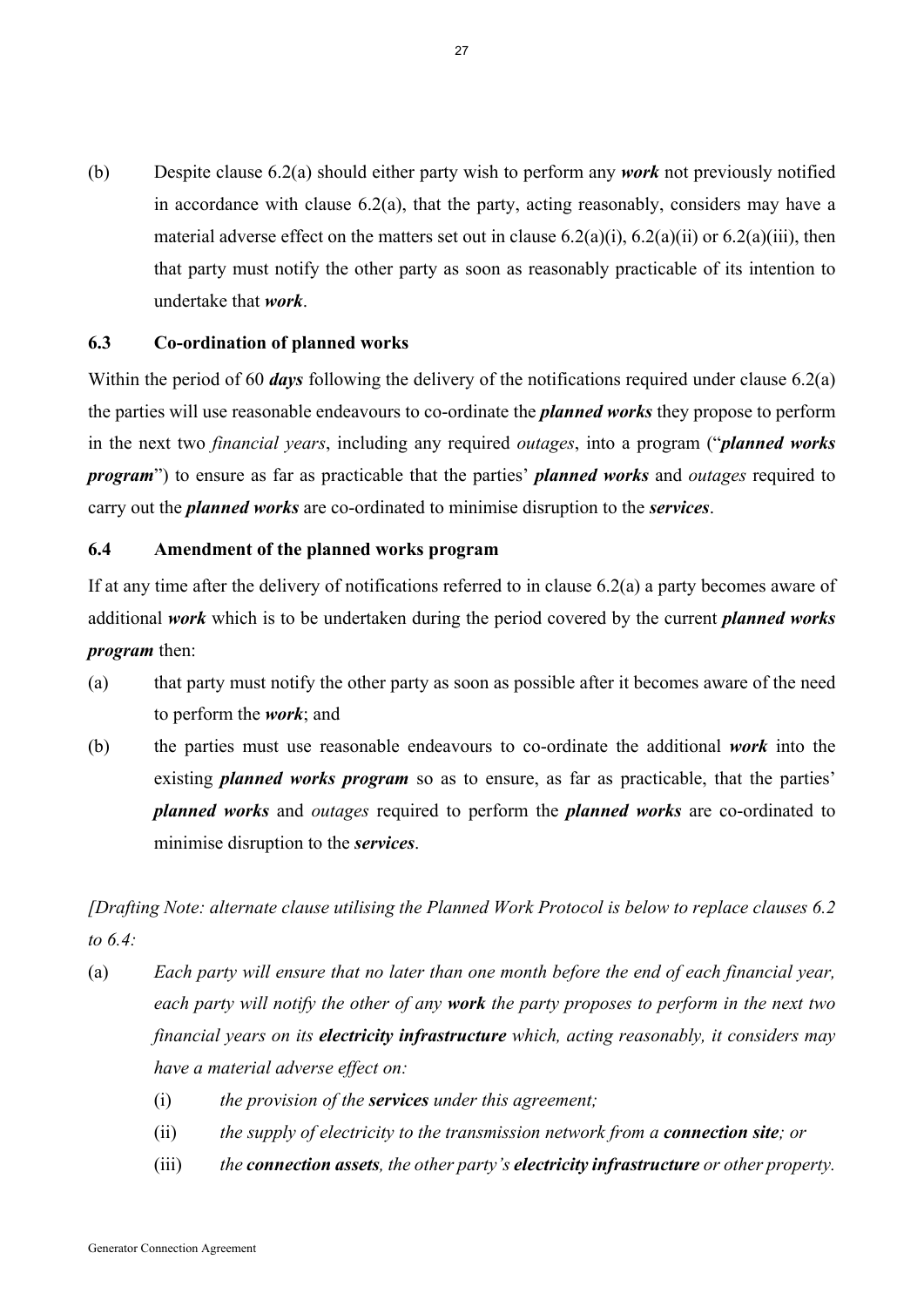- (b) *Should either party wish to perform any work not previously notified in accordance with clause (a), and which the party, acting reasonably, considers may have a material adverse effect on the matters set out in (a)(i) to (iii), then that party must notify the other party as soon as reasonably practicable of its intention to undertake that work; and*
- (c) *In coordinating and executing the work described in sub-clauses (a) and (b) above, the parties will use reasonable endeavours to comply with the Planned Work Protocol, and so as to ensure as far as reasonably practicable that the relevant works and outages required to carry out the works are co-ordinated to minimise disruption to the services. To the extent that there is any inconsistency between this agreement and the Planned Work Protocol, this agreement prevails to the extent of the inconsistency.*

#### *Revised or new definitions:*

*[Revised] Planned Work means any work notified by a party in accordance with clause 6.2;* 

*[New] Planned Work Protocol means the document titled 'Protocol for Coordinating Planned Work between TasNetworks and Transmission Customers and regarding Operational Communications' as published on TasNetworks' website and updated from time to time in accordance with the procedures outlined in that document.]* 

## **6.5 Asset management obligations**

- (a) Each party must manage and maintain its *electricity infrastructure*:
	- (i) in accordance with the requirements of all *laws*, this agreement, including the technical obligations set out in the *SDS***,** *good electricity industry practice,* any *Asset Management Plans* and any practices approved and agreed between the parties; and
	- (ii) so as to avoid any damage to or other adverse effect upon:
		- (A) the other party's *electricity infrastructure* or other property; or
		- (B) any property of a third person that is connected to the other party's *electricity infrastructure*; or
		- (C) any other person connected to TasNetworks' *transmission system*, which that party knows, or reasonably ought to know, could occur if it does not comply with this clause 6.5.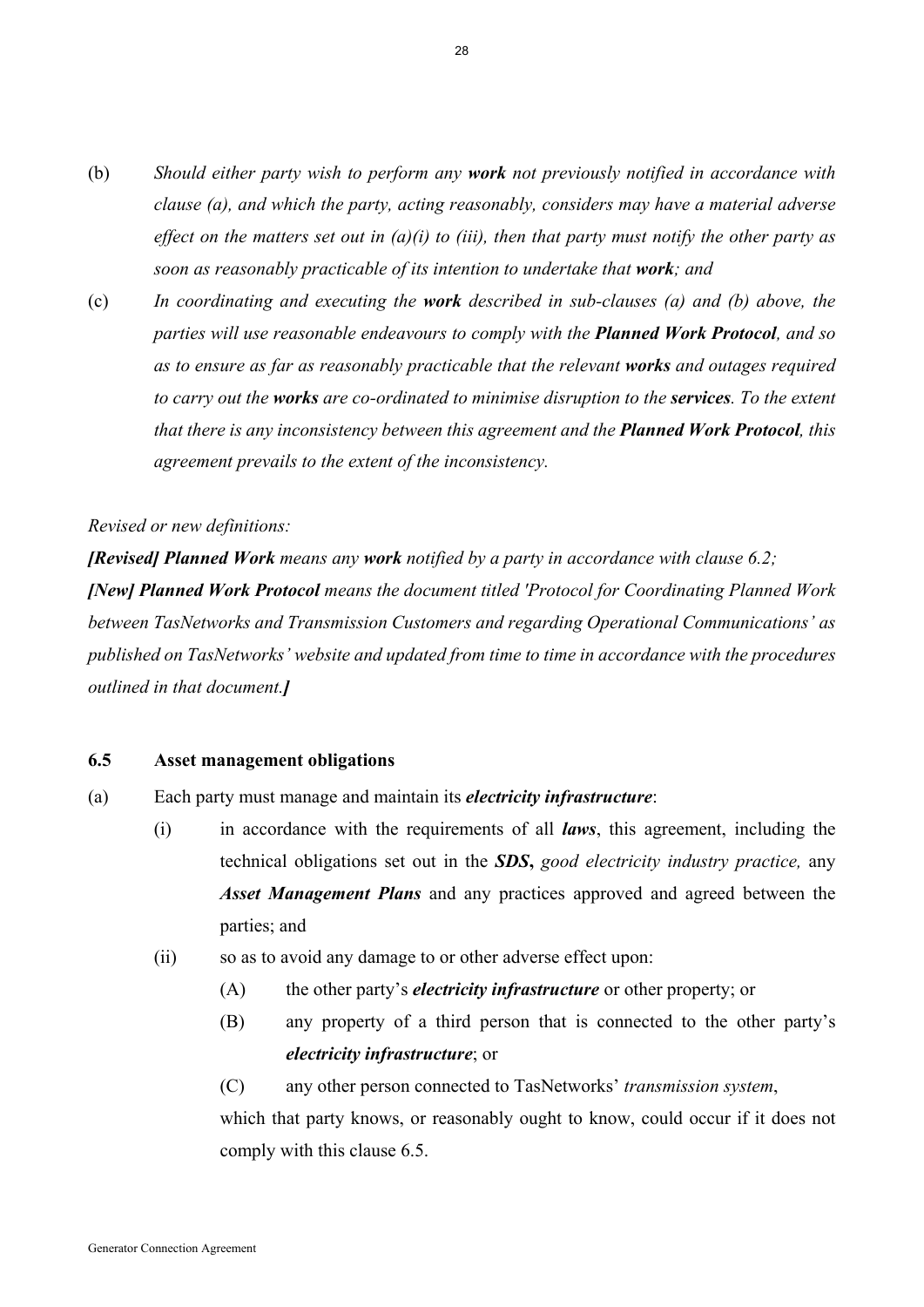(b) In this clause 6.5 'manage and maintain' includes providing, managing and maintaining such systems and procedures as are reasonably required to manage and maintain that *electricity infrastructure*.

#### **6.6 Asset Safety**

- (a) Network User must not undertake any *work* (whether above or below ground) within 50 metres of any part of the *transmission system* without the prior written consent of TasNetworks. TasNetworks will promptly consider any application for such consent and will not unreasonably withhold any such consent.
- (b) Network User must ensure that any *work* it undertakes does not cause instability, movement or subsidence of any areas surrounding any part of the *transmission system* which may have an adverse effect on, or cause damage to, the *transmission system*.
- (c) If TasNetworks (acting reasonably) considers any *works* being undertaken by Network User constitute a threat to the integrity of the *transmission system* then TasNetworks may (as it considers appropriate) direct Network User to:
	- (i) cease the *work* until the threat to the *transmission system* is satisfactorily addressed; or
	- (ii) modify the manner in which it is undertaking the *work* (including by employing additional safety procedures) to avoid or minimise the threat.
- (d) Network User must comply with any direction given by TasNetworks under clause 6.6(c).
- (e) TasNetworks may take such action as it (acting reasonably) considers is required to address any threat caused to the *transmission system* by *work* undertaken by Network User and Network User must reimburse TasNetworks the reasonable costs it incurs in taking such steps.

## **6.7 Asset management plans**

- (a) TasNetworks will develop and maintain *Asset Management Plans* for its *electricity infrastructure* including the *connection assets* in accordance with *good electricity industry practice* and taking into account contracted service levels and current performance.
- (b) Network User will develop and maintain *Asset Management Plans* for its *electricity infrastructure* including the *Network User equipment* in accordance with *good electricity industry practice* and taking into account contracted service levels and current performance.
- (c) Either party may, by written notice to the other party, require the other party to provide within 10 *business days* copies of the relevant parts of the other party's *Asset Management*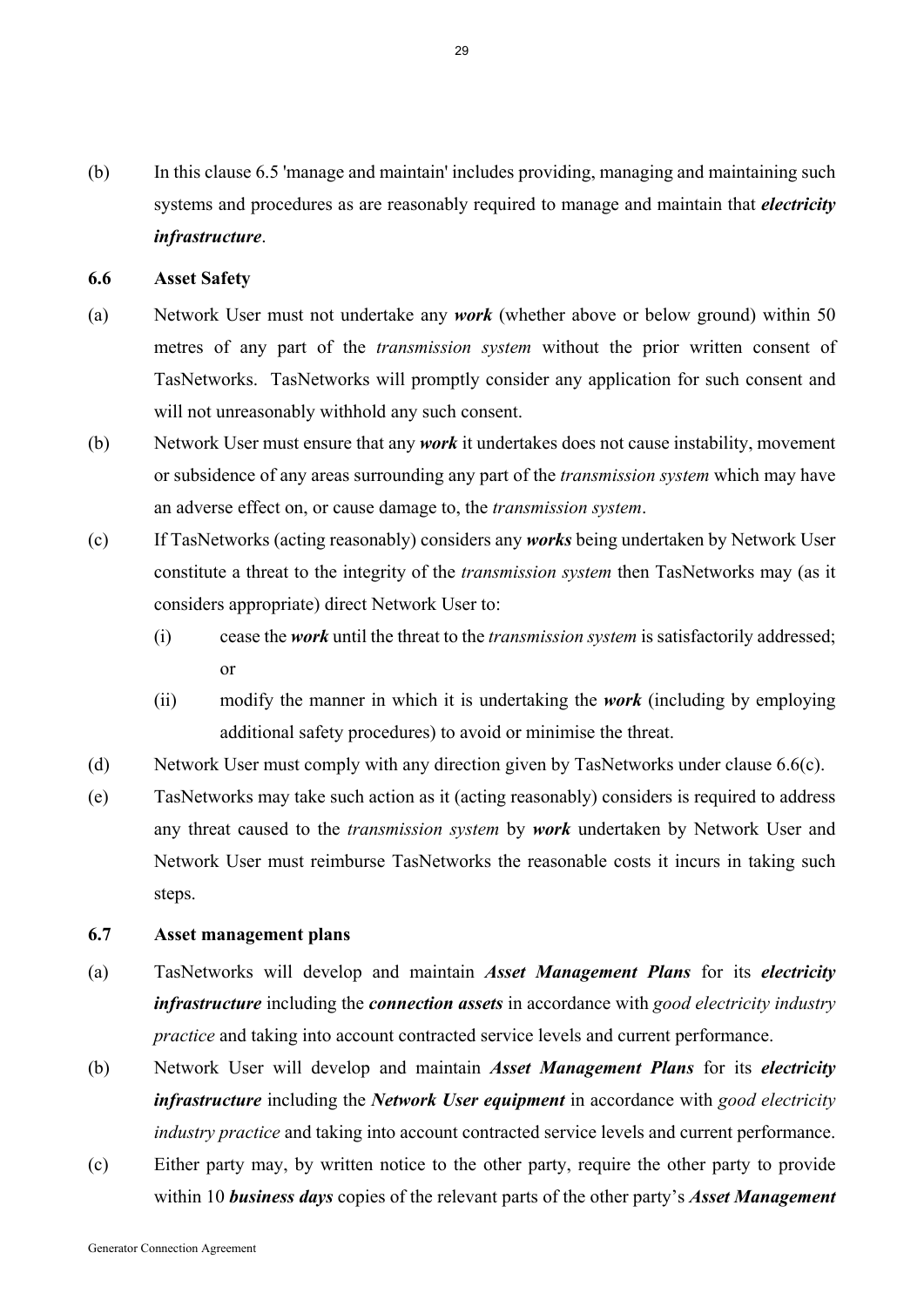*Plans*, developed and maintained in accordance with this clause 6.7, provided that such request is made for the purpose of co-ordinating *planned works* in accordance with clause 6.3.

(d) This clause 6.7 does not oblige a party to agree to a request by the other party to amend any *Asset Management Plans* prepared in accordance with this clause 6.7.

## **6.8 Tests of Control Systems and Protection Systems**

- (a) Network User must conduct tests of the *control systems* and *protection systems* forming part of the *facility:* 
	- (i) every 4 years; or
	- (ii) at such shorter intervals as set out in Network User's compliance monitoring program applicable under clause 4.15 of the *Rules*.
- (b) Such tests must be conducted in accordance with *good electricity industry practice*¸ any requirements of the compliance monitoring program, any requirements of *AEMO* and in accordance with any reasonable directions of TasNetworks.
- (c) Network User must provide to TasNetworks copies of details of each test conducted under clause 6.8(a) and the results of that test as soon as reasonably practicable after completion of the test.

# **7. SWITCHING**

# **7.1 Requested switching**

- (a) Each party will perform *switching* on its *electricity infrastructure* reasonably requested by the other party for the purpose of safely undertaking *planned works* or to achieve the conditions specified for a *connection site* in the relevant *SDS*.
- (b) Each party will provide at least 5 *business days'* notice to the other party of *switching* required by it under clause 7.1(a).

# **7.2 Emergency switching**

TasNetworks and Network User must have operating staff available to ensure minimal delay in performing *switching* which could be requested by the other party at less than the notice specified in clause 7.1 due to an *emergency*.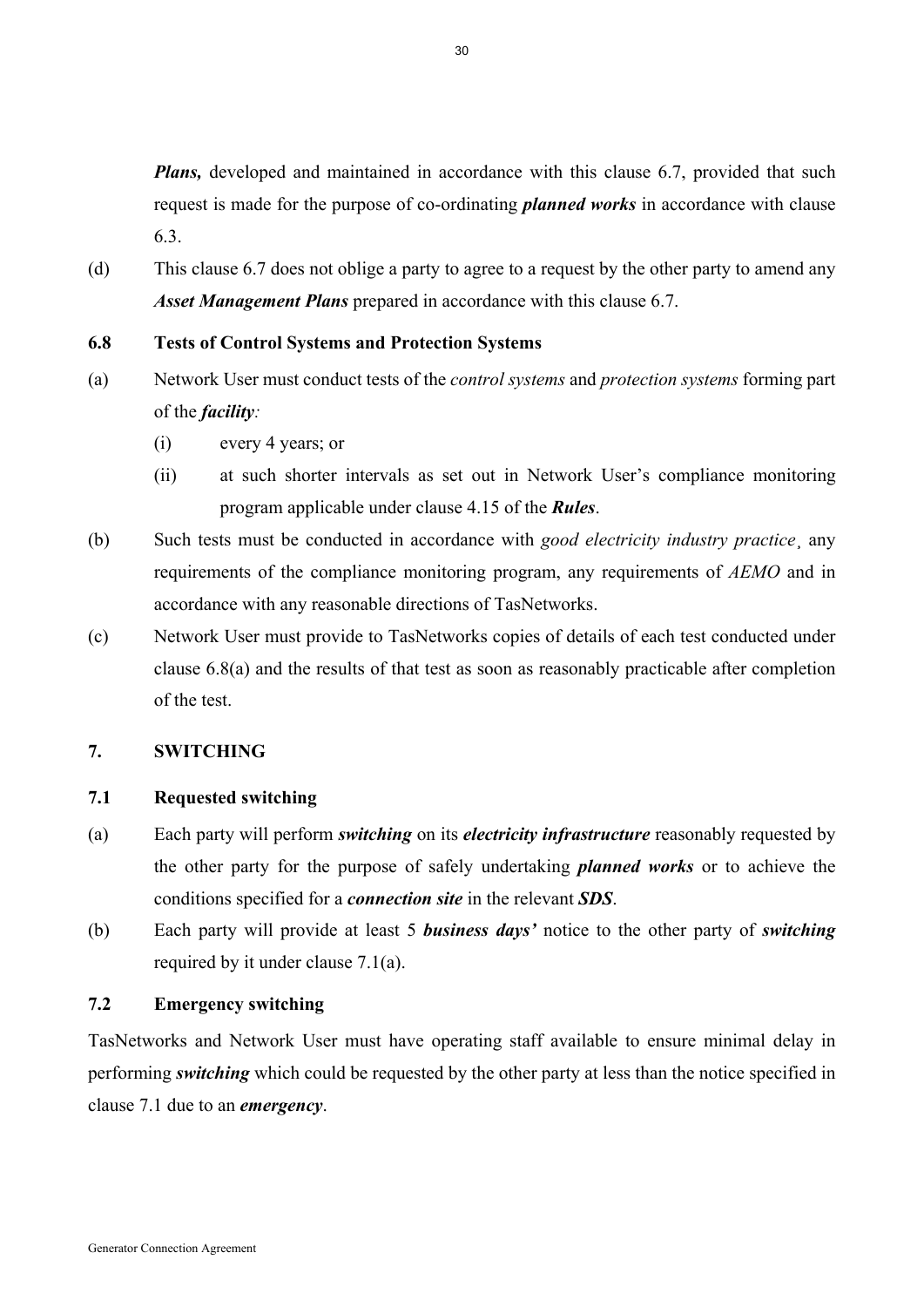#### **7.3 General switching requirements**

The parties acknowledge that all *switching* carried out under this agreement must be conducted by operators with the requisite qualifications and experience and in accordance with *good electricity industry practice*, and must be communicated to the other party where the *switching* could reasonably be anticipated to affect:

(a) the *transmission system* where the other party is TasNetworks;

(b) one or more *generating units* where the other party is Network User.

## **8. DISCONNECTION AND REDUCTION IN SERVICES**

#### **8.1 Disconnection and suspension**

TasNetworks may *disconnect* a *connection point* at a *connection site* or otherwise *suspend* the *services*:

- (a) for the purpose of performing any *work* (whether *planned work* or *unplanned work*) on the *connection assets*, *non-contestable IUSA components*, *contestable IUSA components* or the remainder of the *transmission system*;
- (b) if, in TasNetworks' reasonable opinion, required due to a *force majeure event*;
- (c) if, in TasNetworks' reasonable opinion, a failure to do so would result in TasNetworks' *transmission system* being overloaded or a contravention of the conditions of TasNetworks' transmission licence;
- (d) if TasNetworks suspends all or part of the *services* in accordance with clause 15.2 (notice of default);
- (e) immediately in circumstances where, in TasNetworks' reasonable opinion, it is urgently required as a result of any actual or potential *emergency*;
- (f) if requested in writing by Network User;
- (g) upon termination of this agreement under clause 15 (Default) or clause 17 (Force majeure);
- (h) in accordance with any direction, order, requisition, or injunction of any *Authority* including, without limitation, under any *law*;
- (i) if TasNetworks considers this is required to avoid or mitigate any threat to the integrity of the *transmission system*, or TasNetworks' ability to provide services to other Network Users;
- (j) in accordance with the terms of any agreed *control system*, *protection system* or run back or tripping scheme in force between TasNetworks and Network User;
- (k) if required in line with circuit outage conditions as identified in section 1.5 of the *SDS*; or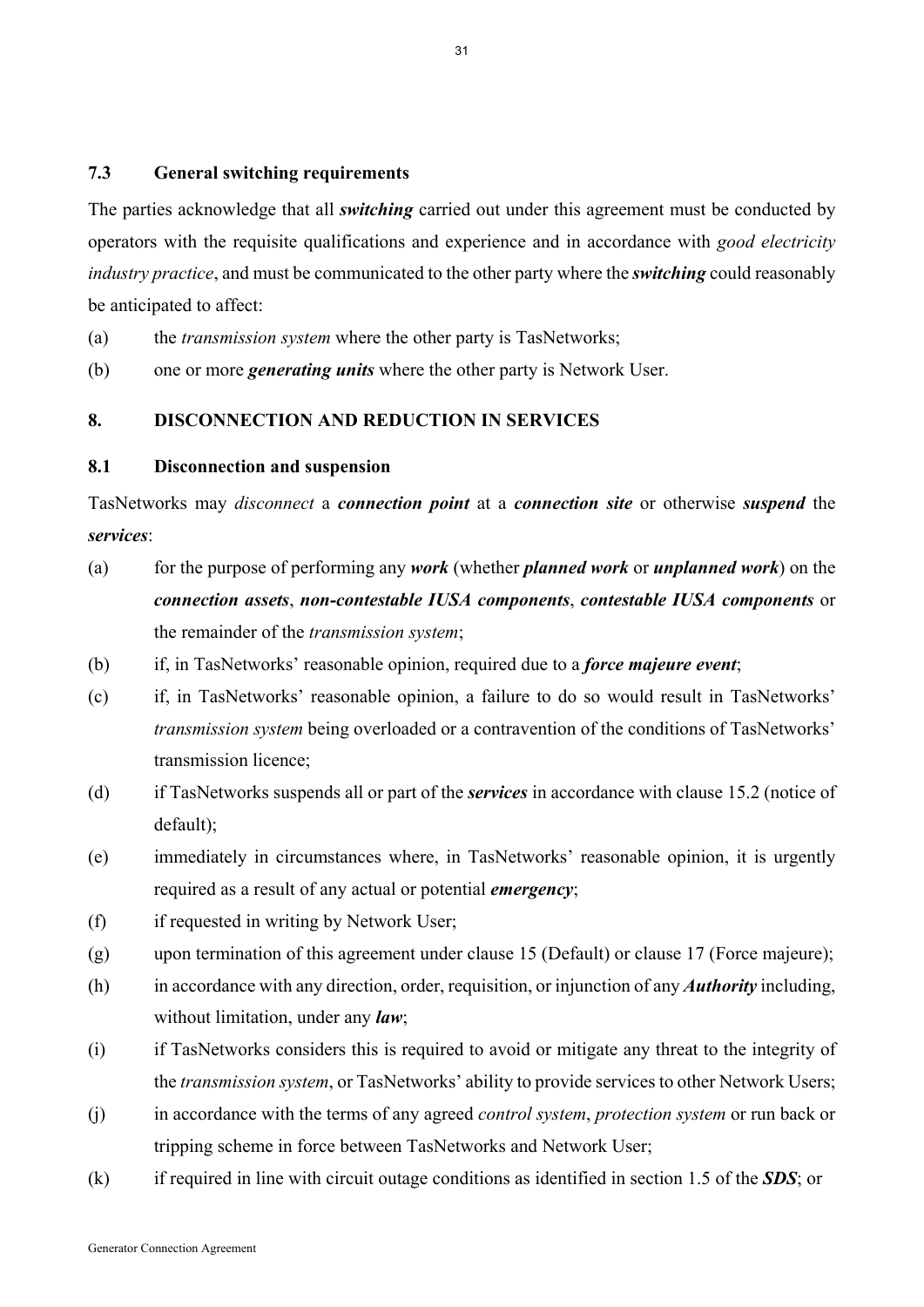(l) as otherwise provided or required under any *law*.

#### **8.2 Reason for disconnection or suspension**

- (a) Subject to clause 8.2(b), if TasNetworks proposes to exercise its rights under clause 8.1 in circumstances where it considers Network User would not reasonably be likely to be aware of the reason for such exercise, it must, if reasonably practicable, notify Network User of the proposed action and the reasons why TasNetworks proposes to exercise that right. If it is not reasonably practicable to give notice prior to the exercise of the right then TasNetworks must give notice to Network User as soon as reasonably practicable after the exercise of the right.
- (b) If TasNetworks' exercise of a right under clause 8.1 arises by reason of an *emergency*, then TasNetworks must notify Network User of the action taken and as soon as reasonably possible after the exercise of that right, TasNetworks will notify Network User of the nature of the *emergency* and the steps being taken to deal with that *emergency*.

## **8.3 Network User Self-Disconnection**

Network User must *disconnect* the *facility* from the *transmission system* if the operation of any part of the *facility* or conditions on the *transmission system* might damage or reduce the life of the *facility*. Network User must ensure it has in place all necessary measures to automatically detect such circumstances and *disconnect*, including by installing all necessary monitoring equipment and redundancy.

#### **8.4 Length of Disconnection**

Network User must ensure that the *facility* is designed, operated and maintained such that it can be *disconnected* from the *transmission system* for an extended period of time.

## **8.5 No effect on Charges**

Any exercise of TasNetworks' rights under clause 8.1 or *disconnection* under clause 8.3 does not affect Network User's obligation to pay the *charges*.

#### **8.6 Reconnection and restoration of transmission services**

(a) If TasNetworks *disconnects* a *connection point*, TasNetworks must reconnect or energise that *connection point* (as the case may be) as soon as reasonably practicable after the circumstances giving rise to the *disconnection* have ceased or have been rectified, unless the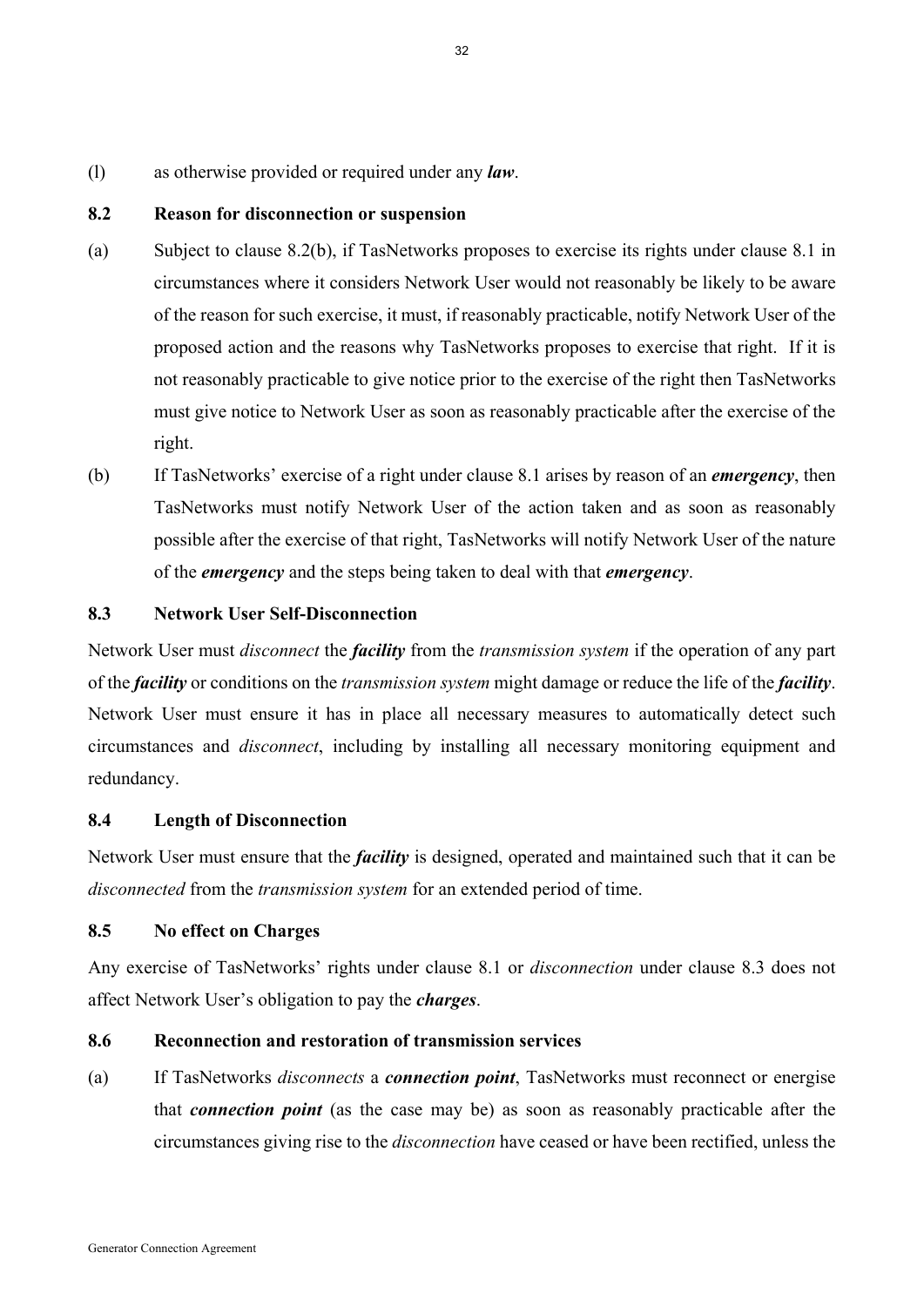*disconnection* occurred as a result of the termination of this agreement or of particular *services* under this agreement.

(b) If TasNetworks *suspends* the provision of *services*, TasNetworks must stop *suspending* the *services* as soon as reasonably practicable after the circumstances justifying the *suspension*  of *services* have ceased or have been rectified.

#### **8.7 Costs of disconnection or suspension of transmission services**

- (a) TasNetworks will bear all costs of a *disconnection* or *suspension* of *services* (and any costs of reconnection or resumption of *services***)** in accordance with clauses 8.1 unless:
	- (i) the *disconnection* or *suspension* of *services* in accordance with clause 8.1 was solely due to the acts or omissions of Network User and/or the *IUSA Owner*. In such circumstances, Network User must pay to TasNetworks the reasonable costs incurred by TasNetworks in implementing a *disconnection* or *suspension* of *services* and complying with its obligations under clause 8.6; or
	- (ii) the *disconnection* or *suspension* of *services* in accordance with clause 8.1 was due in part to the acts or omissions of Network User and/or the *IUSA Owner*. In such circumstances, Network User must pay to TasNetworks such proportion of the reasonable costs incurred by TasNetworks in implementing a *disconnection* or *suspension* of *services* and complying with its obligations under clause 8.6, as reflects the extent to which the *disconnection* or *suspension* was due to such acts or omissions (as determined by TasNetworks acting reasonably).
- (b) After reconnection or resumption of *services*, TasNetworks will provide Network User with a tax invoice for any amount payable by Network User under clauses 8.7(a). Network User must pay the amount stated in the tax invoice within 5 *business days* after receipt of the tax invoice (and which payment must otherwise be made in accordance with clause 4.4).

#### **9. ACCESS**

# **9.1 TasNetworks' site access**

- (a) If any of TasNetworks' *electricity infrastructure* is to be located or is located on Network User's property, TasNetworks will have:
	- (i) a right of access to, and over, Network User's property for the purpose of installing, testing, inspecting, maintaining, reading, repairing, replacing, operating or removing any of TasNetworks' *electricity infrastructure* and for any related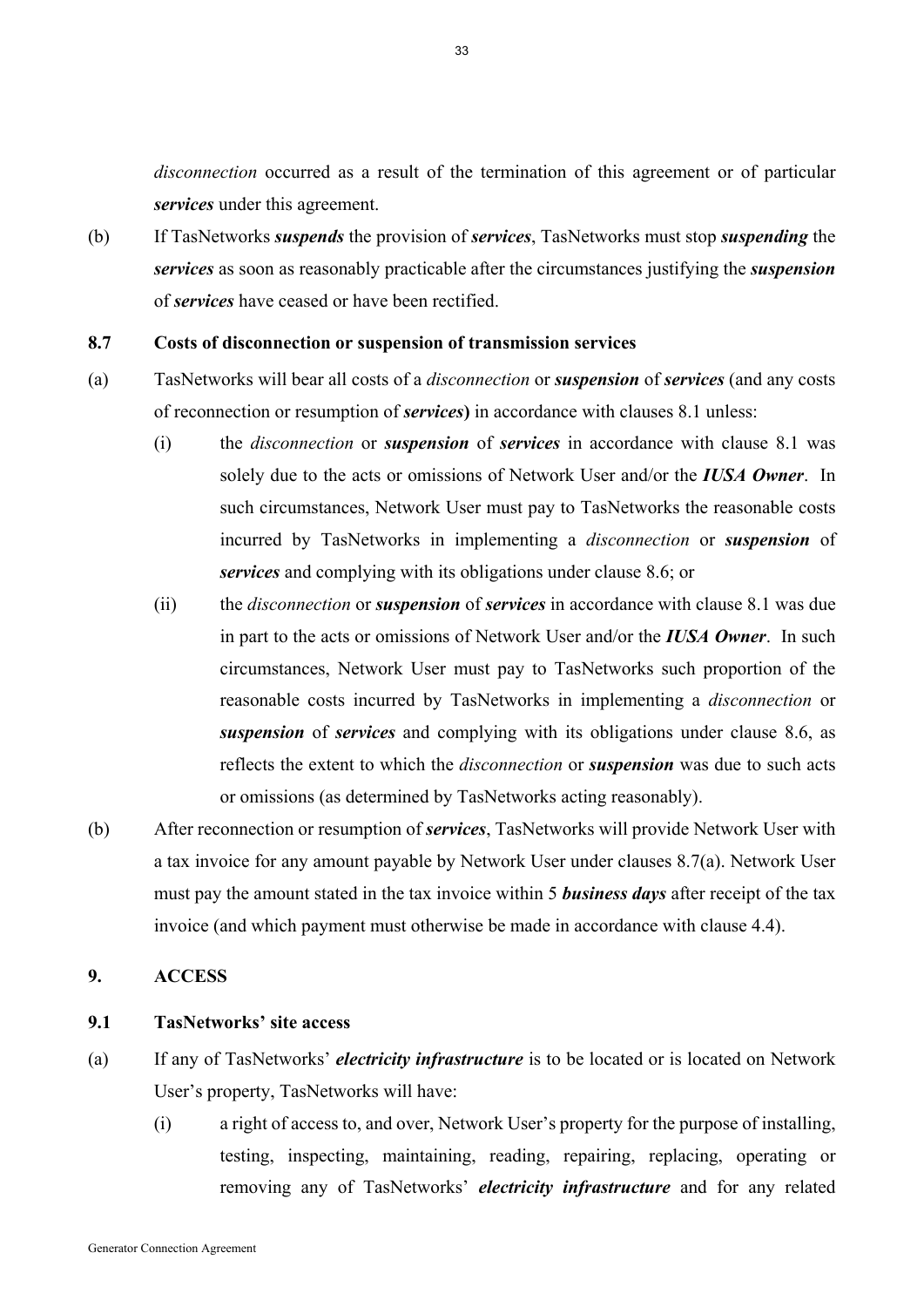purpose (including undertaking additional connections as contemplated in clause 3.6); and

(ii) a right to use (at its own expense or on the condition that it reimburses Network User for expenditure incurred) amenities available to Network User at the property, provided, however, that such rights of access or use may not be exercised in a manner which prevents Network User from performing its obligations under this agreement or otherwise performing its day to day activities at the property.

- (b) Network User must permit TasNetworks to have such access to the *facility* as required by TasNetworks to exercise its rights under this agreement or at *law* including to monitor the compliance of the *facility* with the requirements of this agreement.
- (c) In exercising the rights of access and use under this clause 9.1, TasNetworks must comply with any reasonable procedures notified from time to time by Network User, including the *OH&S procedures*.

## **9.2 Network User's site access**

- (a) If any of Network User's *electricity infrastructure* is to be located, or is located, on TasNetworks' property, Network User will have:
	- (i) a right of access to and over TasNetworks' property for the purpose of installing, testing, inspecting, maintaining, reading, repairing, replacing, operating or removing any of Network User's *electricity infrastructure* and for any related purpose; and
	- (ii) a right to use (at its own expense or on the condition that it reimburses TasNetworks for expenditure incurred) amenities available to TasNetworks at the property,

provided, however, that such rights of access or use may not be exercised in a manner which prevents TasNetworks from performing its obligations under this agreement or otherwise performing its day to day activities at the property.

(b) In exercising the rights of access and use under this clause 9.2, Network User must comply with the terms of any access arrangement and any reasonable procedures or directions as notified from time to time by TasNetworks, including the *OH&S procedures*.

## **9.3 Provisions applying to access**

The right of access conferred by clause 9.1 or 9.2 will, where or when appropriate, be exercised as follows: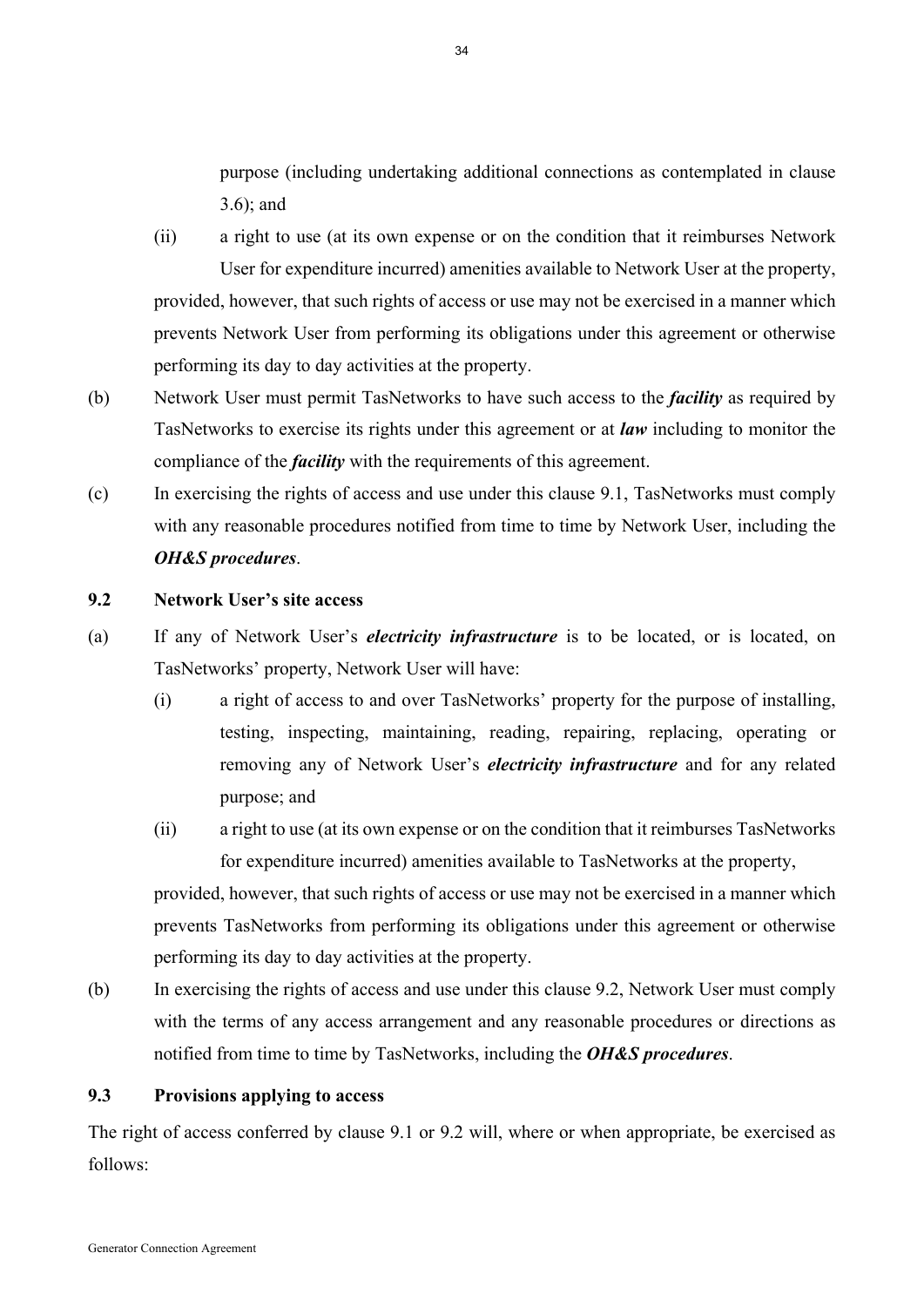- (a) where reasonably practicable to do so, the party seeking access will give the other party notice which is reasonable in the circumstances that it will be exercising its right of access and the purpose for which access is required; and
- (b) the party seeking access will cause as little inconvenience to the other party as is practicable and will observe the other party's *OH&S procedures* (to the extent they are applicable) at all times,

and will be in addition to any right of access either party may have under *applicable regulatory instruments* and the *Rules*.

#### **9.4 Each Party's access to another person's property**

If a party's *electricity infrastructure* occupies third party property and the other party requires access to the same for the proper performance of its obligations under this agreement, the occupying party must use its reasonable endeavours to secure a right of access for the other party on terms acceptable to that party, provided that the other party complies with any reasonable requirements imposed by those terms. If the occupying party fails to secure such right of access then the other party may *suspend* performance of those obligations under this agreement the proper performance of which requires access to the third party property, until such access is secured.

### **9.5 Revision of Access Rights**

- If:
- (a) other than due to TasNetworks' breach of the terms of the relevant *access right*, an *access right* is terminated or otherwise ceases to operate;
- (b) in accordance with the terms of an *access right*, TasNetworks is required to relocate any of its *electricity infrastructure*; or
- (c) due to any circumstances beyond TasNetworks' reasonable control TasNetworks is required by *good electricity industry practice* to relocate *electricity infrastructure* the subject of an *access right* or to install additional *electricity infrastructure* or assets to provide the *services* under this agreement and which *electricity infrastructure* or assets will need to be (having regard to *good electricity industry practice*) located in an area which is not the subject of an existing *access right*,

then:

(d) User must reimburse TasNetworks its reasonable costs of relocating or installing the relevant *electricity infrastructure* and/or acquiring new access rights;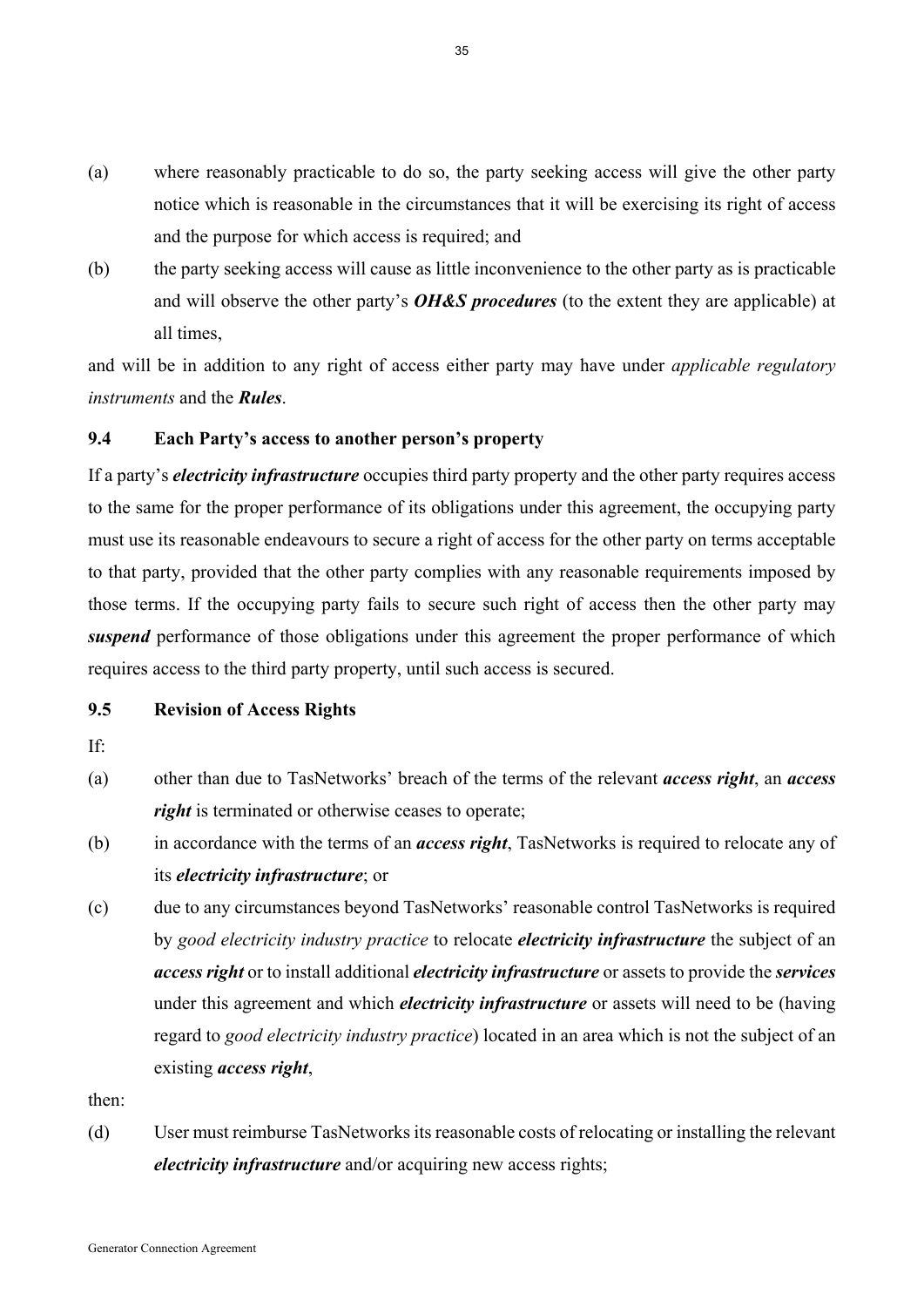- (e) if User obtained the original *access right* for TasNetworks then, unless TasNetworks elects otherwise, User must, on terms acceptable to TasNetworks acting reasonably, obtain a replacement access right for TasNetworks; and
- (f) TasNetworks is not liable for any period in which it cannot provide *services* due to loss of an *access right* (but TasNetworks will act reasonably to mitigate the period for which it cannot provide *services*).

Once installed any new assets will be regarded as part of TasNetworks' *electricity infrastructure* for the purposes of this agreement.

# **9.6 Survive termination**

This clause 9 survives expiration or termination of this agreement for 12 months but only for the purpose of enabling TasNetworks to *disconnect* the *facility* or either party to remove any *electricity infrastructure* provided by it on property belonging to the other party or a third party.

## **9.7 Safety**

- (a) In respect of the *connection sites* each party must observe the obligations placed on it under applicable occupational health and safety legislation (including, without limitation, the *Electricity Industry Safety and Administration Act 1997* (Tas), any regulations made under that Act, and the applicable *OH&S procedures*) and must provide a safe working environment.
- (b) Each party must promptly notify the other of the existence of any hazard which will affect or is likely to affect the other party and which is known to the party and is not known to, or observable by, the other party, regardless of the ownership of the property on which it exists.
- (c) A party is not required to provide the other party with any information which is subject to legal professional privilege or is subject to an obligation of confidentiality.

## **9.8 Environmental management**

- (a) Each party must observe the obligations placed on it under applicable environmental legislation.
- (b) Each party must promptly notify the other party of the existence of any environmental hazard or the occurrence of an environmental event affecting or likely to affect the other party if the environmental hazard or the environmental event is known to the party, regardless of the ownership of the property on which it exists or occurs.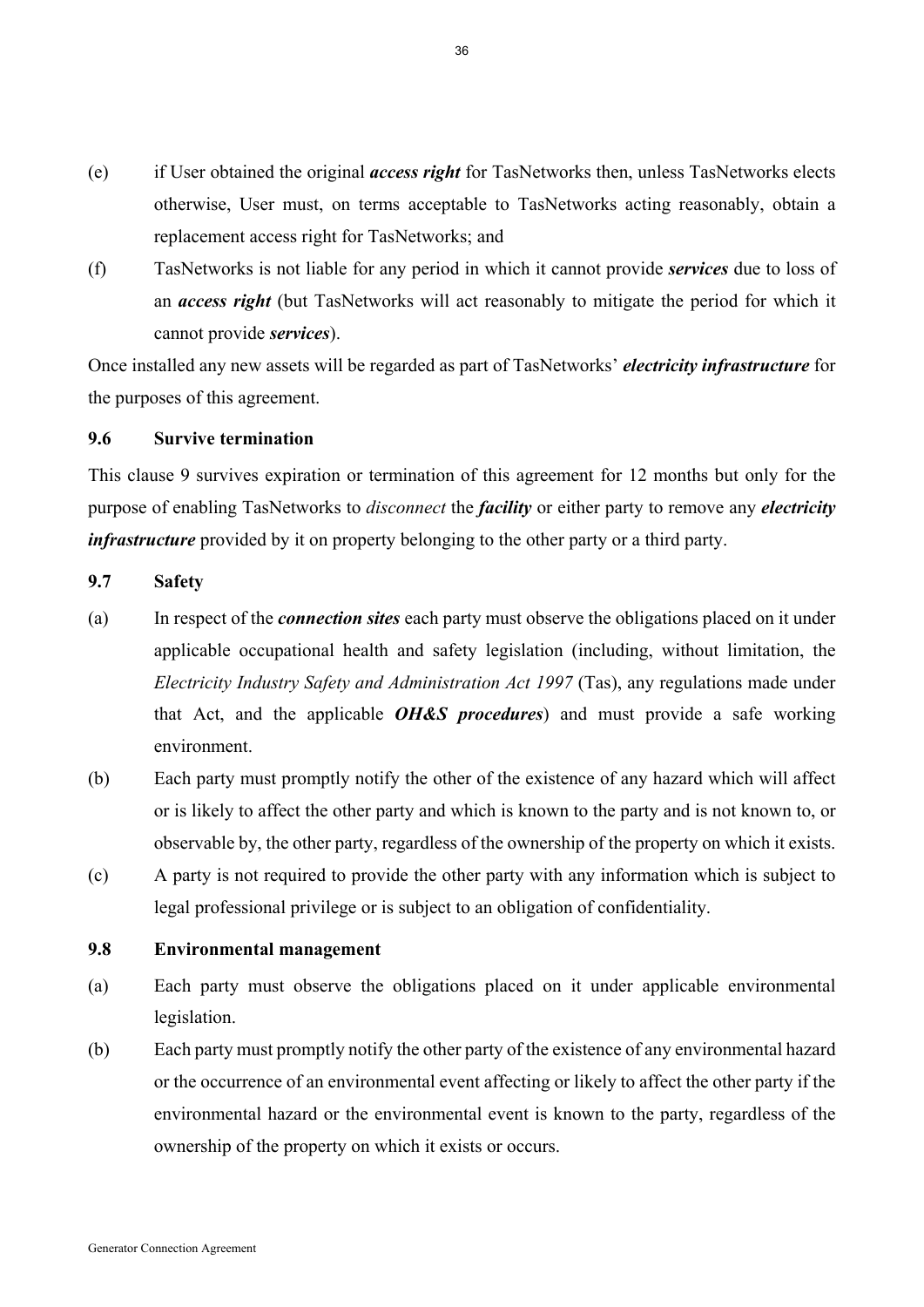(c) A party is not required to provide the other party with any information which is subject to legal professional privilege or is subject to an obligation of confidentiality.

#### **10. RECORDS**

Each party will maintain the *records* specified for it in Schedule 7 and will provide to the other party all such *records* maintained by it upon reasonable request by the other party. Such *records* must be kept up to date and any revision sent to the other party as soon as practicable after the *record* is revised.

## **11. CHANGE EVENTS**

## **11.1 Adjustment to Charges**

- (a) If a *costs event* occurs which increases TasNetworks' costs of providing the *services* or performing its obligations under this agreement TasNetworks may, as required to enable TasNetworks to recover the additional costs it incurs as a result of the *costs event*:
	- (i) vary the amount of one or more existing *charges*; or
	- (ii) levy an additional charge upon Network User (which may be a recurring charge or a one-off charge) and which additional charge will be taken to be a *charge* for the purposes of this agreement.
- (b) If a *costs event* occurs which decreases TasNetworks' costs of providing the *services* or performing its obligations under this agreement then, subject to any requirements under *law* as to how the benefit of such decrease should be passed through to Network User, TasNetworks will vary the *charges* or pass through a separate rebate as TasNetworks determines, acting reasonably, is required to pass through to Network User the benefit of that decrease.
- (c) TasNetworks will provide such evidence as is reasonably required to substantiate how it has determined any change to the *charges* or amount of the additional *charge* or rebate under this clause 11.1.
- (d) TasNetworks is not entitled to recover a cost which TasNetworks would not have incurred had it acted in accordance with *good electricity industry practice.*
- (e) Where the relevant *costs event* is an *asset failure* the costs recoverable by TasNetworks will not include any costs which TasNetworks is entitled to receive reimbursement for under any insurance policy held by TasNetworks.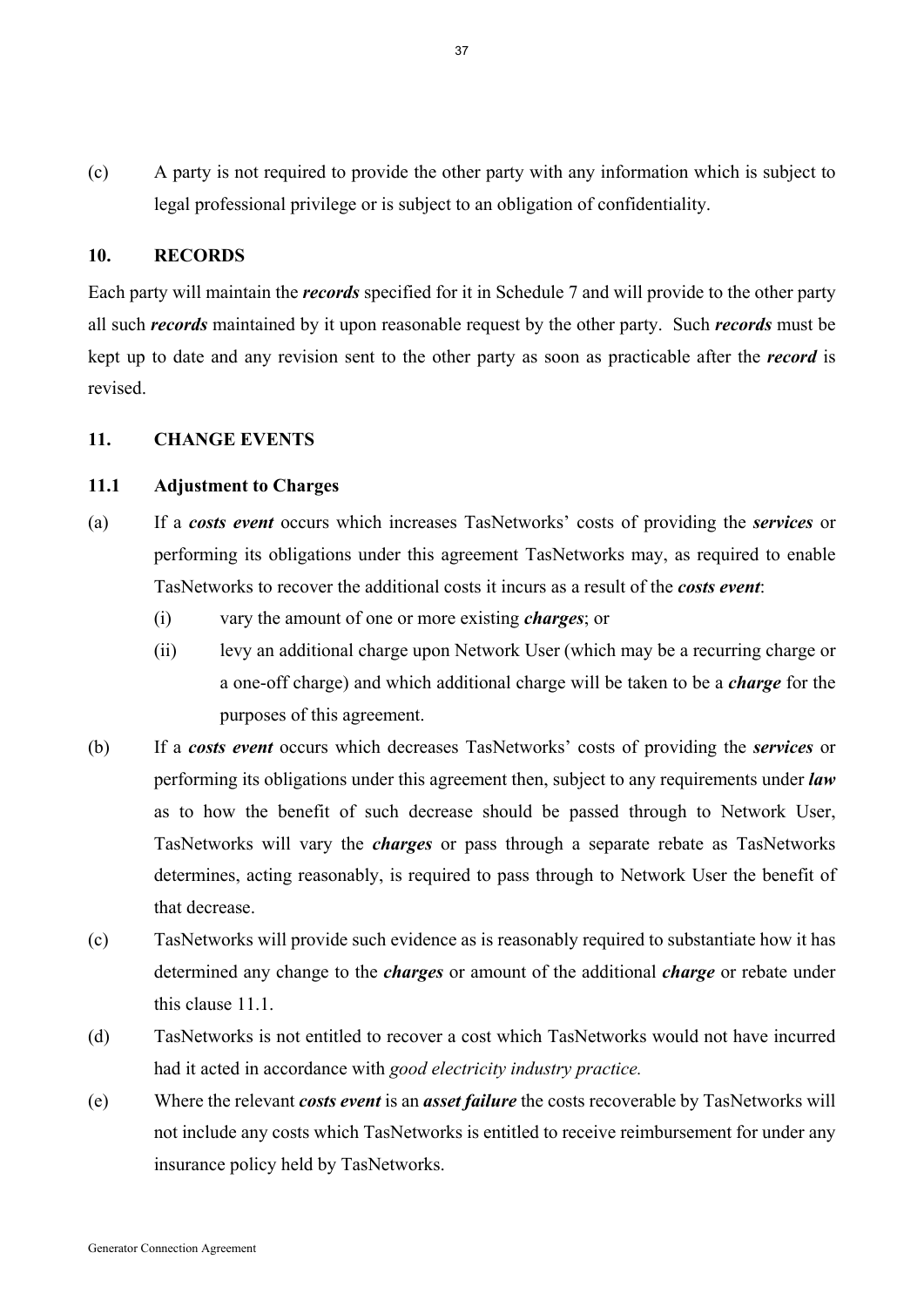## **11.2 Review of agreement**

- (a) If due to a *change in law* this agreement (and the transactions under it) are no longer capable of operating in a manner consistent with the requirements of *law* or with the structure of the Tasmanian electricity market, then TasNetworks may make such amendments to this agreement as reasonably required to reflect that *change in law*.
- (b) TasNetworks will provide to Network User a draft of any amendments to this agreement proposed by TasNetworks and allow Network User 15 *business days* to provide comments on those amendments.
- (c) At any time within 20 *business days* of the expiry of that 15 *business day* period TasNetworks may issue to Network User the final form of the amendments to this agreement which amendments will, subject to clause 11.2(d), take effect automatically as from the time of issue by TasNetworks of its notice.
- (d) Nothing in this clause 11.2 prevents Network User challenging via court proceedings whether amendments made by TasNetworks under this clause 11.2 are reasonably required to reflect the relevant *change in law* including seeking an injunction to stay the operation of the amendments pending the outcome of those proceedings.

#### **11.3 Variation of SDS**

- (a) If as a result of an *application to connect* in accordance with Chapter 5 of the *Rules* the parties agree to vary an *SDS* for the purpose of entering into a *connection agreement* for the *connection* to be modified as a result of the *application to connect*, subject to gaining all relevant *approvals* for any necessary augmentation or extension works to the *transmission network*, the **SDS** will be varied with effect from the later of the date of the parties' agreement based on the offer to *connect* or the date on which the required *approvals* are obtained.
- (b) Either party may give notice initiating a variation of an *SDS* ("*variation notice*") if the party:
	- (i) identifies any inaccuracy in the *SDS*;
	- (ii) considers that the *SDS* needs to be updated as a result of a *change in law*; or
	- (iii) proposes some other amendment to the *SDS*.
- (c) A *variation notice* under clause 11.3(b) must state:
	- (i) the *SDS* to which it relates;
	- (ii) the variation proposed ("*variation*"); and
	- (iii) reasons supporting the *variation*.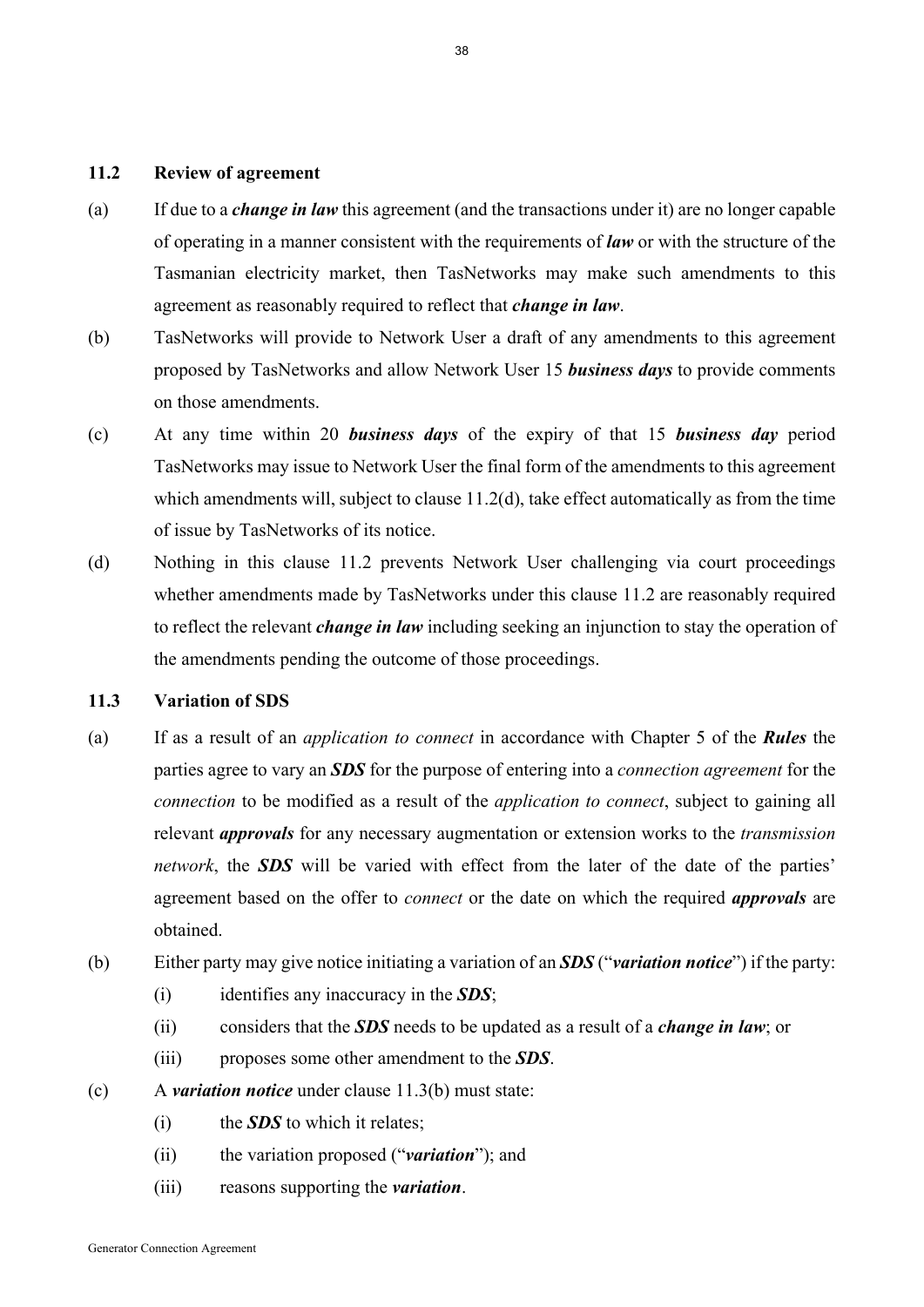- (d) Within 20 *business days* after a *variation notice* is given, the party receiving the *variation notice* must advise the other party in writing ("*variation response*"):
	- (i) whether it accepts the *variation*; or
	- (ii) if it does not accept the *variation*, its reasons for not accepting the *variation* and the conditions, if any, on which it will agree to the *variation* or an alternate *variation*.
- (e) If the party requesting the *variation* accepts the conditions or alternate *variation* proposed under clause  $11.3(d)(ii)$  the party must advise its acceptance by notice in writing within 10 *business days* of the date of the response.
- (f) In a case where the party receiving the *variation notice* does not agree to the *variation* or is only prepared to agree subject to conditions which are not accepted in writing by the party giving the *variation notice* in accordance with clause 11.3(e):
	- (i) if the *variation* is requested by Network User and relates to a change in protection settings and TasNetworks considers the protection setting changes are not appropriate Network User may make an application under Chapter 5 of the *Rules* to modify the *connection*; and
	- (ii) in any other case, the parties must meet within a further 5 *business days* to discuss the *SDS* referred to in the *variation notice*.
- $(g)$  If the parties reach agreement recorded in writing under clause 11.3(d) or (e) or as the outcome of a meeting or process agreed at a meeting under clause 11.3(f) the *SDS* will be amended in accordance with the agreement of the parties with effect from the date the change is agreed in writing or such other date that the parties agree in writing.
- (h) Following the variation of an *SDS* in accordance with this clause TasNetworks will update the master version of the *SDS*, arrange for execution by each party and provide a copy of the *SDS* varied as agreed by the parties to Network User.
- (i) No failure to agree under this clause 11.3 is capable of reference to dispute resolution under this agreement.
- (j) This clause 11.3 does not limit the application of clause 11.2.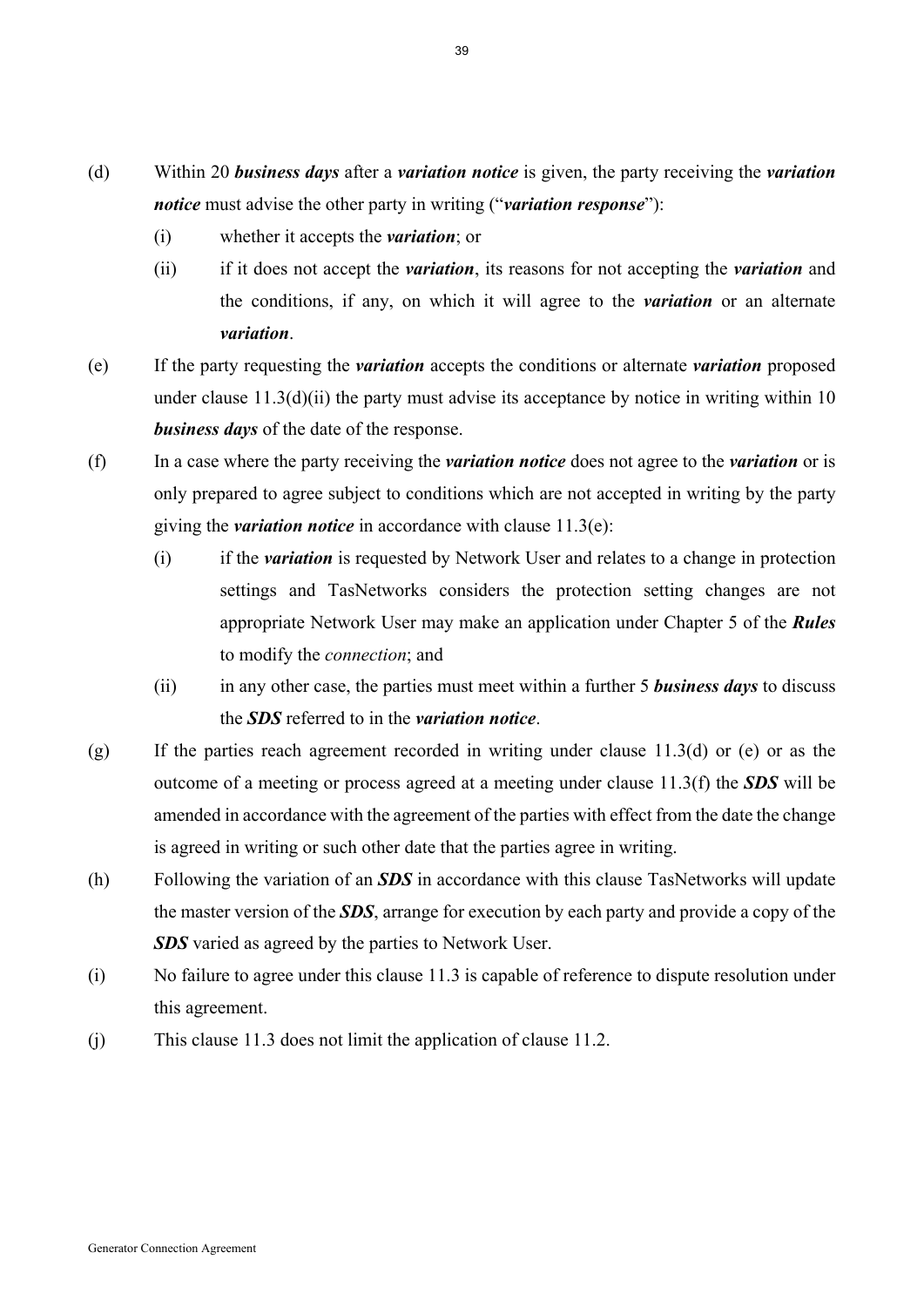#### **12. COMMUNICATIONS**

#### **12.1 Operational Communications**

The parties agree that communications in the course of the day to day running of the *electricity infrastructure* of either party for which written notice is not required by this agreement (in this clause called "operational communications") may be by telephone or other instantaneous means of communication. A party may determine the manner in which it records operational communications provided it ensures that logs are kept in which persons giving and receiving operational communications record brief details of the substance and timing of the communications. Each party must keep its records of operational communications according to the requirements and procedures outlined in the *Rules.*

# **12.2 Exchange of information following an incident**

- (a) Following an *incident* a party must, on written request made by the other party, within 5 *business days* of such a request in writing respond explaining the *incident* and including:
	- (i) a description of the *incident* and its impact;
	- (ii) the cause of the *incident* and any relevant findings; and
	- (iii) details of any steps which have been (or which will be) taken to mitigate or prevent a recurrence of the *incident*.
- (b) If any of the information required under clause 12.2(a) is not available at the time the response is provided the party required to provide the information will provide a further report to the other party within 20 *business days* of the date of the *incident*.

## **12.3 Recording of telephone conversations**

Network User acknowledges that all telephone calls to or from TasNetworks' control room are recorded and to any extent required by *law* consents to the recording of such telephone calls for and on behalf of its *representatives*.

#### **13. REPRESENTATIONS AND WARRANTIES**

#### **13.1 Representations and warranties**

As at the *execution date*, each party represents and warrants to the other party that:

- (a) it is duly formed and validly existing under the laws of Australia;
- (b) it has the power to execute this agreement and to perform its obligations under this agreement and has taken all necessary action to authorise such execution and performance; and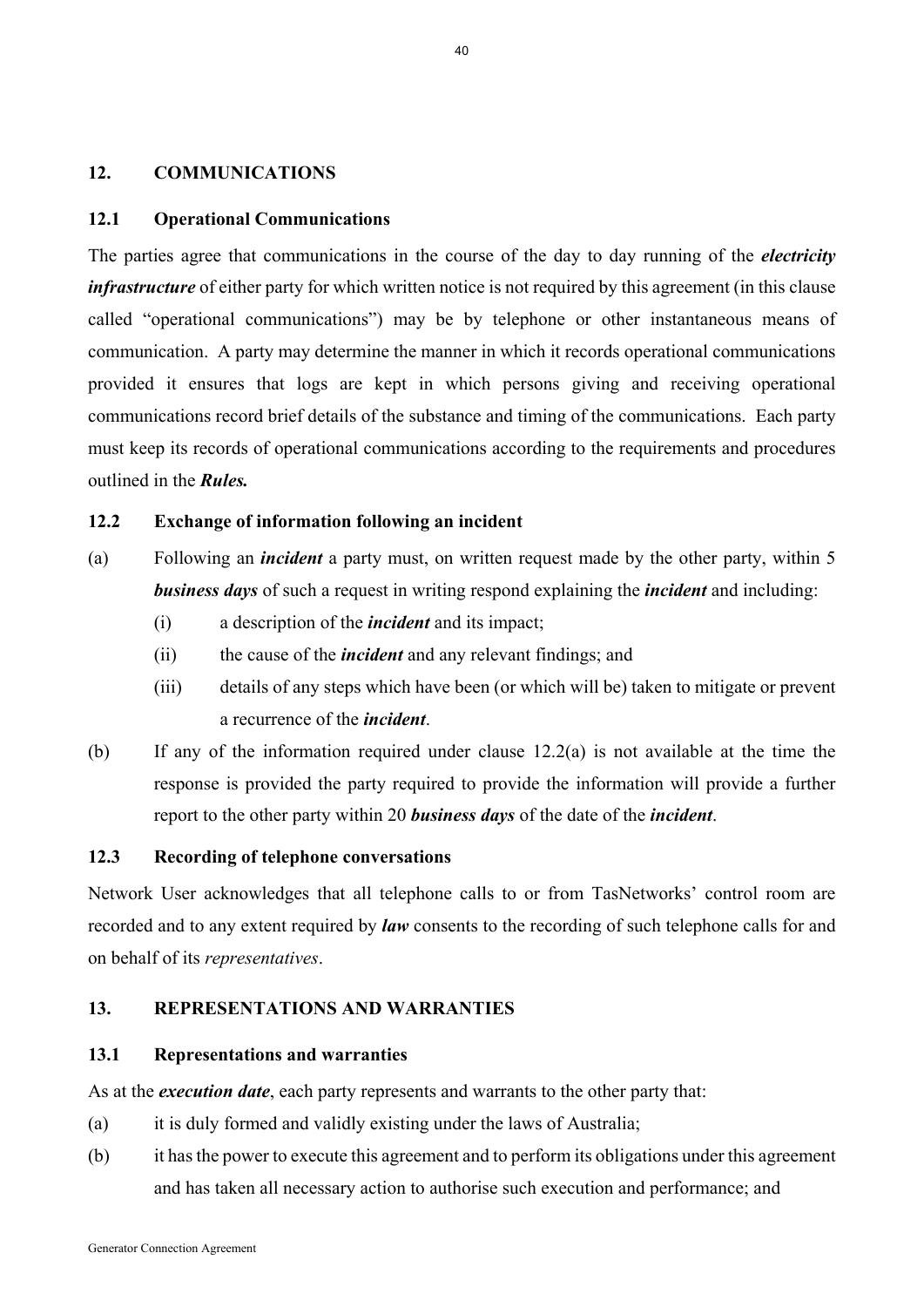(c) the execution and performance of this agreement does not breach any *law* applicable to it in relation to this agreement or any provision of its constitutional documents.

## **13.2 Approvals**

Each party must ensure it has all *approvals* required from time to time to lawfully discharge its obligations under this agreement.

## **13.3 Continuing representations and warranties**

The representations and warranties given in clause 13.1 are continuing representations and warranties, and will not merge on, and will remain in full force and effect after, the *execution date*.

## **13.4 Separate representations and warranties**

Each representation and warranty given in clause 13.1 is to be treated as a separate representation and warranty in respect of each statement made and the interpretation of any statement made is not restricted by any reference to or inference from any other statement.

#### **14. LIABILITY AND INDEMNITIES**

#### **14.1 Exclusion of Implied Terms**

The parties exclude from this agreement all conditions, warranties and terms imposed or implied by *law*, except any condition, warranty or term the exclusion of which would:

- (a) contravene the *law* which imposed or implied it; or
- (b) cause this clause 14 to be void.

#### **14.2 No Waiver**

Each party acknowledges that the terms of this agreement do not represent a waiver by the other party of, nor an agreement to exclude, any limitation of its liability which it may have under the *National Electricity Law*.

## **14.3 Liability for damage to property, death and personal injury**

(a) Neither party is liable to the other for any losses, damages, expenses or costs suffered or incurred by the other party under or in connection with this agreement unless the act or omission of the party causing the loss, damage, expense or cost constitutes a failure to observe *good electricity industry practice* or an act of *wilful default* or negligence of that party or any of its *representatives* in which case the liability of the offending party to the other party shall be limited to the following: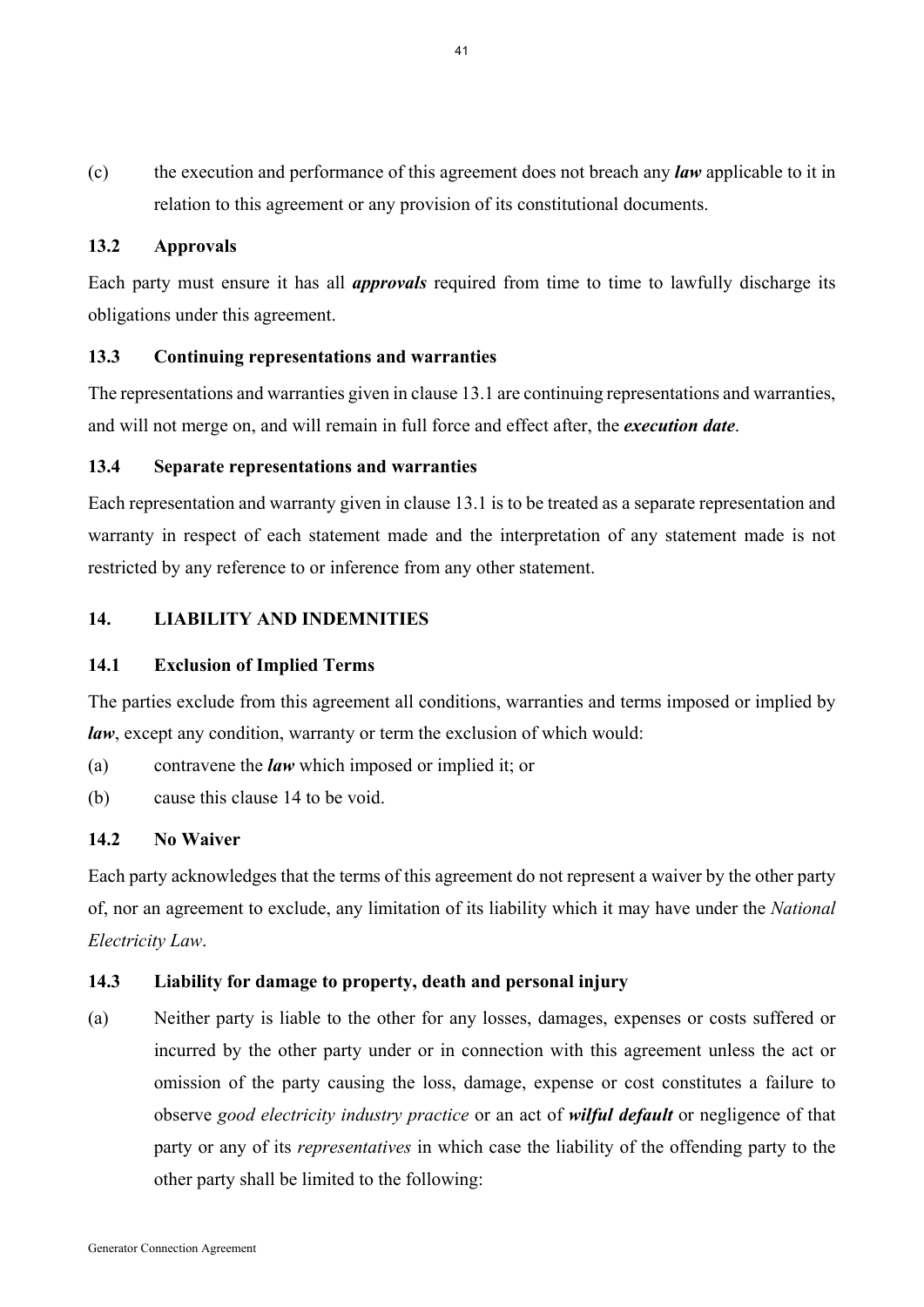- (i) the direct loss or damage to the *electricity infrastructure* of the other party;
- (ii) the liability of the other party for any third party property damage; and
- (iii) damages for death or personal injury.
- (b) Without limiting clause 14.3(a), a party's liability to the other party under or in connection with this agreement is limited to the *direct loss* suffered by the other party.
- (c) Clause 14.3(a) and clause 14.3(b) do not limit:
	- (i) Network User's liability for the *charges* under clause 4, for the *termination amount*  under clause 4.10 or for any other amount it is required to pay by an express provision of this agreement;
	- (ii) a party's liability for *GST* or interest;
	- (iii) TasNetworks' liability to refund any amount overpaid by Network User; and
	- (iv) a party's liability under any indemnity given by it under this agreement.

# **14.4 Cap amount**

- (a) Subject to clause 14.4(b), the aggregate amount recoverable by one party from the other party in relation to events occurring in a *financial year* under this agreement and all other *connection agreements* between the parties is limited to the *cap amount* in that *financial year*.
- (b) A party's liability in respect of the following is not limited by clause 14.4(a), and is not counted towards the limit on the party's liability under clause 14.4(a):
	- (i) Network User's liability for the *charges* under clause 4, for the *termination amount*  under clause 4.10 or for any other amount it is required to pay by an express provision of this agreement;
	- (ii) a party's liability for *GST* or interest;
	- (iii) TasNetworks' liability to refund any amount overpaid by Network User;
	- (iv) a party's liability under any indemnity given by it under this agreement;
	- (v) liability for personal injury or death;
	- (vi) liability for third party property damage; and
	- (vii) liability for fraud or *wilful default* of the party or its associates.

# **14.5 Limitations on Liability**

(a) TasNetworks' liability under this clause 14 shall be reduced proportionally by the extent that the negligent act or omission of Network User or *representatives* of Network User contributes to any claims or damages.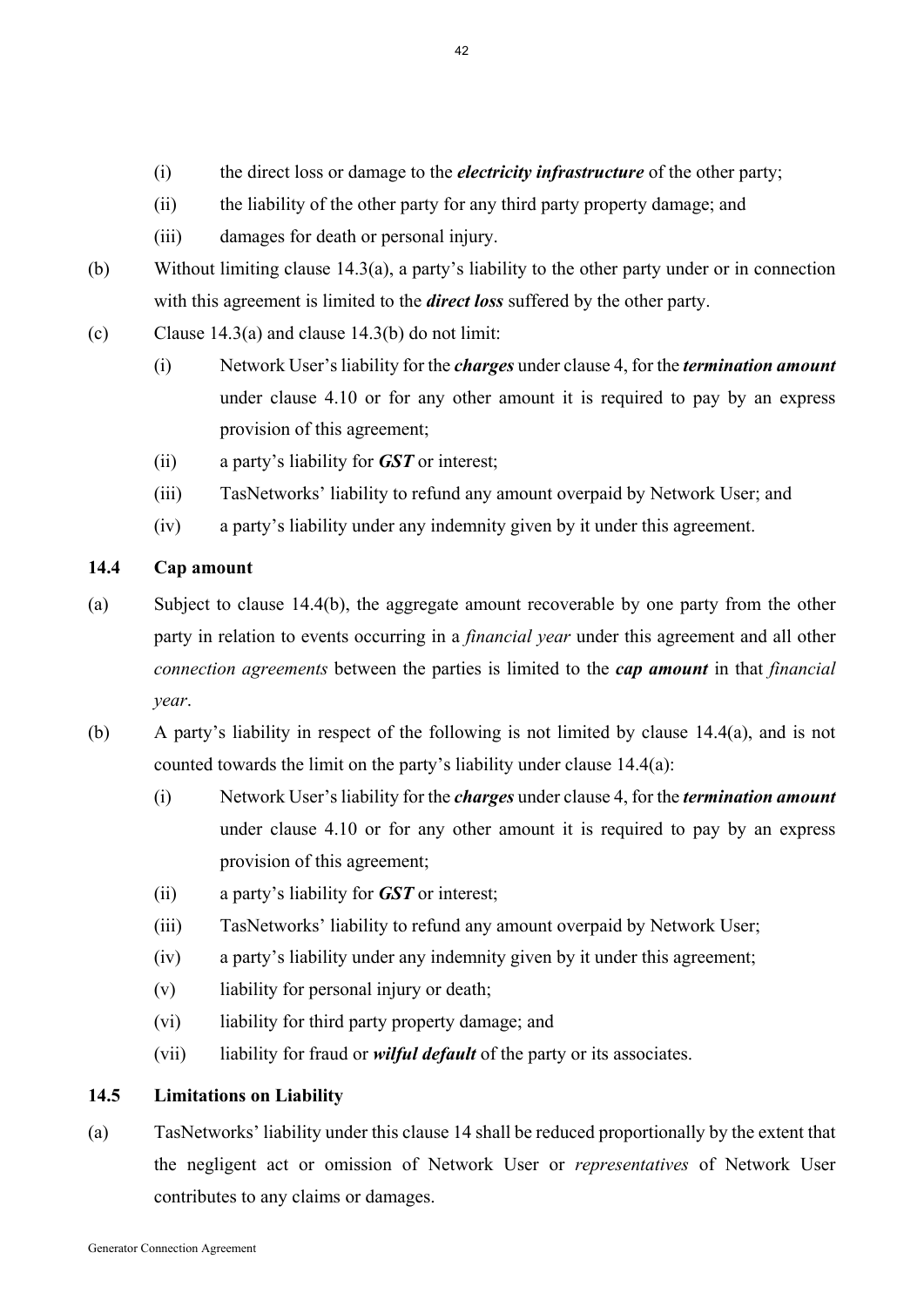- (b) Network User's liability under this clause 14 shall be reduced proportionally by the extent that the negligent act or omission of TasNetworks or *representatives* of TasNetworks contributes to any claims or damages.
- (c) Despite any other clause in this agreement, TasNetworks will not be liable for any loss, cost, damage or expense that Network User suffers or incurs as a direct or indirect result of any action which TasNetworks is permitted or authorised to take under clause 8.
- (d) Without in any way limiting clause 14.3(a), a party shall not be liable to the other party for any claims or damages incurred or suffered by the other party resulting from action taken by the first party as a result of a direction, order, requisition, or injunction of any *Authority* (other than as a consequence of a failure by the first party to comply with this agreement) or any action or failure to act by an *Authority* in the discharge of its functions.
- (e) Without in any way limiting clause 14.3(a), neither party shall be liable to the other party to the extent that the actions or omissions of that other party result in the first party not being able to comply with clause 6.1.

#### **14.6 Limitation of TasNetworks' liability as a system operator**

Despite any other provision of this agreement, Network User acknowledges and agrees that, to the maximum extent permitted by *law*, TasNetworks will not be liable to Network User for any claim for damages arising from any act or omission (including a negligent act or omission) of TasNetworks in relation to the performance, non-performance or purported performance by TasNetworks of any functions as *System Operator*.

#### **14.7 Suspension or termination**

- (a) Without in any way limiting clause  $14.3(a)$ , TasNetworks shall not be liable for any loss, cost, expense or damage suffered by Network User under this agreement that arises after or as a result of TasNetworks *suspending* the *services* in accordance with this agreement.
- (b) Neither party shall be liable for any loss, cost, expense or damage suffered by the other party under this agreement that arises after or as a result of a party validly terminating this agreement under clause 15 or clause 17.4 or if its obligations are suspended under clause 17 (Force majeure).
- (c) For the avoidance of doubt, this clause 14.7 shall not apply in respect of any liability which arises prior to the time at which TasNetworks *suspends* the *services* under clause 15.2(c), obligations are suspended under clause 17 or the agreement is terminated under clause 15 or clause 17.4.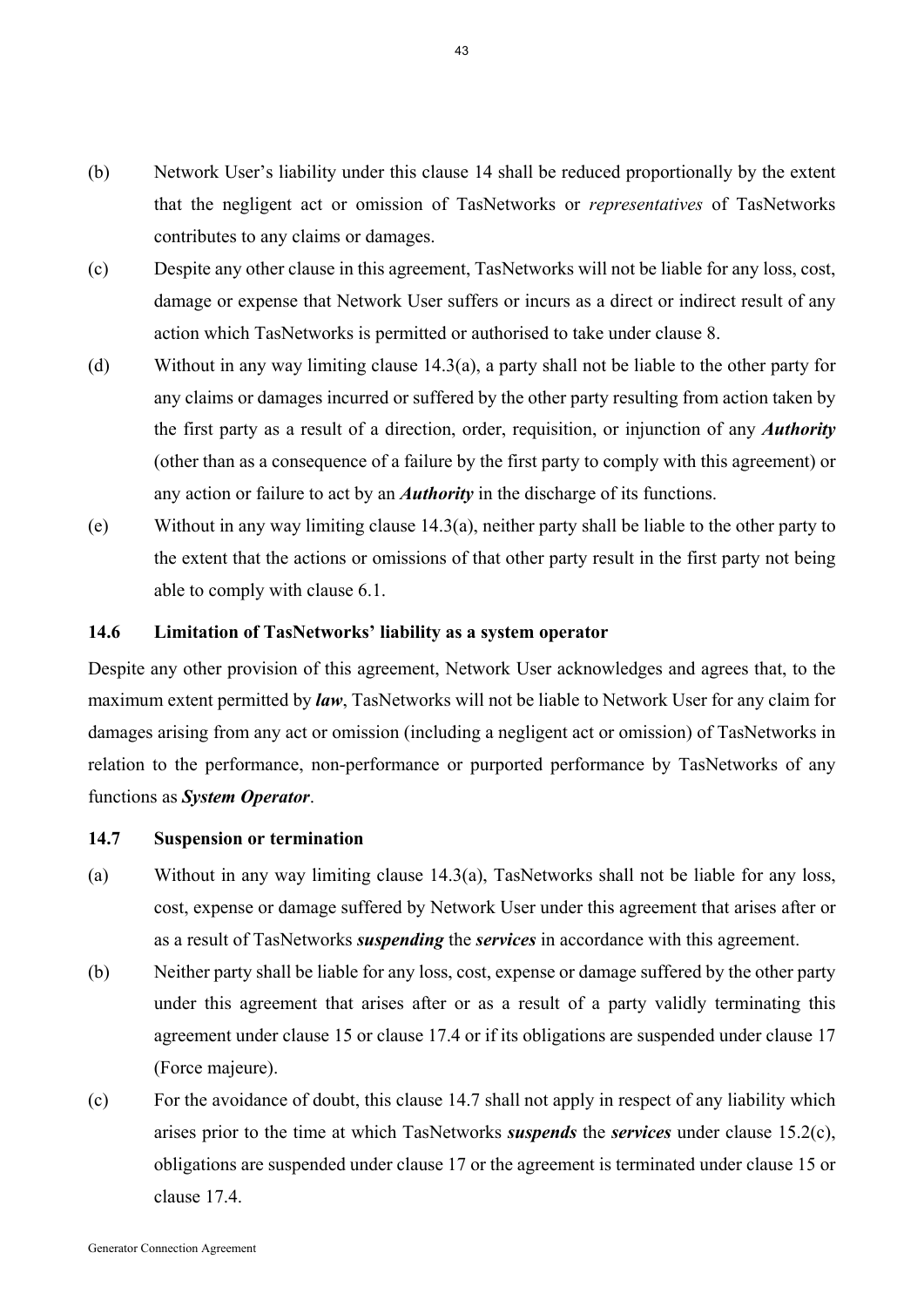#### **14.8 Related Company**

- (a) Network User will not appoint, engage or otherwise contract a *related company* without first requiring the *related company* to enter into a tripartite deed with TasNetworks and Network User, which deed will limit and exclude any liability that TasNetworks may have to the *related company* (including for any negligent act or omission, breach of this agreement or other act or omission in connection with this agreement) in the same manner as TasNetworks has limited and excluded its liability to Network User under this clause 14 and such that the *cap amount* will apply as an aggregate cap on TasNetworks' liability to both Netwo rk User and the *related company*.
- (b) The appointment, engagement or other contracting of a *related company* by Network User does not excuse or relieve Network User from any of its obligations to TasNetworks under this agreement and Network User is responsible and liable for all acts or omissions of its *related company* in connection with, relating to or arising from this agreement.
- (c) If, despite clause 14.8(a), Network User appoints, engages or otherwise contracts a *related company* without requiring the *related company* to enter into the tripartite deed, then Network User will indemnify and keep indemnified TasNetworks and its officers, employees and agents against any liability incurred by TasNetworks to the *related company* which liability would not have been incurred if the *related company* were party to such a tripartite deed and will indemnify and keep TasNetworks and its officers, employees and agents indemnified against all costs and expenses of defending any claim, action or proceeding brought by the *related company*.

#### **14.9 Threshold and timing limitations**

A party may not claim against the other party under this clause 14:

- (a) unless details of the claim have been given to the other party within 12 months of the occurrence giving rise to the claim; or
- (b) if the amount of the claim in respect of a single event or series of associated events is less than \$20,000.

#### **15. DEFAULT PROVISIONS**

#### **15.1 Breach of the agreement**

If a party: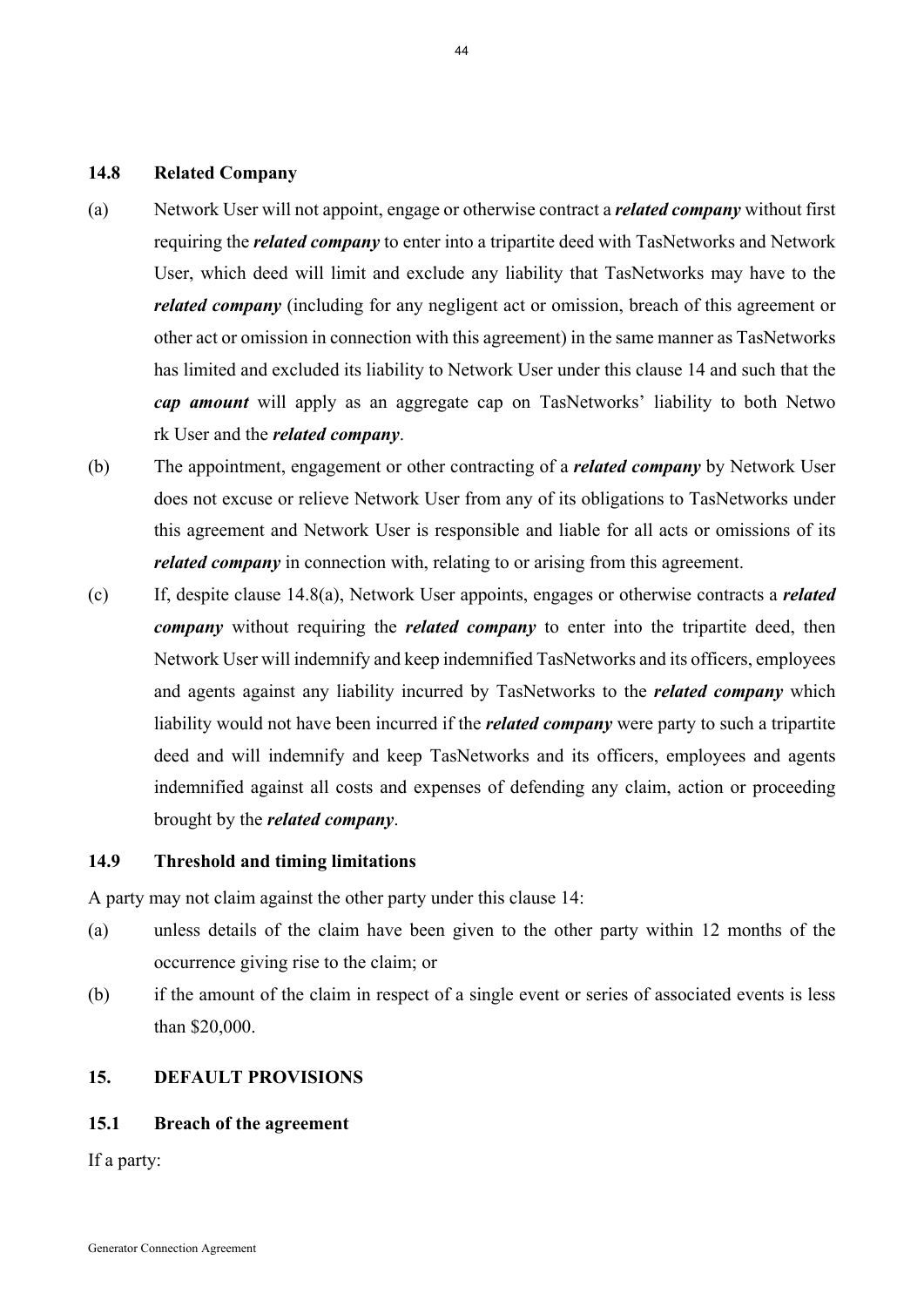- (a) fails to pay an invoice in accordance with clause 4 (which is not the subject of a bona fide dispute where the amount not in dispute is paid);
- (b) fails to maintain *security* in accordance with clause 18.1 or provide replacement *security* in accordance with clause 18.1;
- (c) fails to remedy a breach of a provision of this agreement, other than clause 4.4, which obliges it to pay money to the other party*,* within the reasonable time (being not less than 10 *business days*) specified in a notice from the other party requiring remedy of the breach;
- (d) fails to remedy a breach of a provision of this agreement (other than an obligation to pay money) which is capable of being remedied, within the reasonable time (being not less than 60 *days*) specified in a notice from the other party requiring remedy of the breach; or
- (e) breaches a provision of this agreement in a manner which is incapable of remedy and fails, within 20 *business days* (or such longer period approved by the other party) to put in place measures satisfactory to the other party (acting reasonably) to prevent recurrence of the breach and provide a written undertaking not to repeat the breach,

then a default event ("*default event*") will occur for that party (the "*defaulting party*") and the *defaulting party* will be in default of this agreement for the relevant *default event.*

#### **15.2 Notice of Default**

If a *default event* occurs for a party under clause 15.1, the other party is entitled to serve written notice on the *defaulting party* and, if after the expiration of 5 *business days* from the receipt by the *defaulting party* of the notice:

- (a) if the breach is a failure to pay an invoice or money or a failure to comply with clause 18.1, it has not been remedied; or
- (b) in the case of any other breach, the other party reasonably believes that the *defaulting party* is still in default and:
	- (i) if the breach is capable of being remedied, a remedy is not being diligently pursued; or
	- (ii) if the breach is incapable of being remedied, an undertaking requested under clause 15.1(e) is not provided within that 5 *business day* period and steps to prevent the circumstances giving rise to the breach being repeated are not being diligently pursued,

then the other party may do any one or more of the following: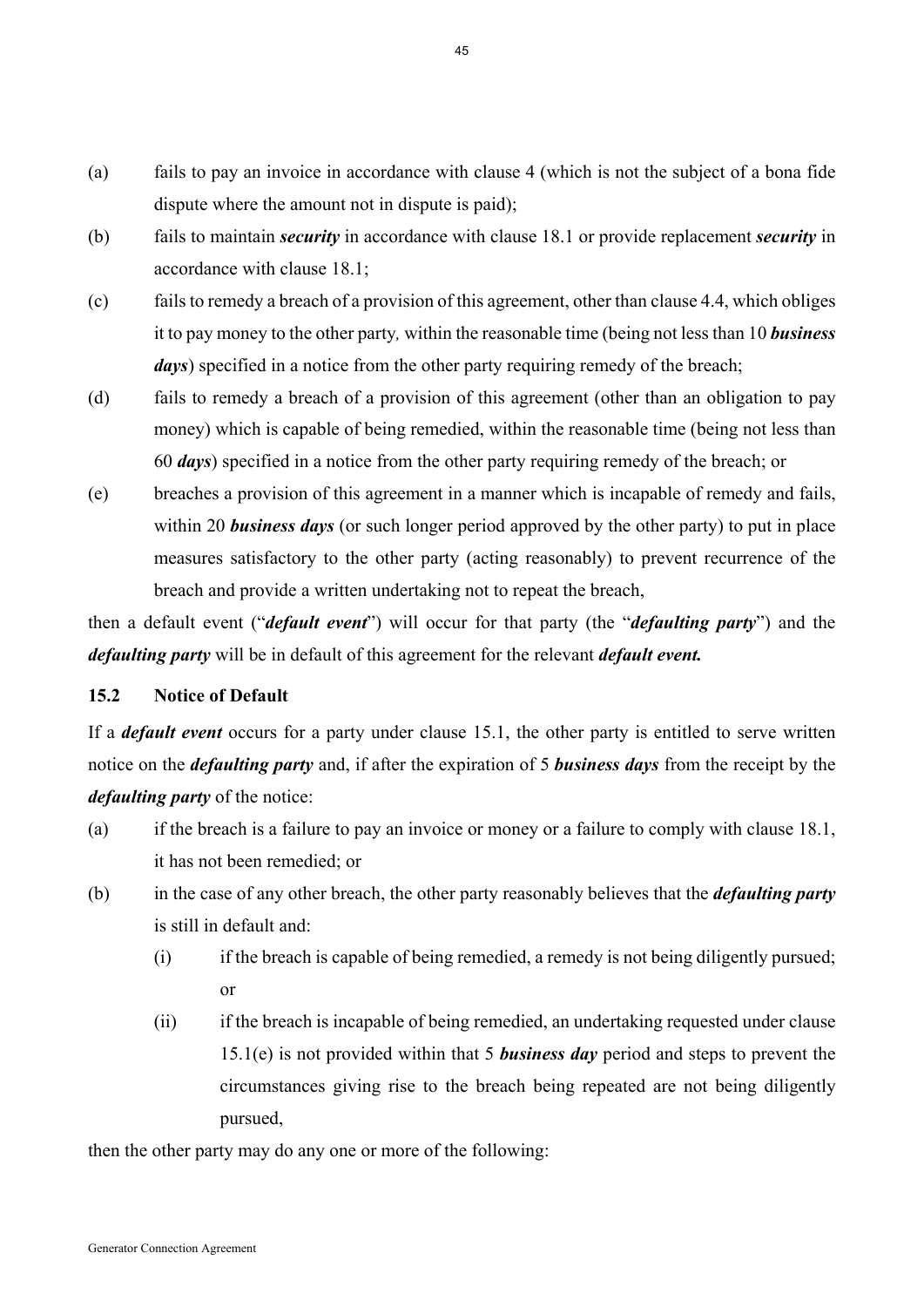- (c) where the other party is TasNetworks by written notice to the *defaulting party*, *suspend* the *services*; or
- (d) by written notice to the *defaulting party*, terminate this agreement (either as an alternative to suspension or during any period of suspension).

### **15.3 Repeat of breach**

If a party repeats a breach of this agreement for which it has given a written undertaking under clause 15.1(e), then the other party may:

- (a) where the other party is TasNetworks *suspend* the *services*; or
- (b) terminate this agreement (either as an alternative to suspension or during any period of suspension).

## **15.4 Effect of insolvency**

If an *insolvency event* occurs to a party:

- (a) that party must immediately notify the other party that the *insolvency event* has occurred; and
- (b) subject to any period where by *law* a party may not exercise a right to terminate, the other party may terminate this agreement at any time by giving written notice to the party suffering an *insolvency event*, regardless of whether notice is given under clause 15.4(a).

# **15.5 Network Operating Agreement**

TasNetworks may terminate this agreement by notice to Network User with immediate effect if the *Network Operating Agreement* is terminated (unless that termination is as a result of or results in TasNetworks acquiring ownership of the *contestable IUSA components* on terms agreed to by TasNetworks).

### **15.6 Rights, liabilities and obligations upon termination**

- (a) On termination by either party, or on expiry of this agreement, TasNetworks may de-energise and disconnect the *connection assets* from its *transmission network* and may decommission and remove any TasNetworks assets associated with the provision of the *services*.
- (b) If this agreement expires or is terminated, other than by Network User under clause 15.2, clause 15.3 or clause 15.4, then Network User must reimburse TasNetworks the costs TasNetworks incurs in removing the *TasNetworks assets* from any land upon which they have been installed and in remediating that land as required by *law* and any *access rights*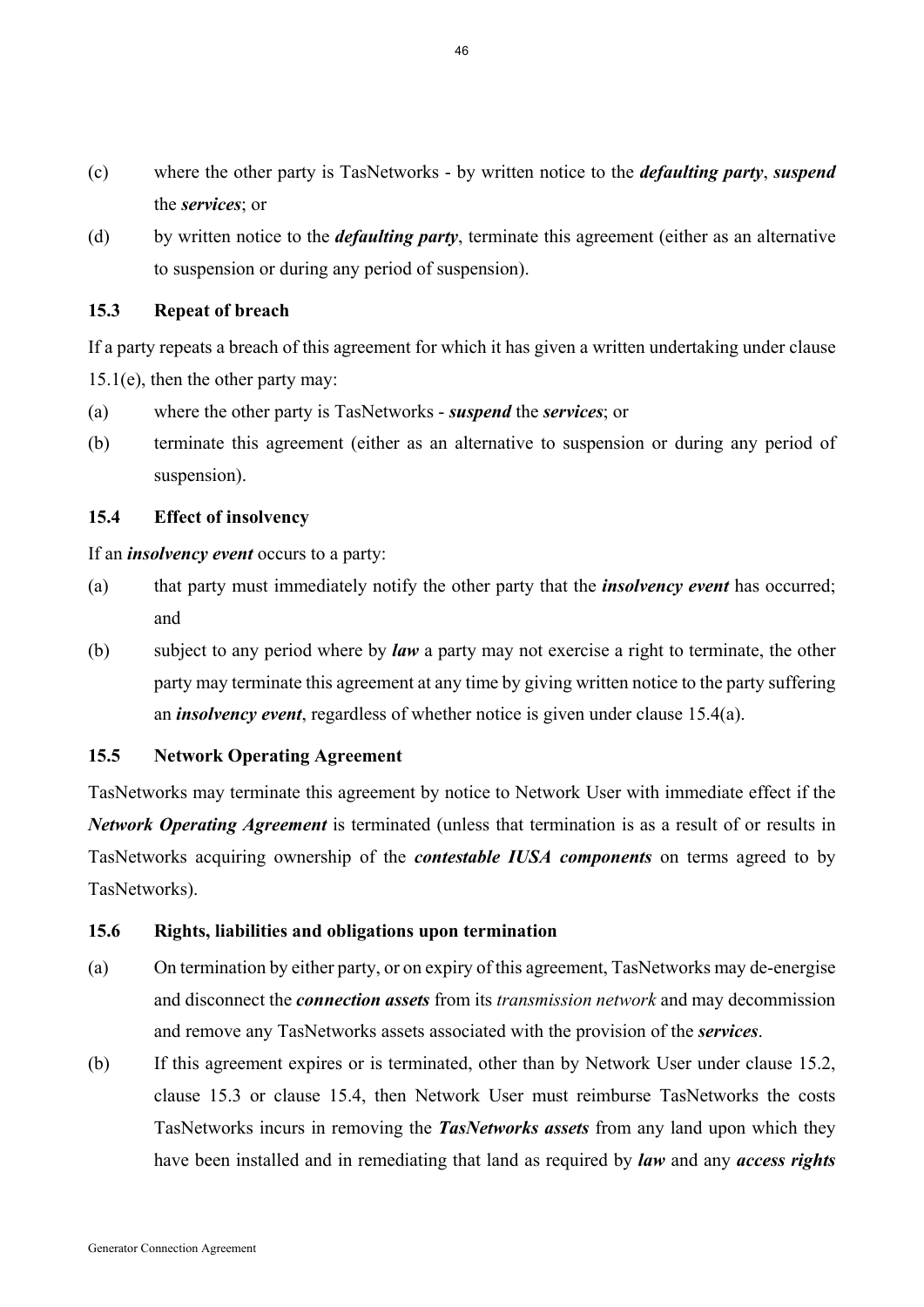and such that it is in, so far as possible, the same condition as prior to the installation of the *TasNetworks assets*.

- (c) Clause 15.6(b) survives the expiration or termination of this agreement.
- (d) Termination of this agreement for any reason does not affect:
	- (i) any rights of either party against the other party which:
		- (A) arose prior to the time at which such termination occurred; and
		- (B) otherwise relate to or may arise at any future time from any breach or nonobservance of obligations under this agreement occurring prior to the termination of this agreement;
	- (ii) the rights and obligations of the parties under clauses which survive the termination of this agreement, regardless of the reasons for the termination; or
	- (iii) the right of TasNetworks to make a claim on any *security* held for the obligations of Network User for the amount owing by Network User to TasNetworks under, or as a consequence of the termination of, this agreement.

### **16. NETWORK USER'S EQUIPMENT**

- (a) Network User acknowledges that for TasNetworks to satisfy its own business needs and its obligations under the *Rules*, TasNetworks requires the owner or operator of any electrical infrastructure connected to its *transmission system* to enter into a *connection agreement* with TasNetworks.
- (b) If Network User proposes that:
	- (i) ownership of all or part of the *facility* be transferred to a third party; or
	- (ii) all or part of the *facility* be operated by a third party,

then Network User must give notice of that proposal to TasNetworks.

- (c) Upon receipt of a notice under clause 16(b) and provided that the nominated third party:
	- (i) is, in TasNetworks' reasonable opinion, a responsible and solvent person with sufficient financial, business and technical capacity to successfully carry out obligations similar to those of Network User under this agreement; and
	- (ii) first obtains all *approvals* required under all *laws* to (as applicable) own or operate the *facility* and the nominated third party has otherwise complied with the requirements of the *Rules*,

TasNetworks will promptly: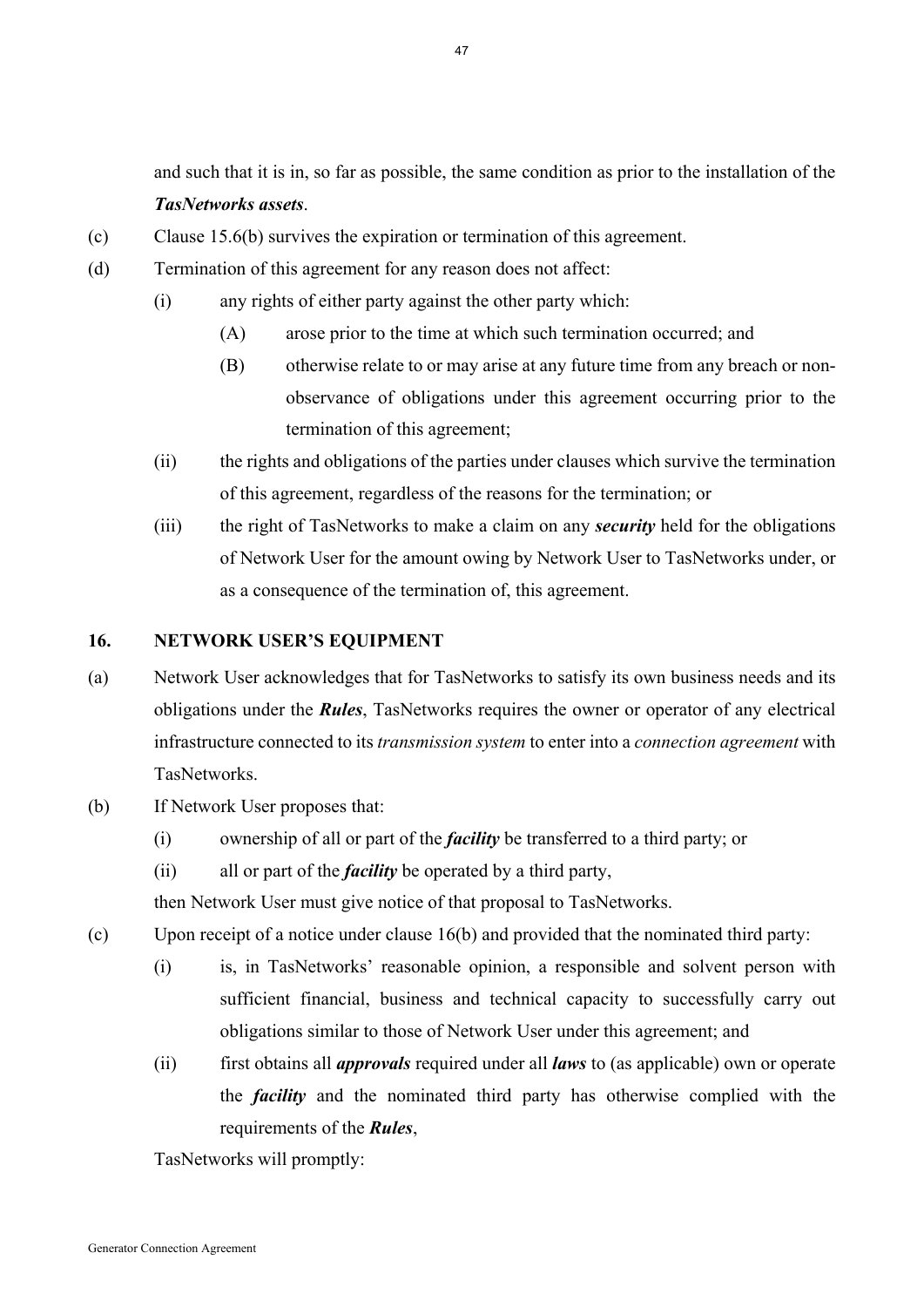- (iii) enter into negotiations in good faith with the third party to agree on the terms of a *connection agreement* with that third party; and
- (iv) enter into negotiations in good faith with Network User to agree on any amendments necessary to this agreement to reflect the change of ownership or operation of the relevant equipment.
- (d) Subject to clause 16(c), Network User agrees that if ownership or operation of any of the *facility* passes to a third party without that third party first having entered into a *connection agreement* with TasNetworks, then TasNetworks may *suspend* performance of its obligations under this agreement until such time as a *connection agreement* is in place between TasNetworks and the third party.
- (e) This clause 16 does not apply if the relevant third party is to take a novation of this agreement at the same time as the third party is to acquire ownership of the *facility* (but without limiting the application of clause 21 to such circumstances).

## **17. FORCE MAJEURE**

### **17.1 Suspension of obligations by either party**

A party ("the *FM notifying party*") may *suspend* the performance or observance of an obligation under this agreement (other than monetary obligations) if a *force majeure event* prevents it performing or observing that obligation.

## **17.2 Notice obligations**

If a party invokes clause 17.1 it must:

- (a) immediately notify the other party;
- (b) as soon as practicable thereafter, but not later than 3 *business days* following the date on which the *FM notifying party* became aware of the *force majeure event*, give particulars to the other party of the *force majeure event* and of the obligations of the *FM notifying party* under this agreement which have been, will be or are likely to be affected by the *force majeure event*; and
- (c) keep the other party informed, both at reasonable intervals and upon request by the other party, as soon as practicable following the receipt of that request, of:
	- (i) the *FM notifying party's* estimate of the likely duration of the *force majeure event* and its likely implications on the *FM notifying party's* ability to perform its obligations under this agreement;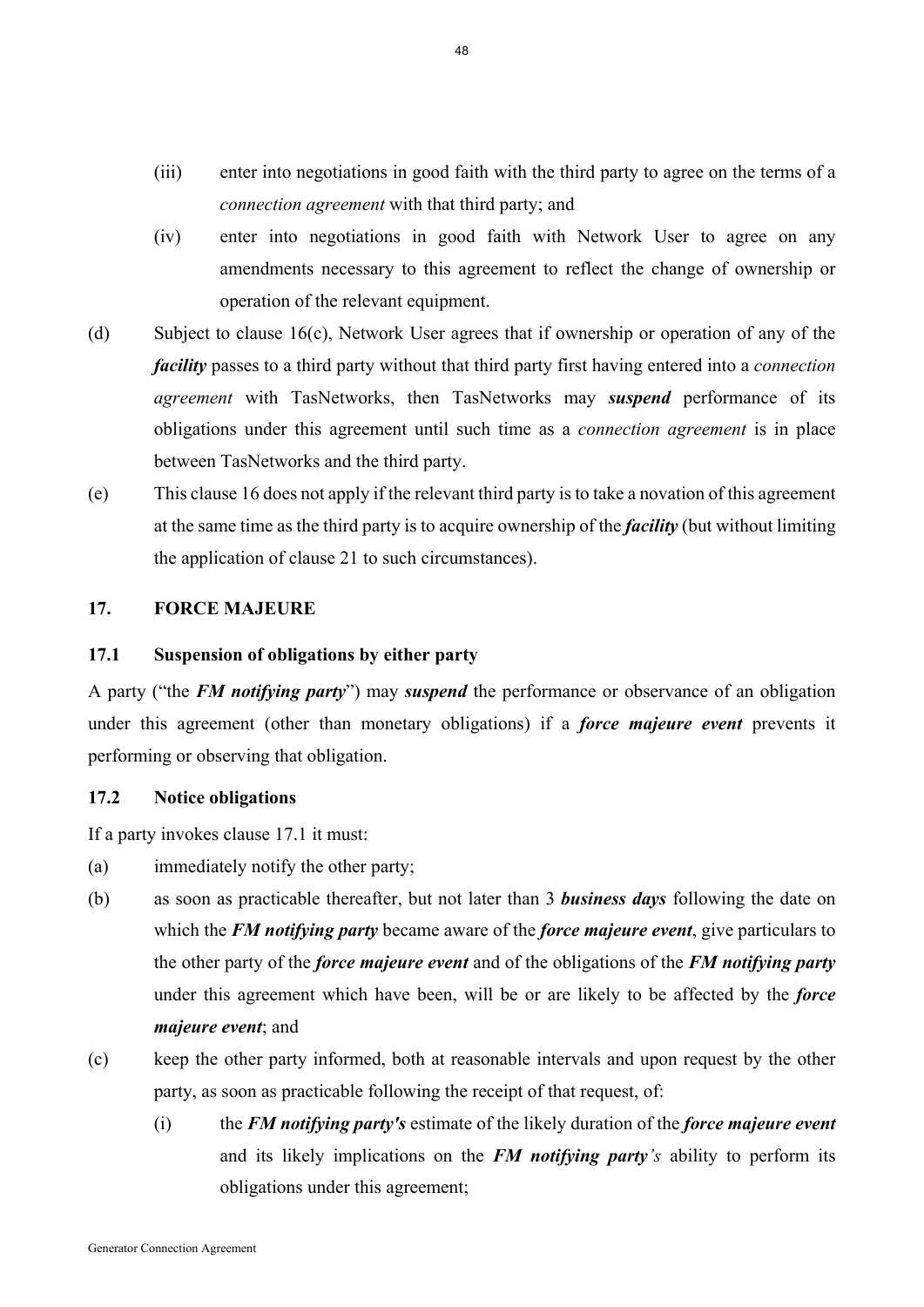- (ii) the action taken and the action proposed to be taken to mitigate the effect of the *force majeure event*;
- (iii) the cessation of the *force majeure event* or the successful mitigation or minimisation of the effects of the *force majeure event*; and
- (iv) any other matter which the other party may reasonably request in connection with the occurrence of the *force majeure event*.

## **17.3 Mitigation**

Subject to clause 17.4:

- (a) the *FM notifying party* must as soon as practicable after the occurrence of the *force majeure event*, use its reasonable endeavours to mitigate the effects of the *force majeure event*;
- (b) the *FM notifying party* must use its reasonable endeavours to overcome or remove the *force majeure event*; and
- (c) the other party must cooperate and give such assistance to the *FM notifying party* as may be reasonably requested,

provided that TasNetworks is not required to spend amounts in overcoming or removing a *force majeure event* which TasNetworks considers are uneconomic having regard to the return earned or reasonably expected to be earned by TasNetworks under this agreement.

# **17.4 Amendment or termination of agreement**

- (a) If a *force majeure event* continues to prevent a party from performing or observing its substantial obligations under this agreement for a period of twelve months or more from the date of its occurrence, either party may by written notice either:
	- (i) request that the other party negotiate in good faith amendments to this agreement (including any obligations to make any payments under this agreement) which would remove the aspects of this agreement affected by the *force majeure event* from the operation of this agreement; or
	- (ii) notify the other party of its intention to terminate this agreement.
- (b) If the *force majeure event* continues substantially to impede the performance of this agreement after 20 *business days* from receipt of the written notice under clause 17.4(a)(ii), the party who gave the written notice may terminate this agreement at any time by issuing further written notice.
- $(c)$  If: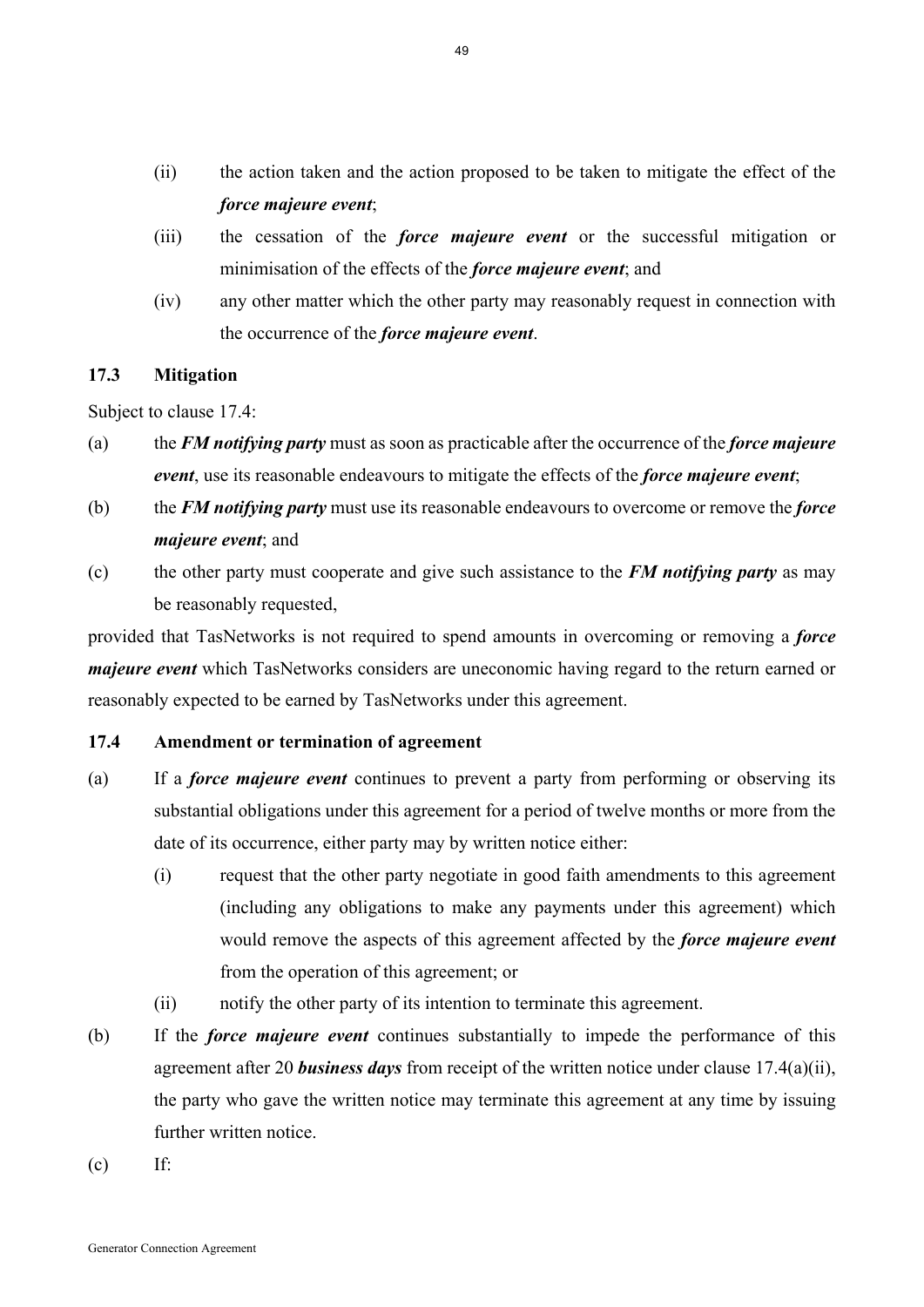- (i) the parties are unable to negotiate amendments under clause  $17.4(a)(i)$  within 20 *business days* of a request to negotiate by a party, or such longer time as the parties may agree in writing; and
- (ii) at the expiry of the time under clause 17.4(c)(i) the *force majeure event* continues substantially to impede the performance of this agreement,

then either party may terminate this agreement at any time by issuing written notice to the other party.

### **18. SECURITY**

### **18.1 Requirement for security**

- (a) Network User must on and from the *commencement date* at all times provide and maintain *security* in the amount and in the form stated in Schedule 10.
- (b) All *security* must be in the form of either:
	- (i) a bank guarantee which must at all times be:
		- (A) given by an *Australian bank* (lawfully carrying on business under the *Banking Act 1959* (Cth)) that meets the reasonable requirements of TasNetworks;
		- (B) an irrevocable and unconditional commitment by the *Australian bank* to pay, without enquiry or reference to Network User, the amount demanded by TasNetworks, without set-off or counterclaim, up to the amount of the *security***;**
		- (C) issued from a branch of the issuing *Australian bank* in Hobart and provide for presentation and payment at that branch; and
		- (D) otherwise on terms acceptable to TasNetworks;
	- (ii) a guarantee (on terms acceptable to TasNetworks) by a *related body corporate* or other entity that TasNetworks is satisfied has an *approved credit rating*,

or such other form of security as TasNetworks agrees to accept.

- (c) Where any *security* provided in accordance with clause 18.1 has an expiry date which is earlier than the *end date* then:
	- (i) that expiry date must be midnight on the 30th *day* of June in any relevant year;
	- (ii) Network User must, not later than 60 *business days* before that expiry date, provide TasNetworks with the proposed form of Network User's replacement *security*;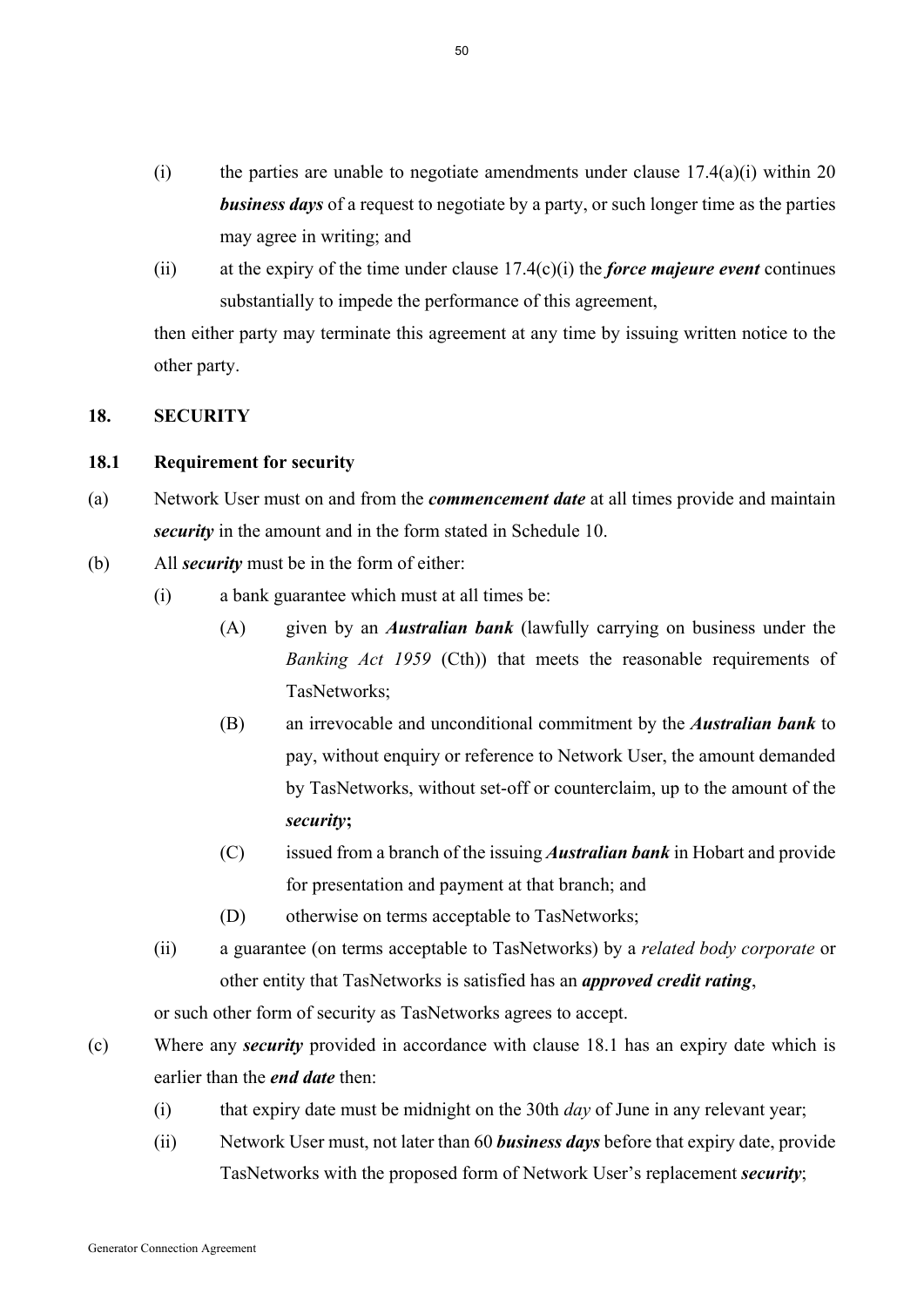- (iii) TasNetworks must, not more than 20 *business days* after receipt of the proposed form of Network User's replacement *security*, advise Network User whether or not the proposed form of *security* is acceptable; and
- (iv) Network User must provide TasNetworks with replacement *security* in a form acceptable to TasNetworks not less than 20 *business days* before that expiry date.
- (d) If Network User fails to provide replacement security in accordance with clause 18(c) or clause 18.1(f) then TasNetworks may, without notice or reference to Network User, draw down or call upon the *security*.
- (e) Network User must immediately notify TasNetworks if the *Australian bank* that issued a bank guarantee or an entity that provided a guarantee fails to hold and maintain an *approved credit rating*.
- (f) TasNetworks may, by notice, request Network User to provide a replacement *security*, that complies with clause 18.1(b), if the *Australian bank* issuing the bank guarantee or the entity who provides the guarantee fails to hold and maintain an *approved credit rating*.
- (g) Network User must comply with a notice under clause 18.1(f) within 10 *business days* from the date of TasNetworks' notice.
- (h) If TasNetworks draws down or calls upon the *security* in accordance with clause 18.1(d), and Network User subsequently provides TasNetworks with *security* which complies with this clause 18, then TasNetworks must within 10 *business days* after written request by Network User pay to Network User (or as it directs) the amount which TasNetworks has drawn down or called upon (less any part of such amount to which TasNetworks has had recourse to satisfy money owing by Network User to TasNetworks).

### **18.2 Recourse to security**

TasNetworks may call upon the *security* if TasNetworks in good faith considers it is owed an amount by Network User which amount has not been paid within the time required by this agreement. Unless this agreement provides otherwise, an amount due to TasNetworks will be taken to be due 10 *business days* after TasNetworks serves an invoice or a notice on Network User claiming payment of the amount.

## **18.3 No Injunction**

Network User must not take any steps to injunct or otherwise restrain;

(a) the issuer of any *security* from paying TasNetworks under that *security*;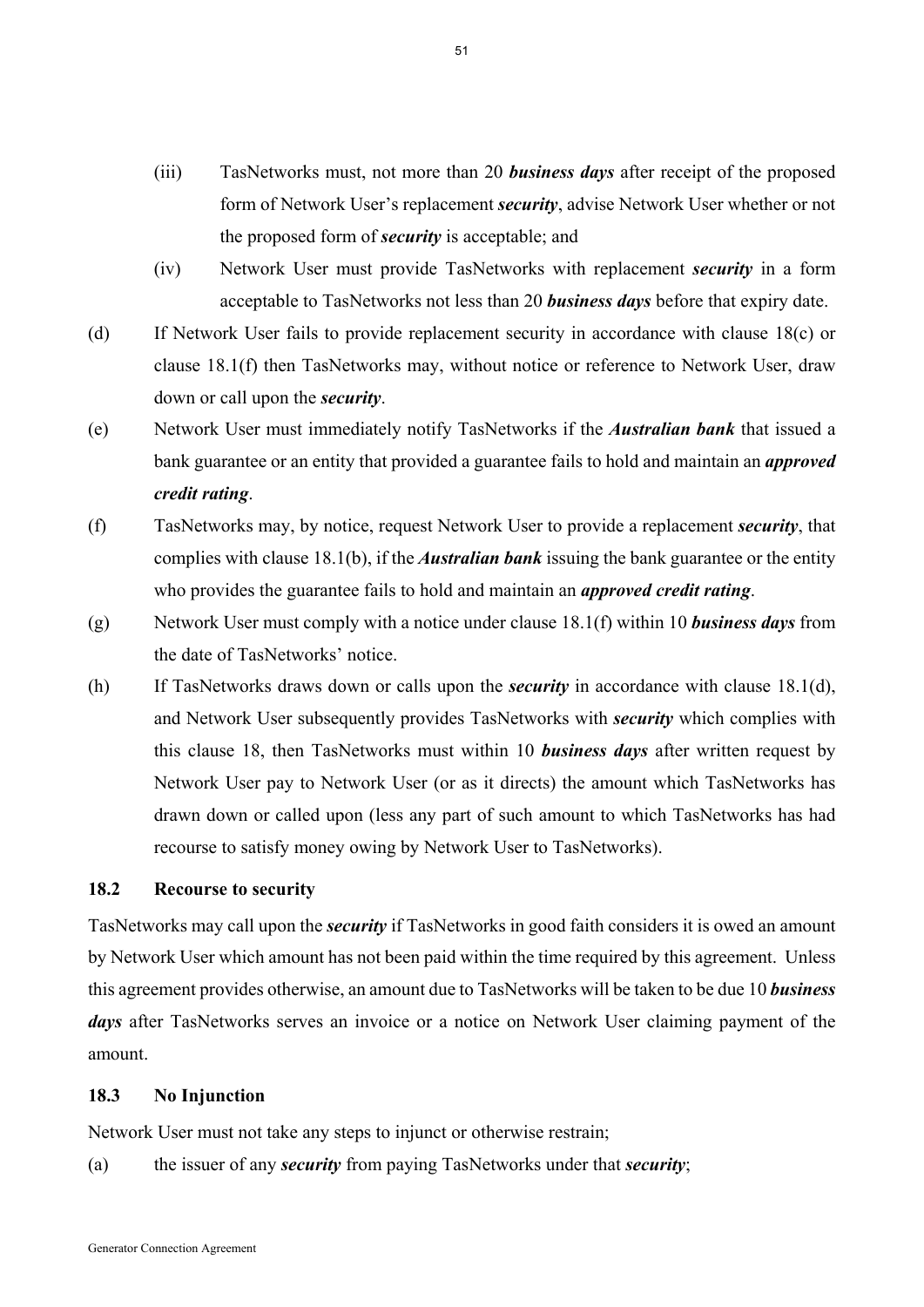- (b) TasNetworks from taking any steps for the purposes of making a demand under any *security* or receiving payment under any *security*; or
- (c) TasNetworks using the money received under any *security*.

## **18.4 Replacement of Security**

- (a) If TasNetworks calls upon *security* then Network User must within 10 *business days* provide to TasNetworks replacement *security* complying with the requirements of this agreement.
- (b) If TasNetworks calls upon *security* and the amount called upon exceeds the amount then actually due to TasNetworks, then (unless TasNetworks acted in bad faith) TasNetworks' only obligation will be to return the relevant amount to Network User upon Network User providing to TasNetworks a replacement *security* which complies with the requirements of this agreement.

## **19. DISPUTE RESOLUTION**

#### **19.1 Disputes**

The parties agree that:

- (a) any *disputes* shall be settled in accordance with this clause 19;
- (b) subject to clause 19.1(c), all *services* and other obligations under this agreement shall continue to be performed despite any *dispute*; and
- (c) a *dispute* does not prevent a party exercising any rights under this agreement or relieve a party of any of its obligations under this agreement.

## **19.2 Rules disputes**

If a *dispute* is a dispute to which the *Rules* apply that *dispute* will be dealt with in accordance with the dispute resolution regime set out in or implemented in compliance with the *Rules*.

#### **19.3 Non-Rules disputes**

- (a) If a *dispute* arises that is not a *dispute* to which the *Rules* apply, the parties shall comply with the provisions of this clause 19.3.
- (b) Either party may give to the other party a written notice ("*dispute notice*") identifying the matters in *dispute.*
- (c) The parties must meet within 10 *business days* after the *dispute notice* has been given and attempt to resolve the *dispute*. Each party must be represented at the meeting by a person who has authority to agree to a resolution of the *dispute*.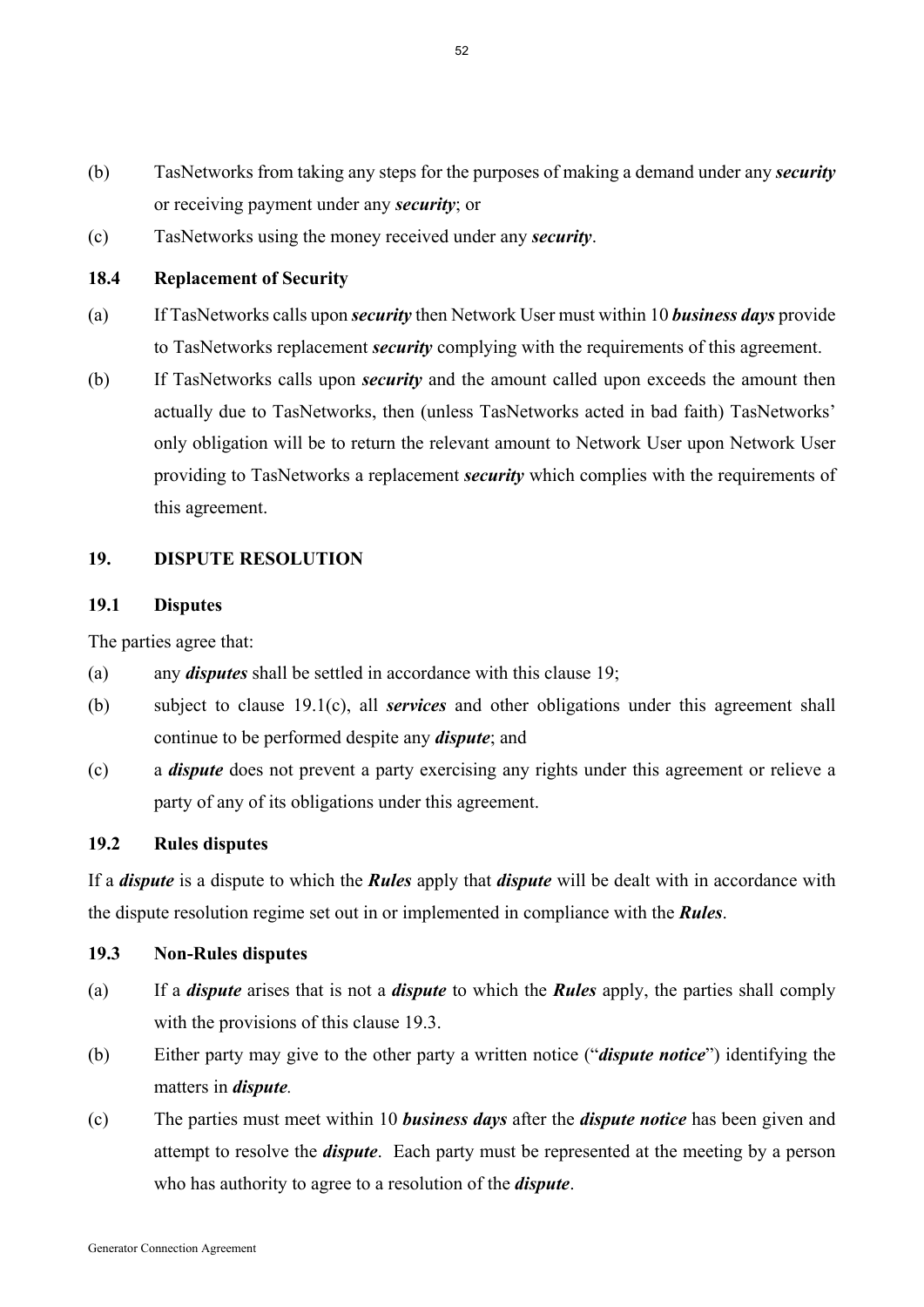- (d) If the *dispute* has not been resolved within 20 *business days* after the *dispute notice* has been given, the parties must participate in a mediation of the *dispute* in accordance with the provisions of the then current Mediation Rules as published by Resolution Institute (or any replacement or successor body).
- (e) If the *dispute* has not been resolved within 20 *business days* after the commencement of the mediation, the parties may agree to refer the *dispute* to determination by an independent expert in accordance with clause  $19.3(g)$  or to arbitration in accordance with clause  $19.3(h)$ or either party may give to the other a notice referring the *dispute* to litigation. However, unless the parties agree otherwise, any *dispute* under clause 4.5 or clause 4.6 must be referred to an independent expert in accordance with clause 19.3(g).
- (f) Subject to clause 19.3(j), a party must not issue court proceedings in connection with a *dispute* unless a notice referring the *dispute* has been given in accordance with clause  $19.3(e)$ .
- (g) Where the parties agree to refer the dispute to an independent expert the expert determination will be conducted in accordance with the then current Expert Determination Rules as published by Resolution Institute (or any replacement or successor body). The parties agree that the determination of an expert will be binding on the parties, unless a party gives written notice of an appeal within 5 *business days*.
- (h) Where the parties agree to refer the *dispute* to arbitration the arbitration will be conducted in accordance with the then current Arbitration Rules as published by Resolution Institute (or any replacement or successor body).
- (i) Unless otherwise agreed by the parties in writing, the costs of a mediator, independent expert or arbitrator will be borne equally by the parties.
- (j) Nothing in this clause 19.3 prevents a party seeking injunctive or declaratory relief from a court.

## **20. CONFIDENTIALITY**

#### **20.1 Non-disclosure**

Subject to clause 20.2, the information contained in, relating to or provided in accordance with this agreement and all negotiations leading up to its execution are confidential to the parties and must not be disclosed to any other person.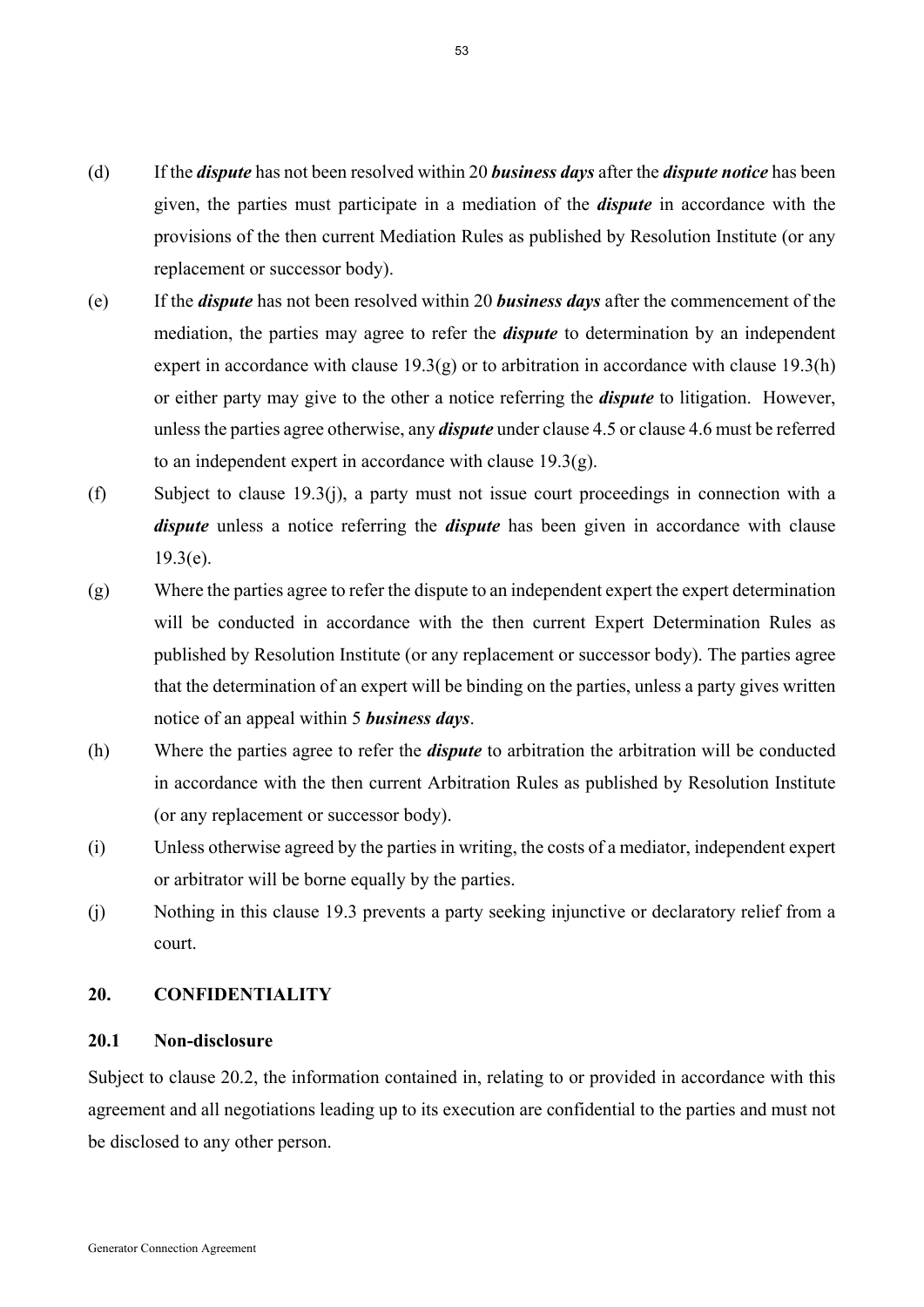## **20.2 Exceptions**

Clause 20.1 does not prevent disclosure of information by a party:

- (a) which is in the public domain or comes into the public domain otherwise than as a result of a breach by the party of its obligations under clause 20.1 provided that participants in the Tasmanian electricity industry do not of themselves constitute the public domain;
- (b) by TasNetworks to the Auditor-General of Tasmania or to TasNetworks' shareholding ministers;
- (c) where the party, acting reasonably, discloses the information in the course of legal proceedings;
- (d) to the lawyers, consultants, contractors, professional advisers, financiers or insurers to or of the party who have entered into a confidentiality undertaking with similar effect to this clause 20 or who are otherwise (by professional duty) bound by an obligation of confidentiality;
- (e) with the consent of the other party;
- (f) to the extent required by *law* or by a lawful requirement of any *Authority* having jurisdiction over a party or its *related body corporate*;
- (g) as required to discharge its obligations under the *Rules*;
- (h) to the extent required by a lawful requirement of any stock exchange having jurisdiction over a party or its *related body corporate*;
- (i) to its *related body corporate*, who has entered into a confidentiality undertaking with similar effect to this clause 20;
- (j) in the context of the sale of shares in or the sale of, or lease of, the assets of a party, to any consultant, bank, financier, insurer or professional adviser to a prospective purchaser or lessee of the relevant shares or assets as the case may be provided the relevant person to receive the confidential information has entered into a confidentiality undertaking with similar effect to this clause 20; or
- (k) to *AEMO* or the *System Operator* as required by this agreement or the *Rules*.

## **20.3 Enforcement of Undertaking**

Where a party has disclosed confidential information to a person who has entered into a confidentiality undertaking pursuant to clause 20.2, that party must take all necessary steps to ensure the relevant person complies with the confidentiality undertaking.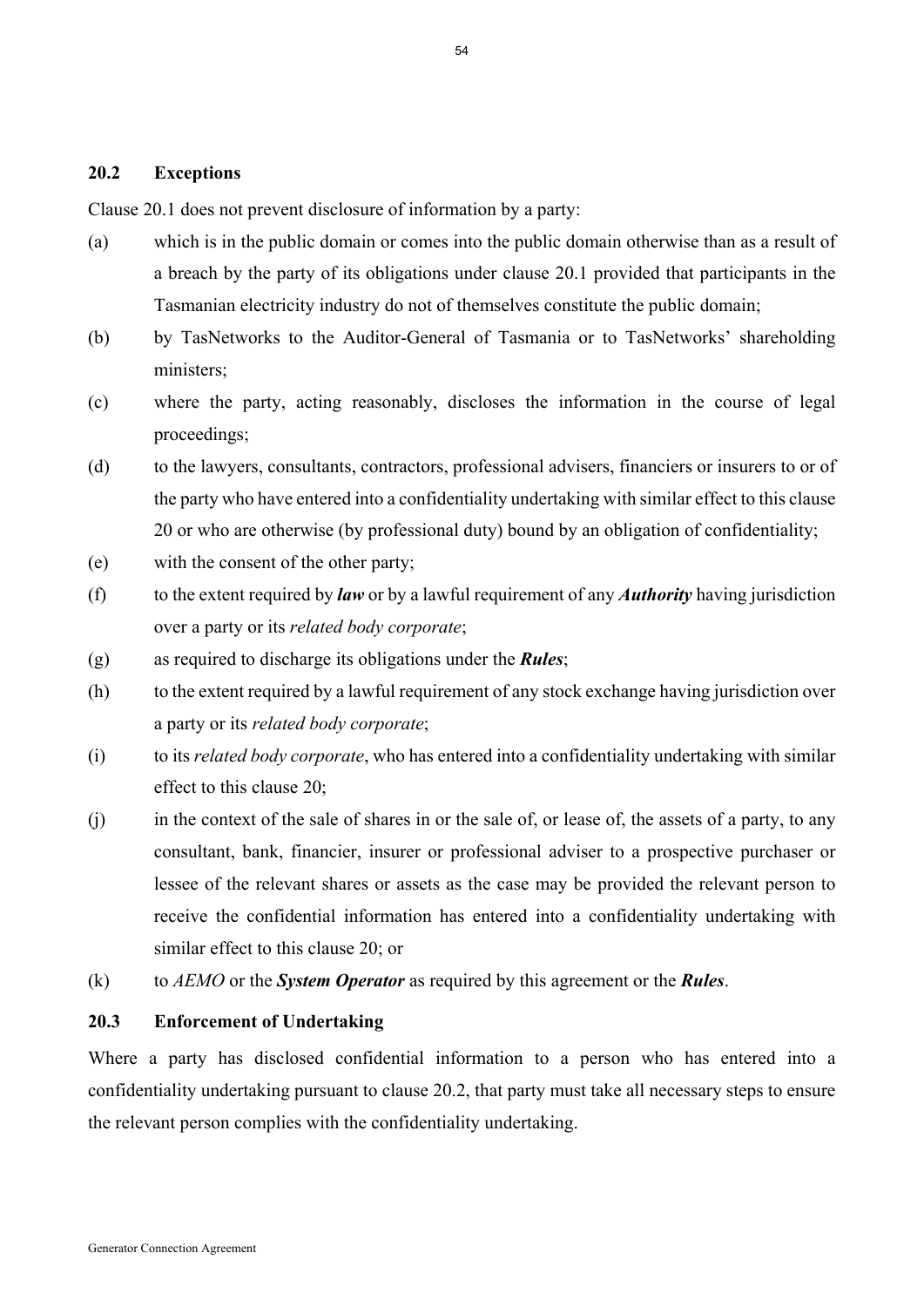#### **20.4 Survive expiration**

The obligations contained in clauses 20.1, 20.2 and 20.3 survive the expiration or termination of this agreement.

## **21. ASSIGNMENT AND OTHER DEALINGS**

### **21.1 TasNetworks**

Subject to the *Rules* TasNetworks may at any time transfer, assign, delegate or otherwise deal with some or all of its rights and obligations under this agreement and the powers and benefits of the relevant parts of this agreement will be exercised and enjoyed by any delegate, transferee or assignee and any subsequent successors in title in accordance with the terms of the delegation, transfer or assignment. Network User will on request execute any assignment or novation documentation requested by TasNetworks including a surrender of this agreement and an agreement of identical form to this agreement direct with any transferee, assignee or delegate.

# **21.2 Legislative Assignments**

Nothing in this clause 21 prevents or restricts any transfer or assignment of TasNetworks' rights and obligations under this agreement pursuant to any Act of Parliament or instrument made pursuant to such an Act.

### **21.3 Network User**

- (a) Network User may with the consent in writing of TasNetworks transfer or assign this agreement and TasNetworks will not unreasonably withhold its consent in circumstances where:
	- (i) Network User requests the consent of TasNetworks to the transfer or assignment to the proposed assignee in writing;
	- (ii) Network User has provided to TasNetworks any information reasonably required by TasNetworks regarding the proposed assignee or transferee; and
	- (iii) the proposed assignee or transferee is a responsible and solvent person with sufficient financial, business and technical capacity to successfully carry out the obligations of Network User under this agreement.
- (b) If TasNetworks consents to such transfer or assignment it may (in addition to any other reasonable conditions) require such transfer or assignment to be conditional upon satisfaction of each of the following: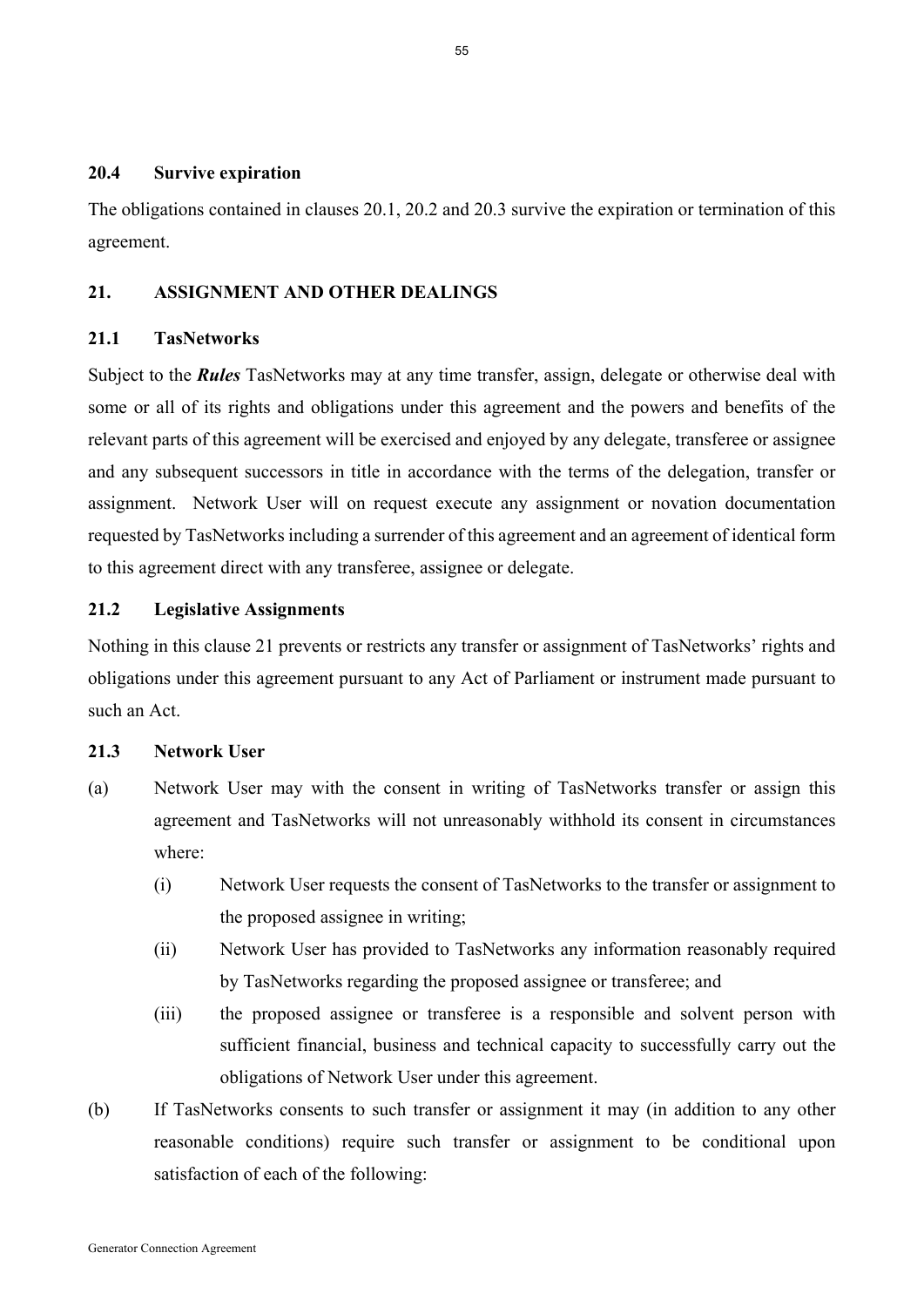- (i) the proposed assignee or transferee first obtaining all licences and permits required of Network User under all *laws* and the *Rules* and the proposed assignee or transferee having otherwise complied with the requirements of the *Rules*;
- (ii) Network User not being not in default under this agreement and before settlement of any transfer or assignment paying to TasNetworks moneys outstanding to TasNetworks under this agreement; and
- (iii) the proposed assignee or transferee executing a deed of assignment or novation of this agreement in a form acceptable to TasNetworks acting reasonably.

#### **21.4 Change of Control**

- (a) Network User must ensure no *Change of Control* of Network User occurs without the prior written consent of TasNetworks which consent will not be unreasonably withheld or delayed.
- (b) Network User must reimburse TasNetworks any reasonable costs it incurs in determining whether to consent to a *Change of Control*.

#### **21.5 Assignment as Security**

- (a) Network User must not grant any mortgage, charge, encumbrance or *security interest* over this agreement without the prior written consent of TasNetworks (which will not be unreasonably withheld).
- (b) If requested by Network User, TasNetworks will (at the cost of Network User) negotiate in good faith the terms of a tripartite agreement between Network User, TasNetworks and any proposed financiers to Network User, provided those financiers are solvent and reputable. However nothing in this clause 21.5(b) requires TasNetworks to agree to a provision which it (acting reasonably) considers increases its risk (as compared to the level of risk under this agreement) or which may adversely affect *power system security*.

### **21.6 Costs of assignment or novation**

The party requesting an assignment or novation of this agreement must pay the other party's reasonable costs arising out of the assignment or novation (including negotiating any documentation to give effect to the assignment or novation and considering whether to give its consent to the assignment or novation).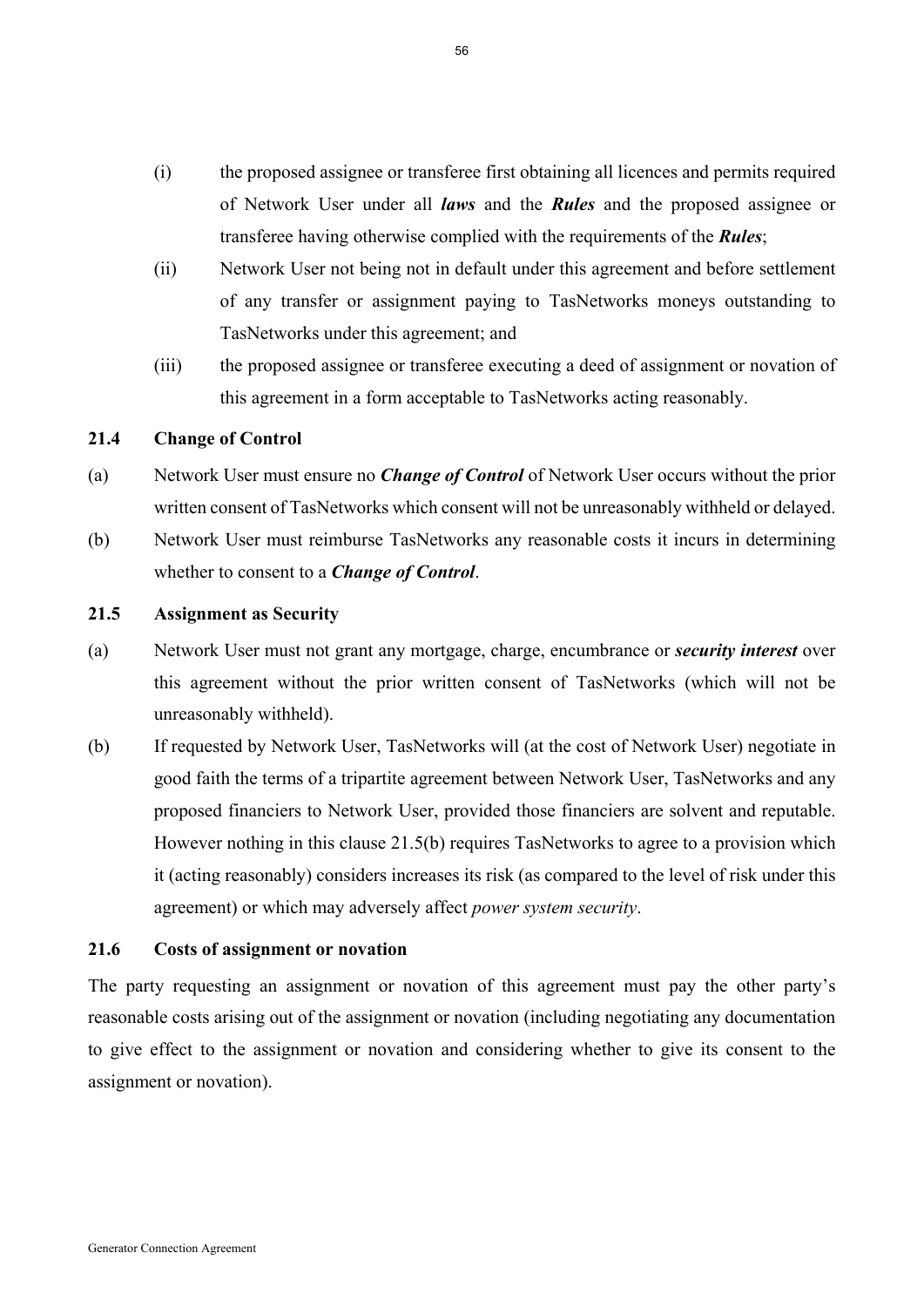#### **22. NOTICES**

#### **22.1 Form**

A notice or other communication to a party under this agreement, excepting an operational communication under clause 12.1, must be in writing and served on the party in accordance with this clause 22.

#### **22.2 Service**

- (a) Notices may be served by being:
	- (i) delivered by hand at the party's then current address for service;
	- (ii) sent to the party's then current address for service by pre-paid priority mail; or
	- (iii) sent to the party's then current address for service by electronic mail.
- (b) Notice given by post is taken to be received on the third *business day* after posting.
- (c) Notice given by electronic mail is taken to be received at the time determined in accordance with the *Electronic Transactions Act 2000* (Tasmania).
- (d) A notice received by a party after 5:00 pm or on a *day* which is not a *business day* in the place where it is received, will be taken to have been received on the next *business day* in the place where it is received.

## **22.3 Address**

- (a) The street address, postal address and nominated representative of each party at the *execution date* are specified in Schedule 9.
- (b) A party may at any time by notice in writing to the other party designate a different person or address and Schedule 9 will be updated to record the revised details provided the address is within Australia.

# **23. MISCELLANEOUS**

#### **23.1 Waiver**

No failure to exercise and no delay in exercising any right, power or remedy under this agreement will operate as a waiver. No single or partial exercise of any right, power or remedy will preclude any other or future exercise of that or any other right, power or remedy.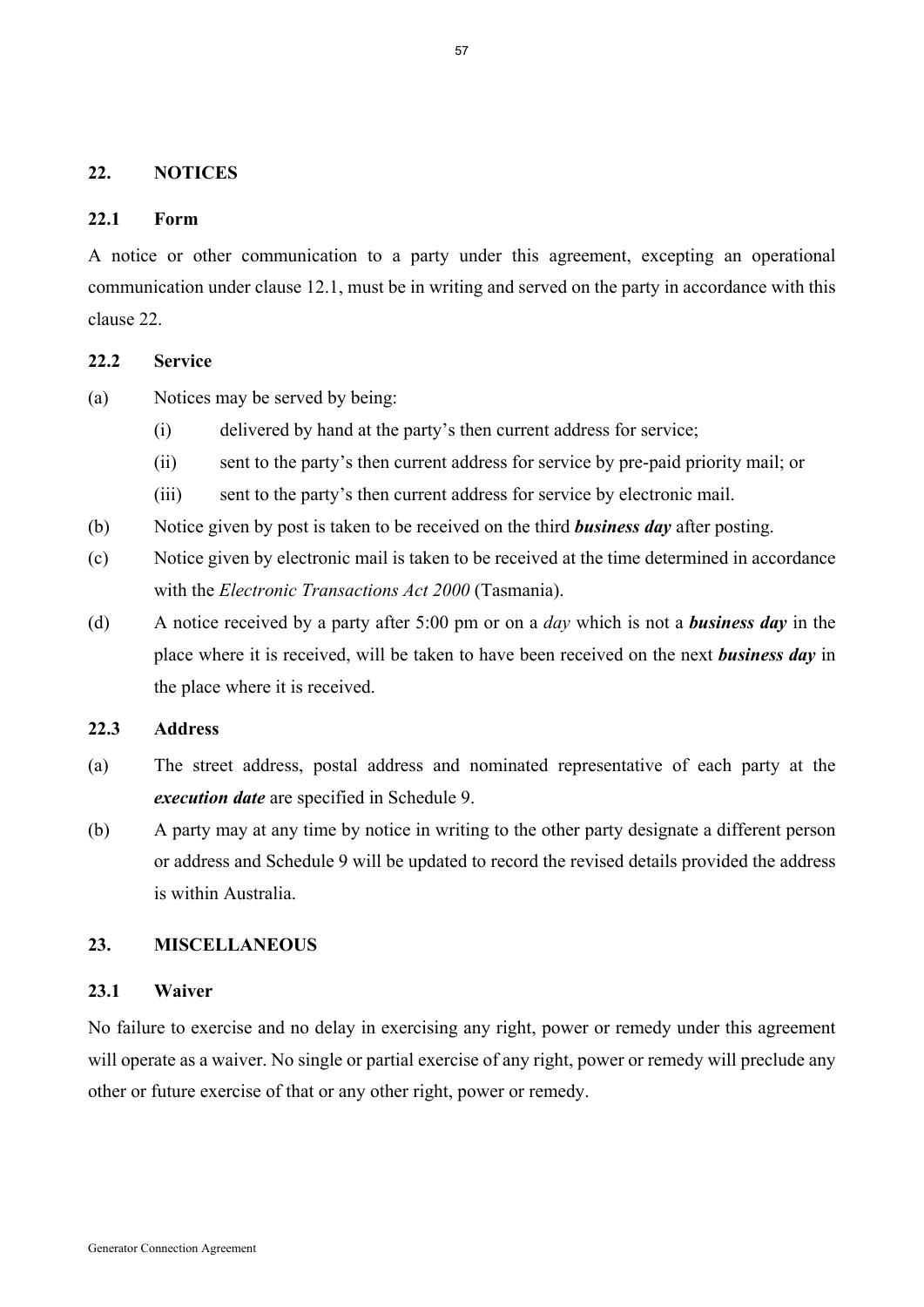## **23.2 Entire agreement**

Without limiting the application of the *Asset Development Agreement*, this agreement constitutes the entire understanding of the parties on the subject matter and supersedes any and all other representations or statements by either party or its *representatives*, whether oral or in writing, made prior to the date of this agreement.

#### **23.3 Amendment of agreement**

Subject to clause 11.2 (Review of agreement), clause 11.3 (Variation of *SDS*) and clause 22.3(b) (Notices) any amendments or alterations to this agreement must be by agreement in writing executed by both parties.

## **23.4 Severability**

Any provision of this agreement which is invalid or unenforceable in any jurisdiction is, if possible, to be read down for the purposes of that jurisdiction so as to be valid and enforceable, and is otherwise severed to the extent of the invalidity or unenforceability, without affecting the remaining provisions of this agreement or affecting the validity or enforceability of that provision in any other jurisdiction.

### **23.5 No precedent**

Nothing in this agreement will operate or be taken by either party to be a precedent as to the form or substance of any new (or supplementary) terms and conditions or other agreement which may be entered into between the parties.

#### **23.6 No third party rights**

Except as specifically provided in this agreement, the parties do not intend to create rights in or grant remedies to any third party as a beneficiary of this agreement and all covenants, stipulations, promises and agreements contained in this agreement are for the sole and exclusive benefit of the parties to this agreement.

## **23.7 Governing law**

This agreement will be governed by the laws of Tasmania.

### **23.8 Submission to jurisdiction**

Each party irrevocably and unconditionally submits to the non-exclusive jurisdiction of the courts of Tasmania, the Federal Court of Australia in Tasmania and courts of appeal from them for determining any *dispute* concerning this agreement.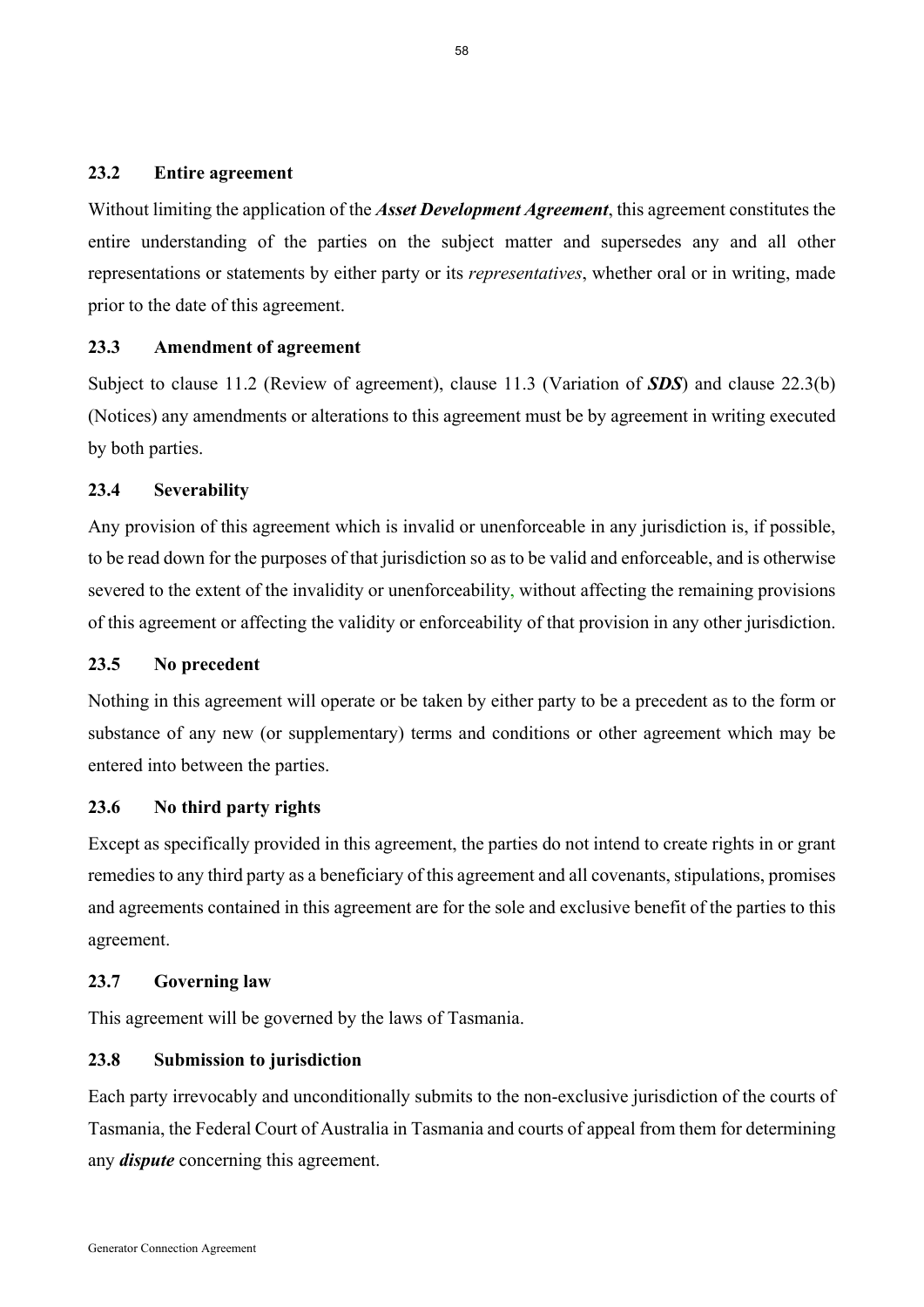## **23.9 Service of process**

Any document in any action may be served by delivery to the party being served at its address for service of notices as specified in accordance with clause 22 (Notices).

## **23.10 Acknowledgment of System Operator function**

Nothing in this agreement prevents TasNetworks exercising its rights and discharging its obligations as *System Operator* under the *Rules* or otherwise at *law* and no action taken to exercise such rights or discharge such obligations will constitute a breach of this agreement.

## **23.11 Counterparts**

This agreement may be executed in any number of counterparts. All counterparts together will be taken to constitute one instrument.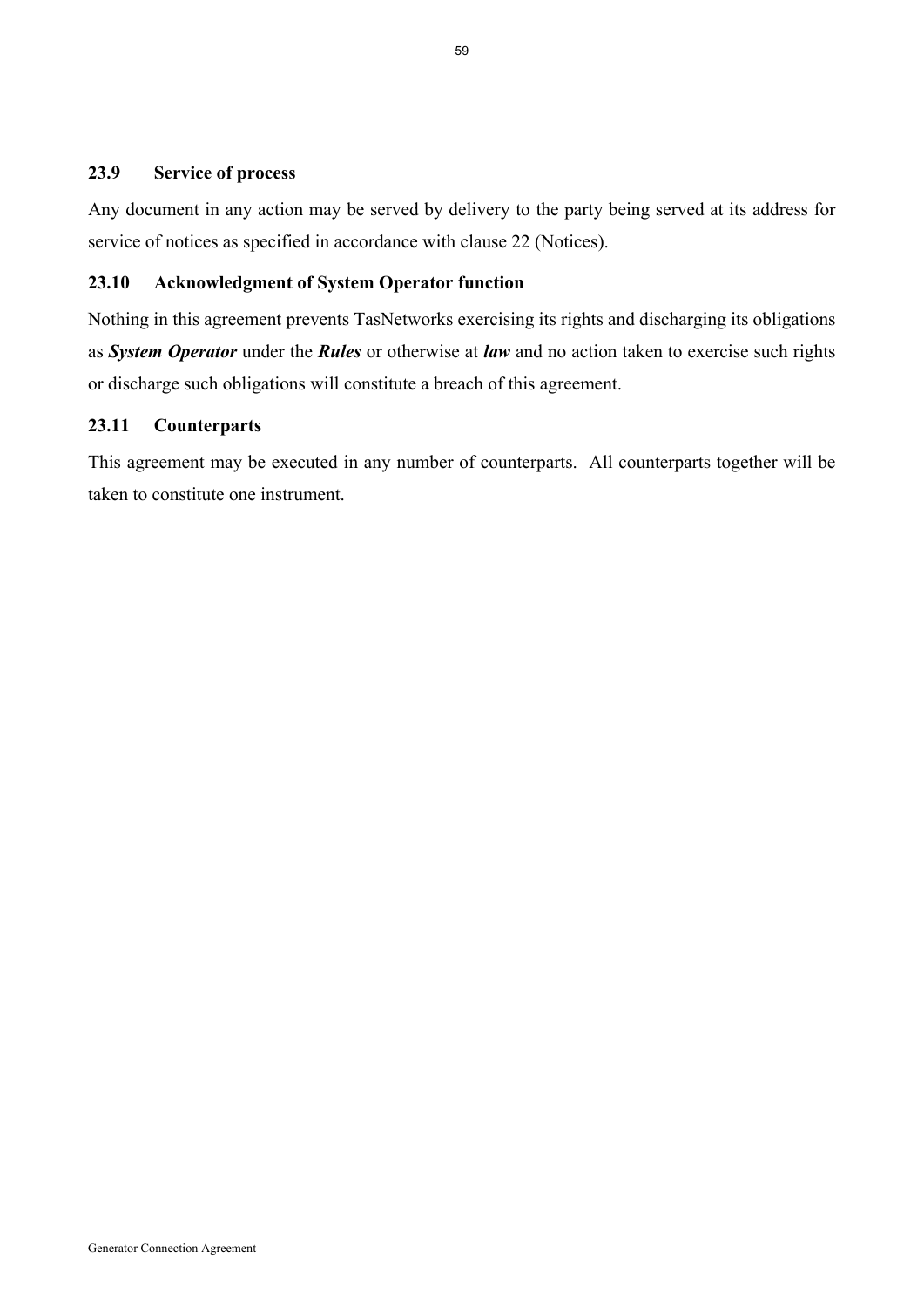# **EXECUTED AS AN AGREEMENT**

# SIGNED FOR AND ON BEHALF OF **TASMANIAN NETWORKS PTY LTD**

by its duly authorised representative in the presence of:

| Witness                         | <b>Authorised Representative</b>   |
|---------------------------------|------------------------------------|
| Name (print)                    | Name (print)                       |
| Position of witness (print)     | Position (print)                   |
| <b>SIGNED by NETWORK USER</b> ) |                                    |
| in accordance with section 127  | $\mathcal Y$                       |
| of the Corporations Act 2001    |                                    |
|                                 |                                    |
| Signature of Director           | Signature of Director/Secretary    |
| Name of Director (print)        | Name of Director/Secretary (print) |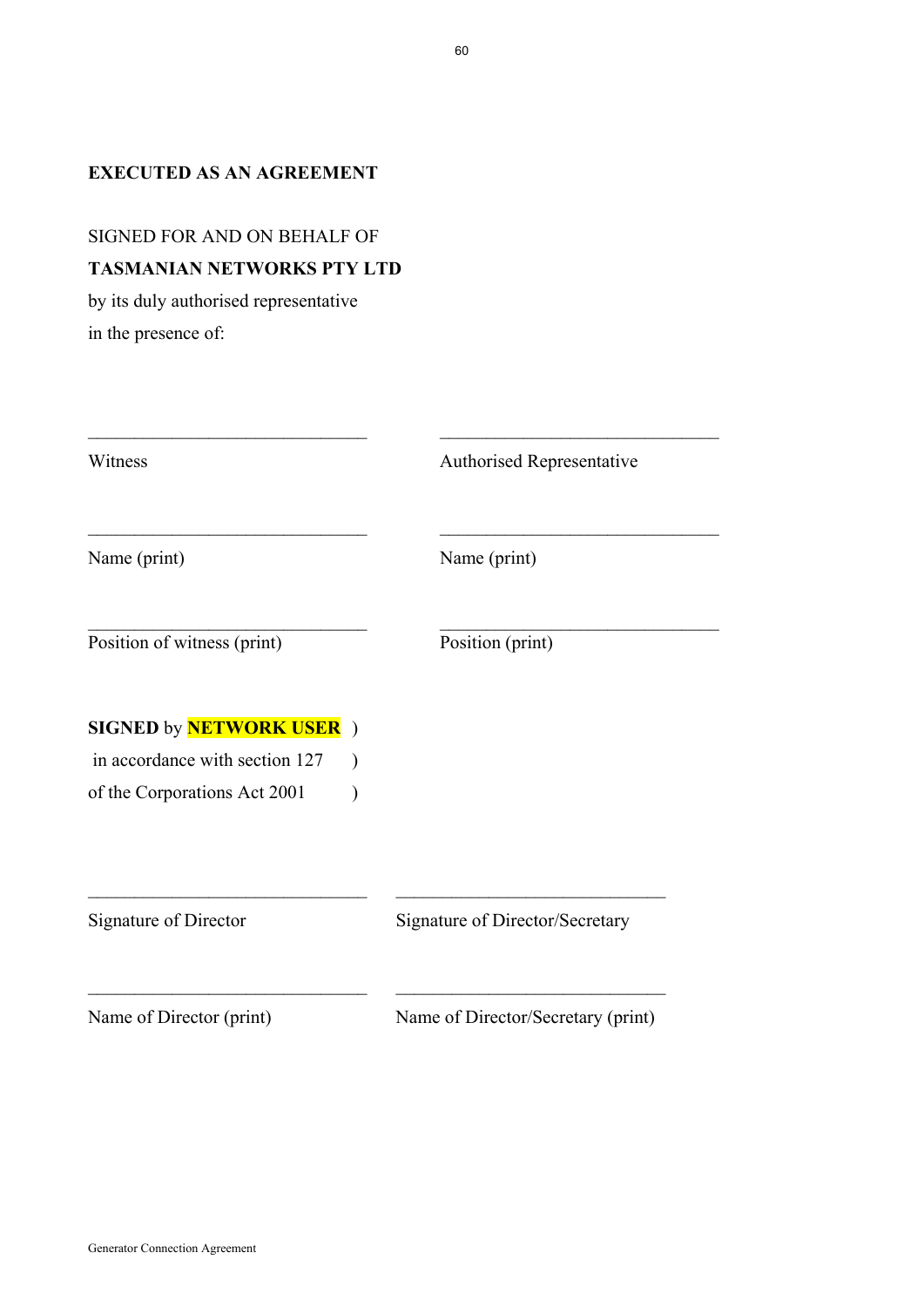#### **SCHEDULE 1 COMMENCEMENT AND END DATE**

Clause 1.1

The *commencement date* is the date each of the following have occurred:

- (a) this agreement has been executed;
- (b) Network User delivers to TasNetworks the *security* required under clause 18;
- (c) TasNetworks has approved Network User's commissioning program for the *generating units*;
- (d) *AEMO* has notified TasNetworks that registration of Networks User's *generating unit* has been completed;
- (e) the *SDS* has been executed;
- (f) all easements required to be granted to TasNetworks (as specified in the *Asset Development Agreement* and whether being granted by Network User or a third party) have been so granted and registered on the titles to the relevant land;
- (g) all other *access rights* required to be granted to TasNetworks (as specified in the *Asset Development Agreement* and whether being granted by Network User or a third party) have been so granted and (if capable of registration) registered on the titles to the relevant land;
- (h) practical completion (as defined in the *Asset Development Agreement*) is achieved under the *Asset Development Agreement*;
- (i) If Network User is using a third party to construct the *contestable IUSA components* and TasNetworks will own the *contestable IUSA components*, ownership of the *contestable IUSA components* has been transferred to TasNetworks in accordance with clause 2.4;
- (j) If a third party is constructing and owning the *contestable IUSA components*, the commencement date (as defined in the *Network Operating Agreement*) of the *NOA* has occurred; and
- $(k)$  [insert any other necessary prerequisites].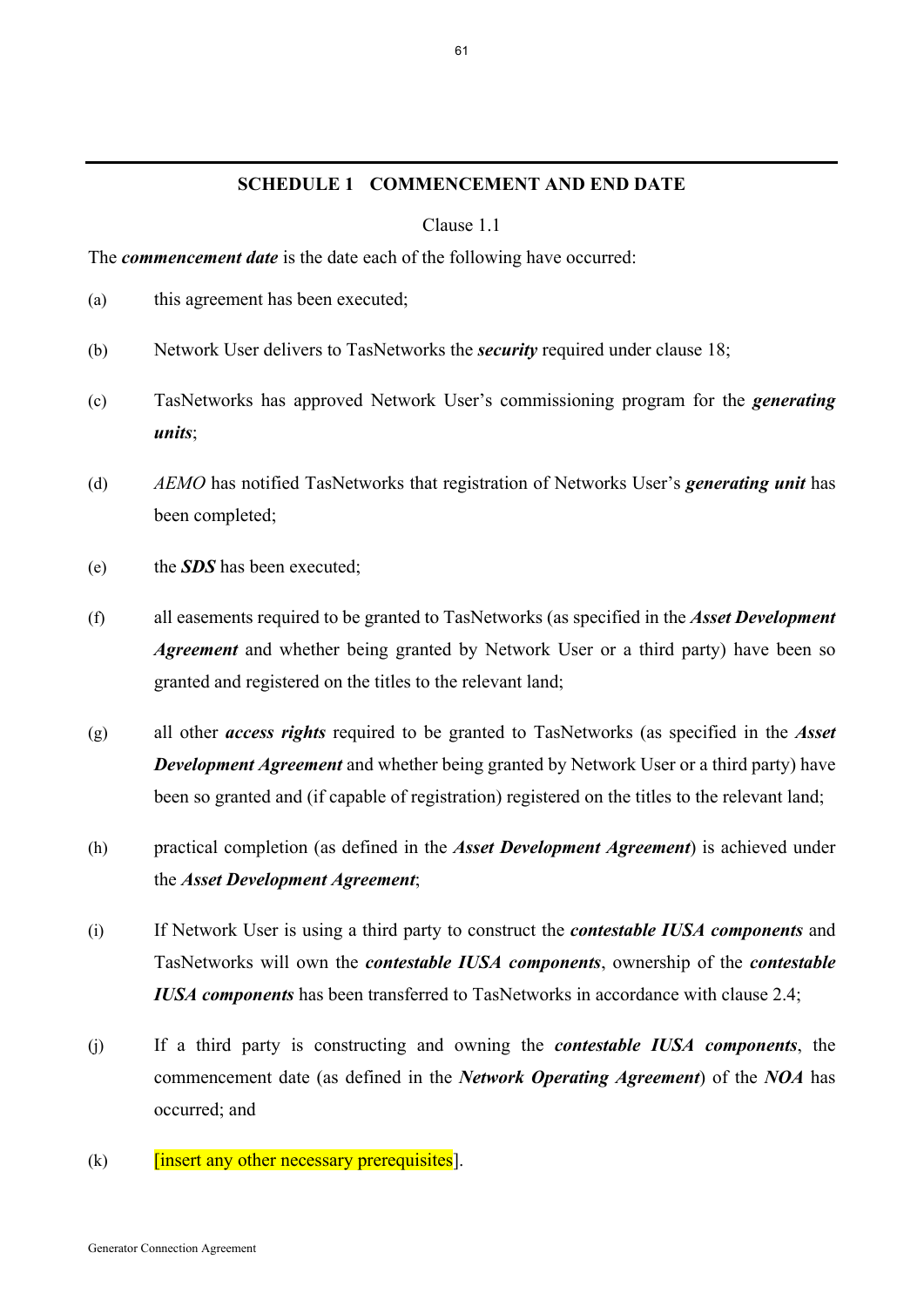The *end date* is: [insert]

The *connection site/s* are:

[insert]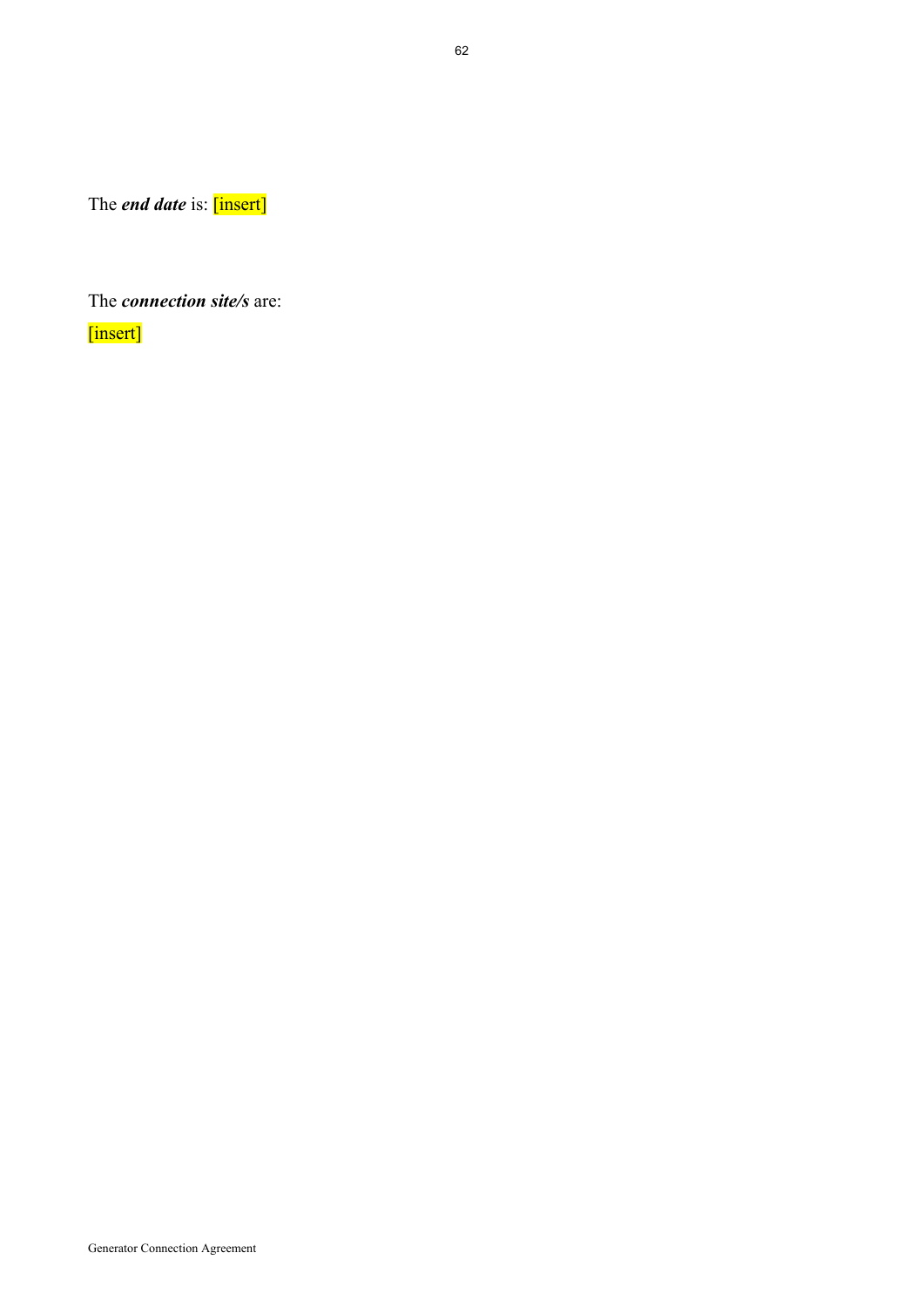## **SCHEDULE 2 ENTRY SERVICES**

#### Clause 3.1

#### *Entry services* are:

- (a) the provision of capability at the *connection points* to enable Network User to:
	- (i) deliver electricity to TasNetworks' *transmission system* at the *connection points*; and
	- (ii) take delivery from TasNetworks' *transmission system* at the *connection points* up to the *agreed maximum demand* stated in the relevant *SDS* for the *connection point* for the purposes of starting up the *generating unit connected* to the *connection point* from time to time;
- (b) the management, maintenance and operation of the *connection assets* associated with each *connection point* so as to provide the capability referred to in paragraph (a) above subject to this agreement, using *good electricity industry practice* and requirements of all *laws* including by:
	- (i) maintaining those auto-reclose *facilities* which form part of the *connection assets* for each *connection point*;
	- (ii) the provision of supervisory control and data acquisition capabilities for each *connection point* by means of the *connection assets*; and
	- (iii) attendance and advice responses in relation an *emergency*;
	- (iv) fault clearance services in relation to each *connection point* (for example by the provision and maintenance of the *protection system, control system*s and autoreclose systems (where installed) at each *connection point*, and testing of TasNetworks' *protection system* for that *connection point* at intervals of not more than 5 years, or such other period as is specified in the *SDS*);
- (c) the management, maintenance and operation of the *non-contestable IUSA components* in accordance with the *Rules* and *NOA*;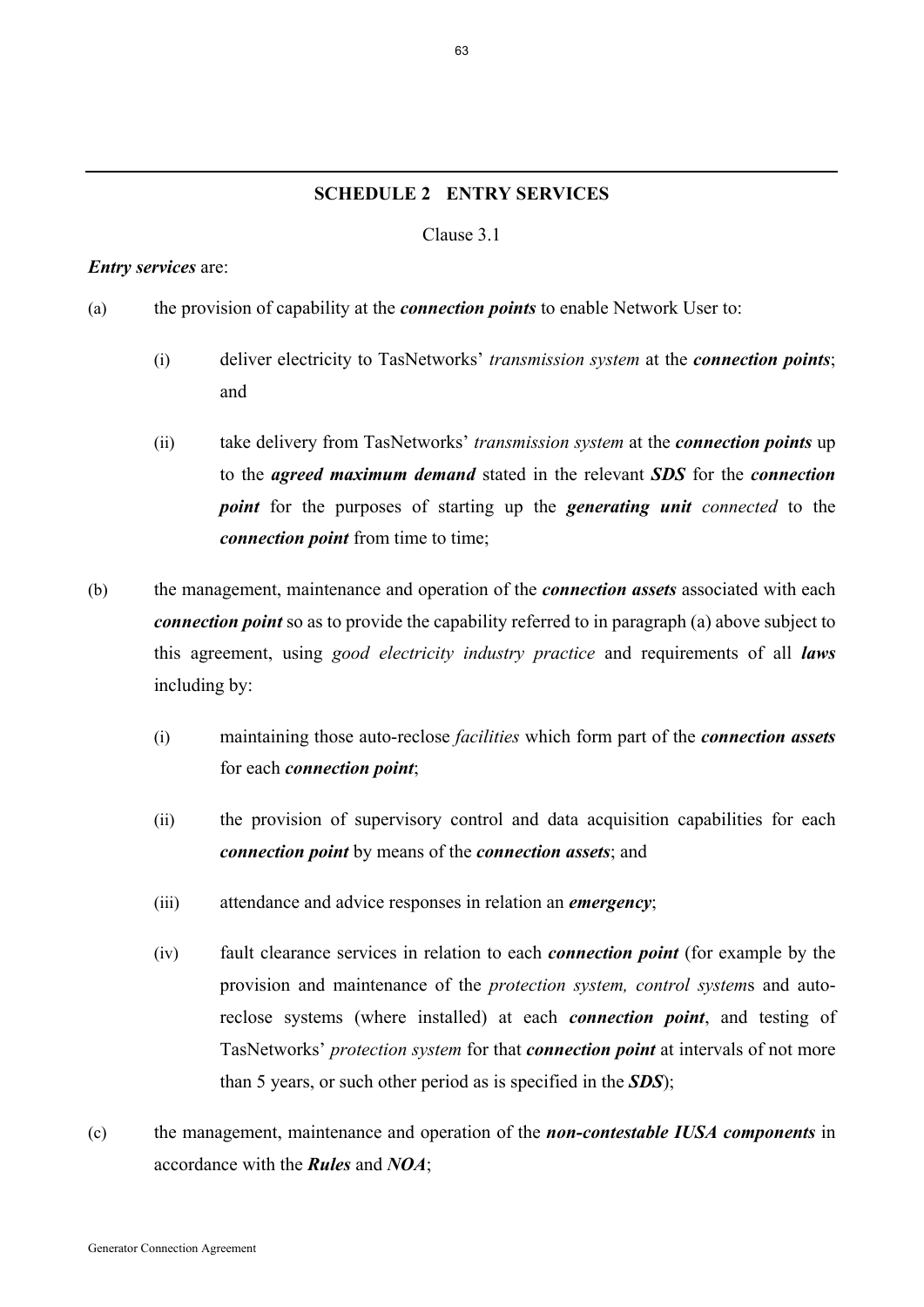- (d) the provision of backup *protection facilities* for each *connection point*;
- (e) the provision of a *communications link* from TasNetworks' interface with *AEMO* to the communication interface with Network User specified in the *Generator Performance Standards*; and
- (f) any other services which are specified in the relevant *SDS* from time to time.

*Entry services* includes work which arises as a result of fair wear and tear but subject to the terms of the *NOA*, excludes replacement of any assets that fail.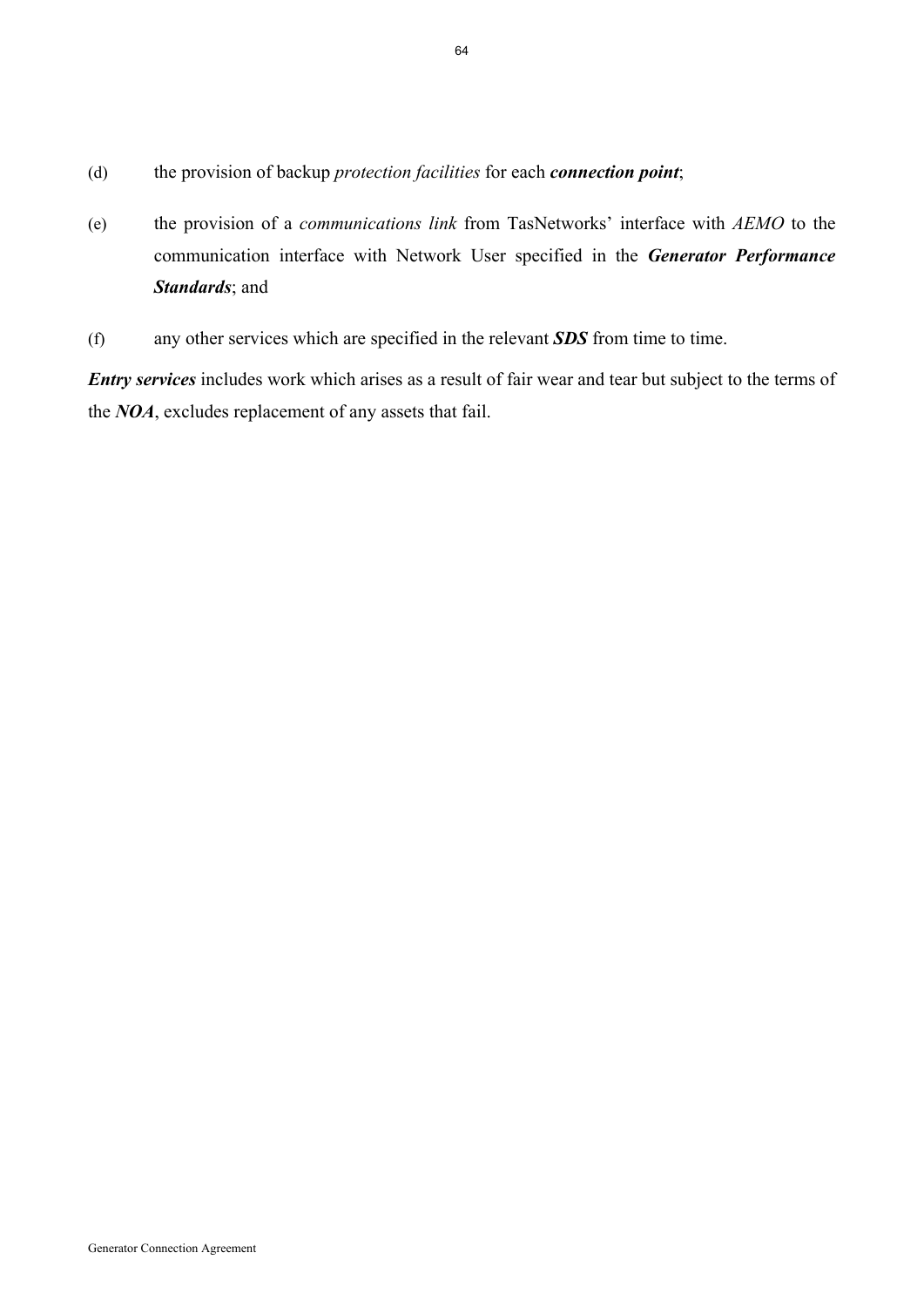**SCHEDULE 3 DEED OF COLLATERAL WARRANTY** 

[to be inserted]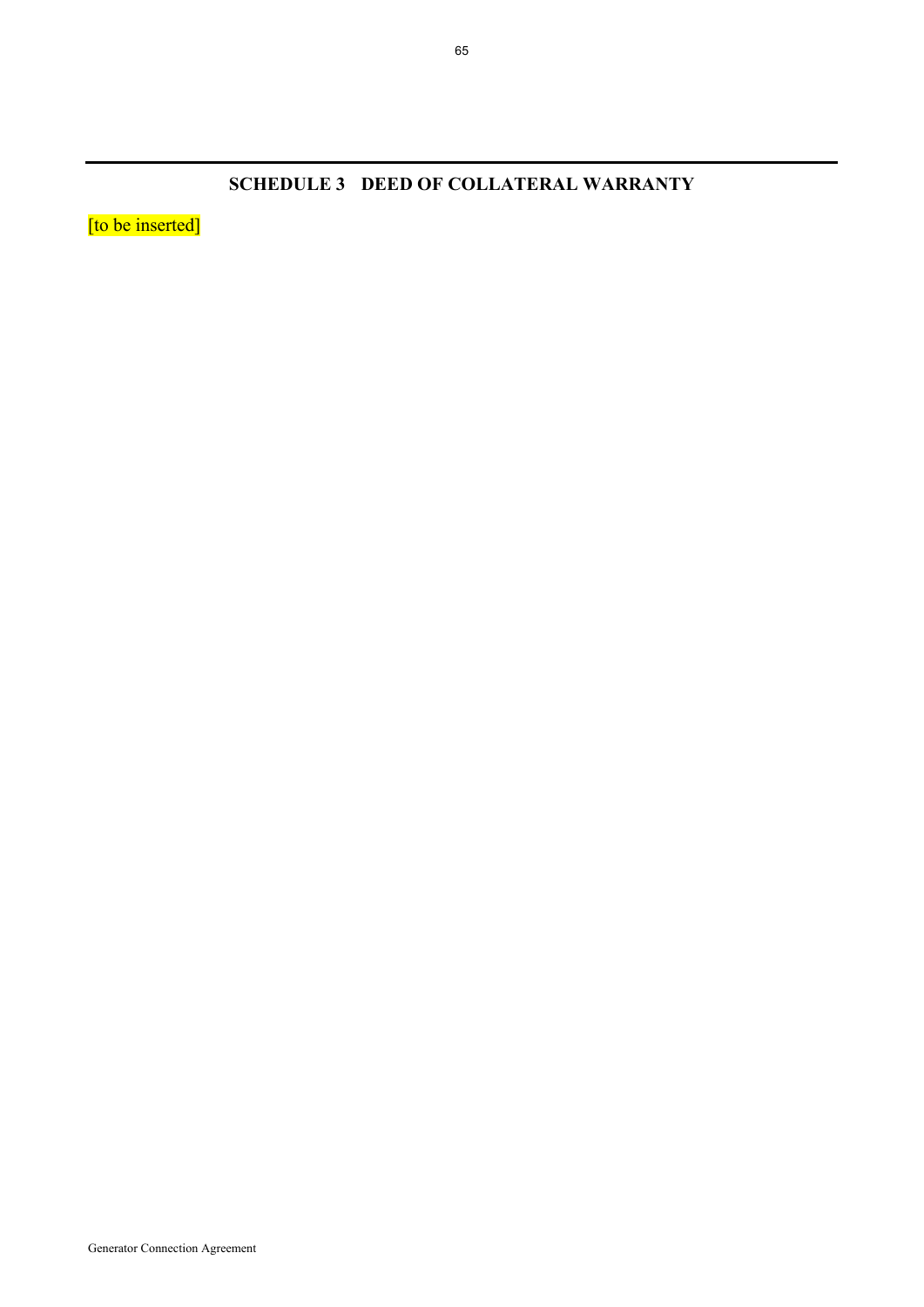## **SCHEDULE 4 CHARGES**

## **1 CHARGES FOR ENTRY SERVICES**

- (a) The *charge* for *entry services* as at the *execution date* is the annual charge for [insert year] in Table 1 below.
- (b) The *charge* for *entry services* will be escalated on each 1 July after the *execution date* by multiplying the then current charge by *CPI* for the *financial year* commencing on that 1 July.

# **2 CHARGES FOR TRANSMISSION NETWORK SERVICES**

As at the *execution date* TasNetworks does not provide Network User with any *Transmission Network Services* and therefore no *charges* are payable for *Transmission Network Services* as at the *execution date*.

## **3 CHARGES FOR OTHER SERVICES**

As at the *execution date* TasNetworks does not provide Network User with any *other services* and therefore no *charges* are payable for *other services* as at the *execution date*.

#### **4 TERMINATION AMOUNT**

The *termination amounts* as at the *execution date* are set out in the Table 1 below. The quantum of the *termination amount* depends upon the *financial year* in which termination of this agreement occurs. The amounts in Table 1 below will be escalated on each 1 July after the *execution date* by multiplying the amounts by *CPI* for the *financial year* commencing on that 1 July.

|      | Annual            | <b>Termination</b> |      | Annual      | <b>Termination</b> |
|------|-------------------|--------------------|------|-------------|--------------------|
| Year | <b>Charge (S)</b> | Amount (\$)        | Year | Charge (\$) | Amount (\$)        |
|      |                   |                    |      |             |                    |
|      |                   |                    |      |             |                    |
|      |                   |                    |      |             |                    |
|      |                   |                    |      |             |                    |
|      |                   |                    |      |             |                    |
|      |                   |                    |      |             |                    |

**Table 1**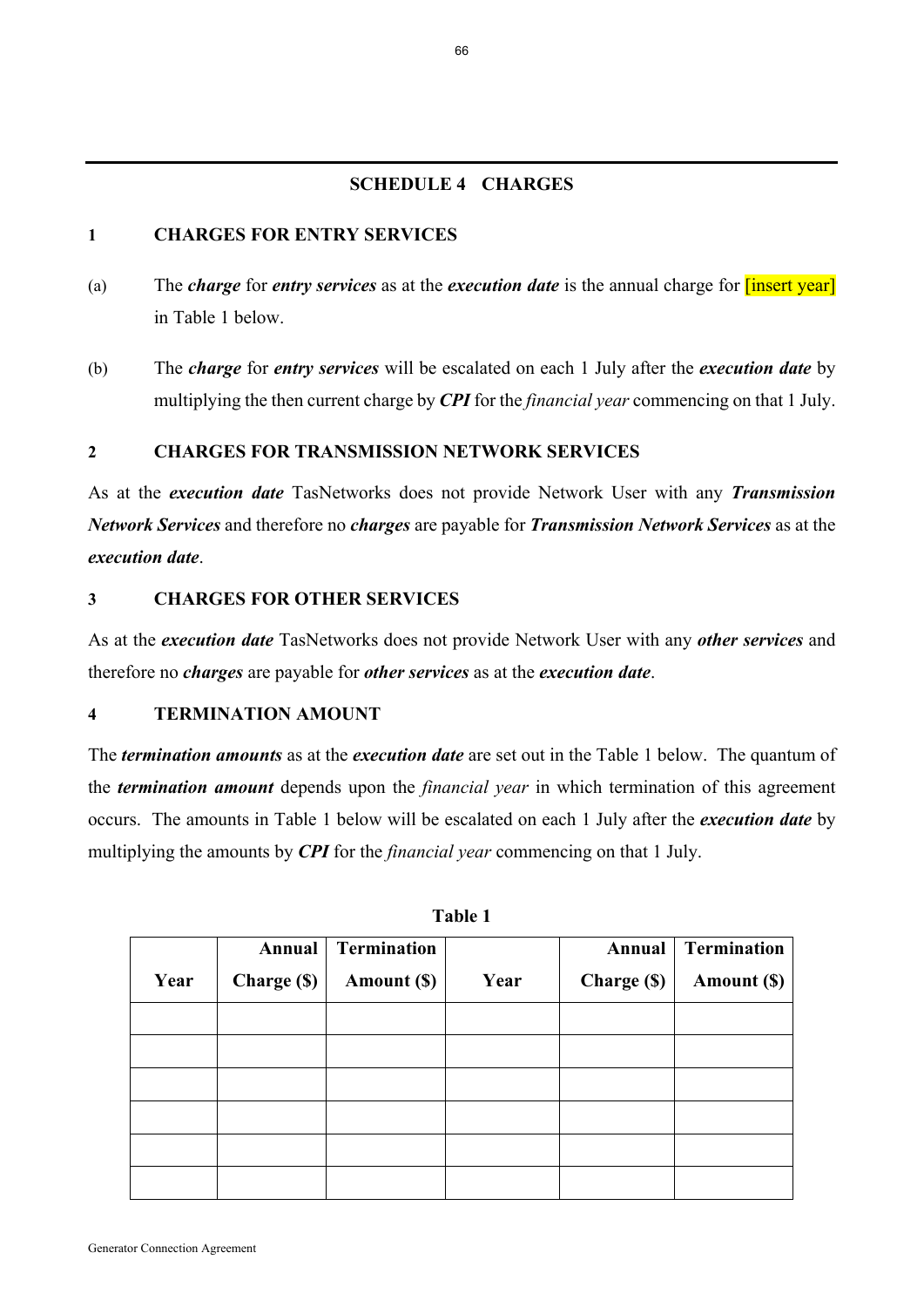### **SCHEDULE 5 TECHNICAL REQUIREMENTS AND STANDARDS**

[Generic schedule to be reviewed by Network Performance team with reference to specific connection]

Clause 2.32.3(d) and 5.1

### **1 PROTECTION, CONTROLS AND ALARMS**

Each of the following technical requirements and standards is to be read subject to any exclusions, changes or further information or specifications set out in the relevant *SDS*.

TasNetworks and Network User will provide protection for the *connection site* as defined in the *SDS*. There will be 2 types of protection systems, namely:

(a) automatic sensing of system abnormalities; and

(b) any specific schemes which may be implemented to ensure *system security* and to protect specific assets from damage caused by system conditions.

TasNetworks and Network User will also, as defined in the *SDS* for the *connection site:*

- (c) provide the settings for all protection systems; and
- (d) receive and act on inter-trip signals from *Network User*; and
- (e) receive and act upon runback signals from TasNetworks.

Testing intervals for each type of protection will be as specified in the relevant party's *Asset Management Plan*.

#### **2 VOLTAGE STANDARD**

The relevant *SDS* sets out the nominal voltage and target voltage range for the *connection site*.

#### **2.1 Power frequency voltage**

#### **[Relates to and covers the issues dealt with in clauses S5.1a.4 of the Rules]**

TasNetworks' *transmission system* is designed to operate in the range of  $\pm 10\%$  variations in the nominal *voltage* which limits *voltage* rise to +10% of nominal irrespective of the *voltage* at the *connection point* prior to the occurrence of a *credible contingency event*.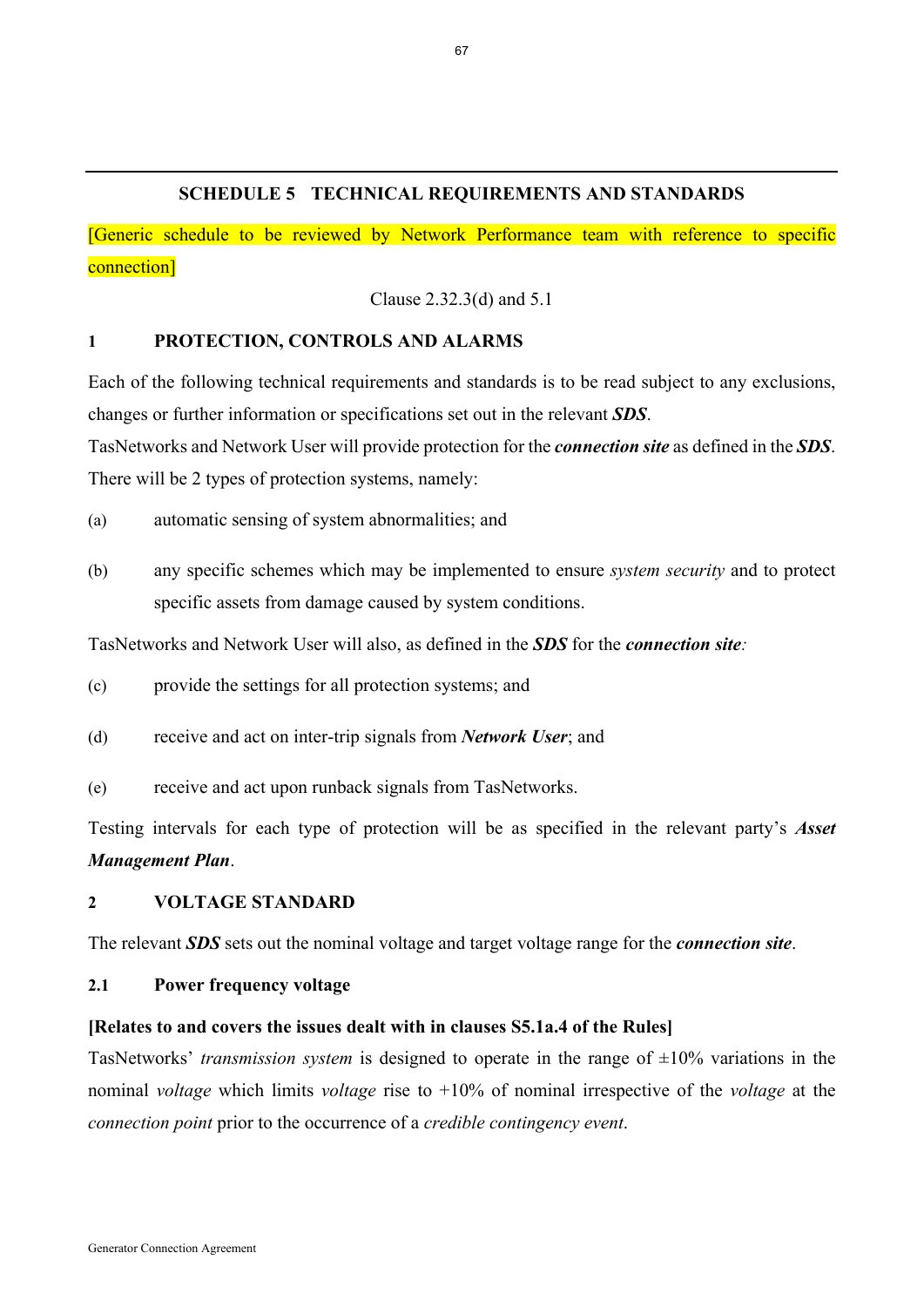#### **3 QUALITY OF SUPPLY**

Quality of supply associated with the *connection site* shall be in accordance with the AS/NZ 61000 series.

### **3.1 Generator Reactive Power Capability**

The reactive power capability at all levels of generation output is defined by Clause S5.2.5.1 in the *Generator Performance Standards*.

### **3.2 Voltage fluctuations**

### **[Relates to and covers the issues dealt with in clauses S5.1a.5 and S5.1.5 of Rules]**

- (a) Refer to Clause S5.2.5.2 in the *Generator Performance Standards* for the short-term and long-term Voltage Fluctuation Contribution levels for Network User's Generating Units which have been developed by TasNetworks in line with TR IEC 61000.3.7:2012.
- (b) Network User must ensure that its reactive power capability is correctly controlled to ensure that the voltage at the *connection point* is regulated such that Clause S5.2.5.2 in the *Generator Performance Standards* is met*.* If the Voltage Changes exceed the per hour Emission Limits prescribed in Clause S5.2.5.2 then the output of the *generating unit* must be constrained to a level that ensures that the per hour Voltage Changes remain within the limits until Network User has taken remedial action to *TasNetworks'* satisfaction, including provision of additional reactive support to *TasNetworks'* design.

### **3.3 Voltage waveform distortion**

### **[Relates to and covers the issues dealt with in clauses S5.1a.6 and S5.1.6 of the Rules]**

Refer to Clause S5.2.5.2 in the *Generator Performance Standards* for the Harmonic Voltage Emission Limits allocated to Network User's Generating Units developed by TasNetworks in line with TR IEC 61000.3.6:2012. If the voltage harmonic emissions exceed the limits prescribed in Clause S5.2.5.2 then the output of the *generating unit* must be constrained to a level that ensures that the voltage harmonics remain within the limits until Network User has taken remedial action to *TasNetworks'* satisfaction, including provision of additional harmonic filters to *TasNetworks'* design.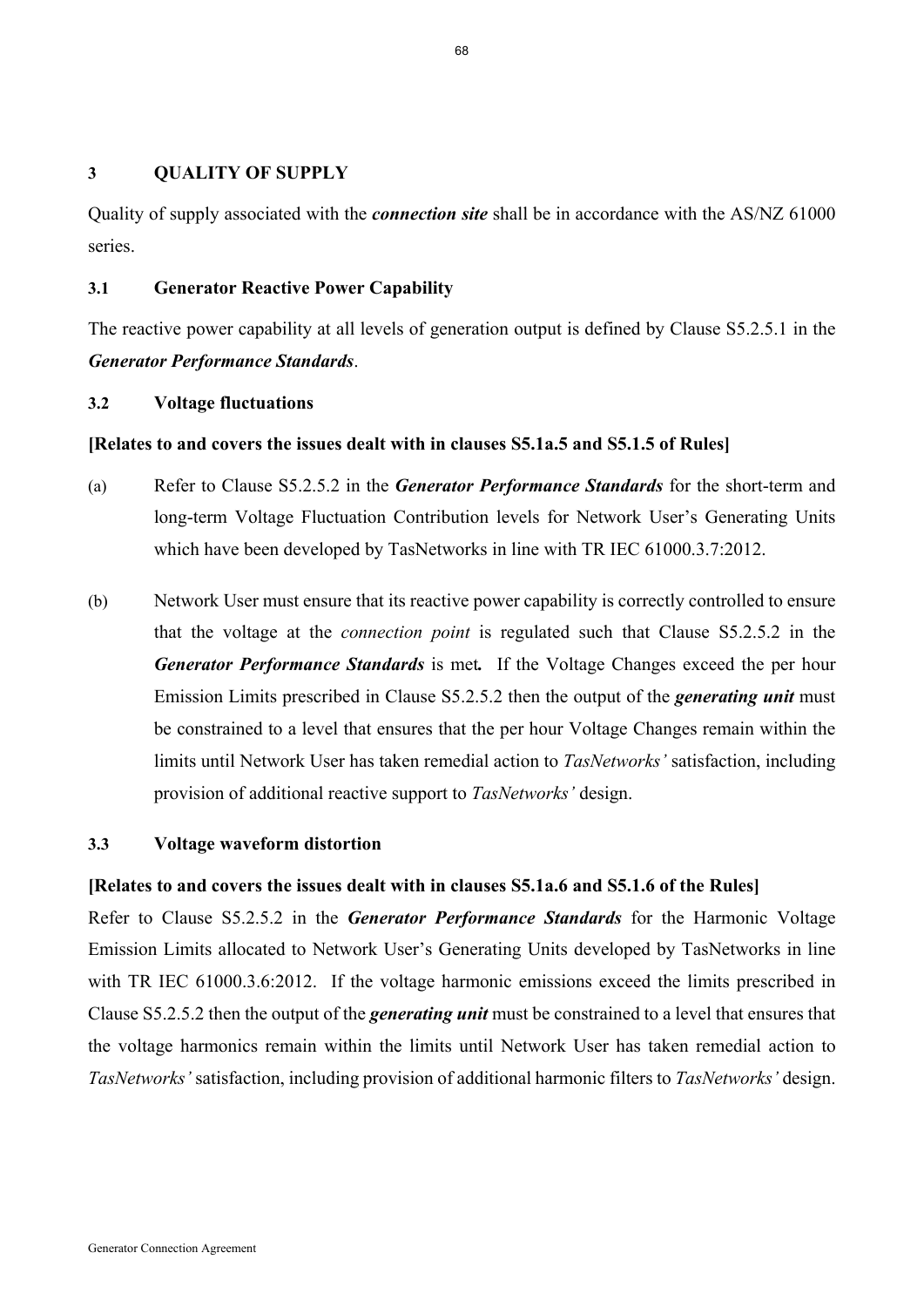### **3.4 Additional technical requirements**

- (a) TasNetworks will ensure the fault current contribution from the *transmission system* to the three phase and single phase fault levels on the *connection site* busbars is not more than specified in Clause S5.2.8 of the *Generator Performance Standards*
- (b) Each party will ensure that the design of its *electricity infrastructure* allows for a maximum fault current contribution from Network User to the three phase and single phase fault levels on the *connection site* busbars as specified in Clause S5.2.8 of the *Generator Performance Standards*.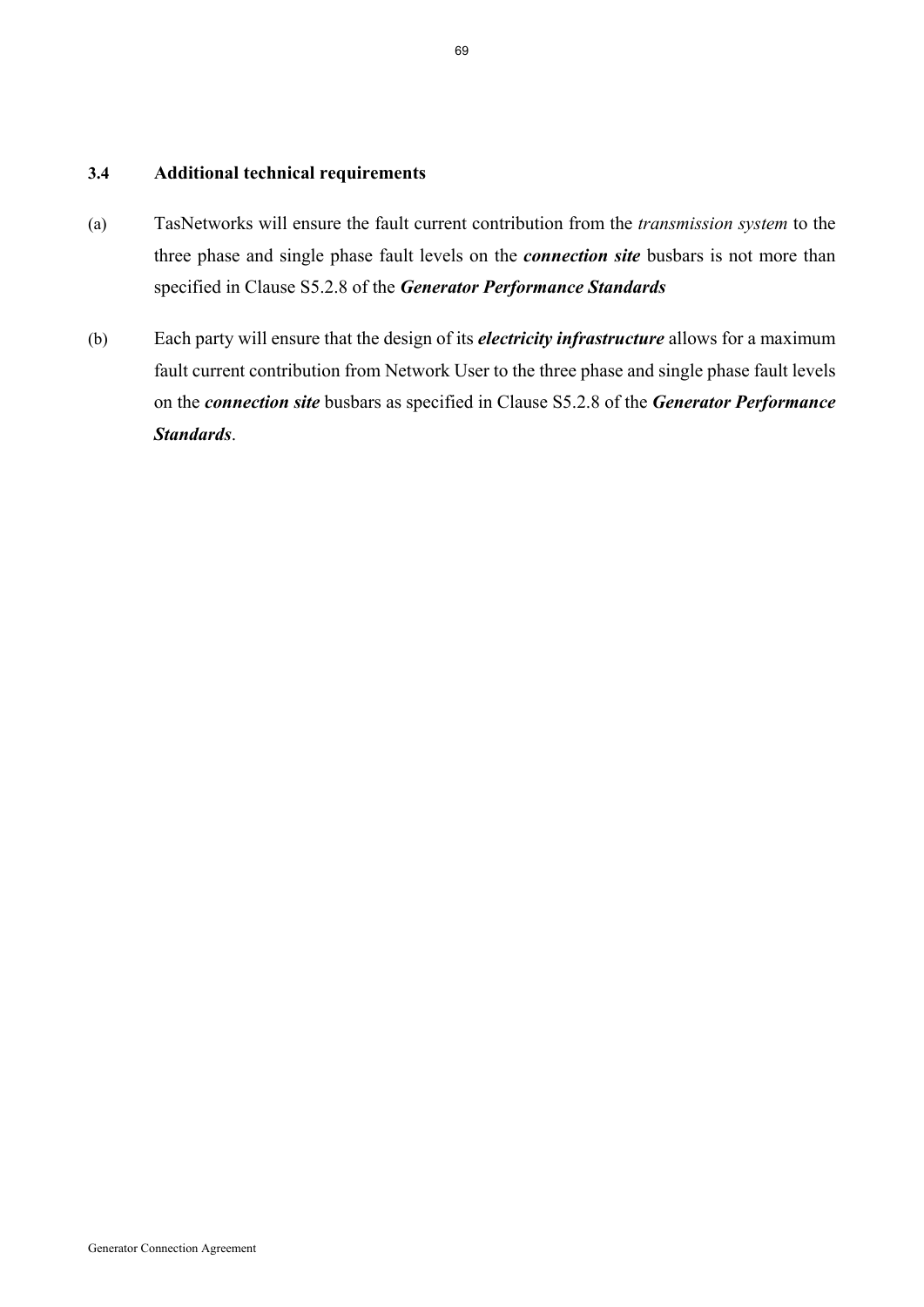# **SCHEDULE 6 OTHER SERVICES**

Clause 3.3

[insert if any otherwise "nil at commencement"]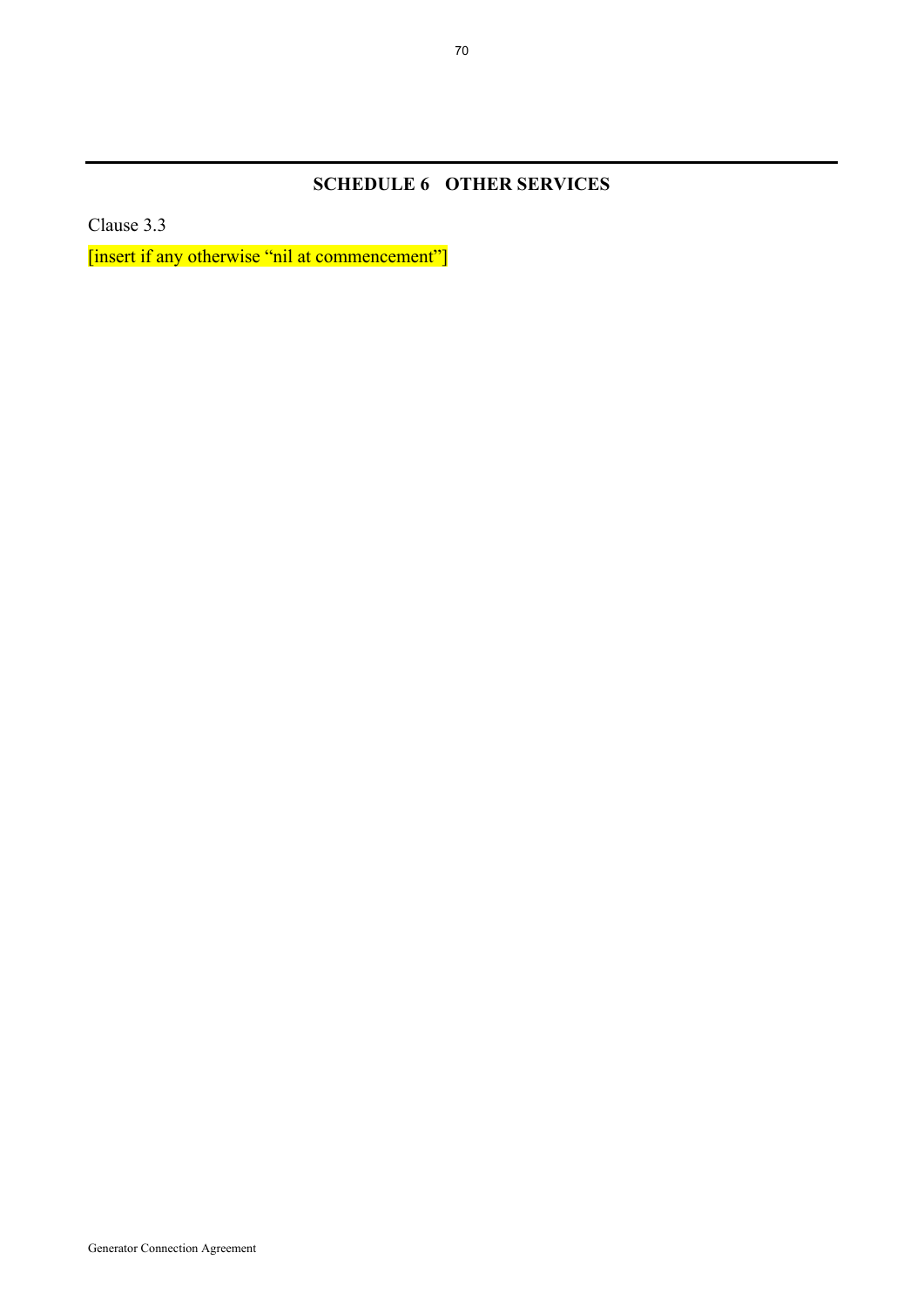# **SCHEDULE 7 RECORDS, DATA AND INFORMATION**

# [Check requirements for this connection]

The *records* to be kept by TasNetworks, in relation to TasNetworks' *electricity infrastructure* are:

| <b>Record</b>                 | <b>Record</b> | <b>Retention Period</b> |
|-------------------------------|---------------|-------------------------|
|                               | Form          |                         |
| <b>Operational Diagrams</b>   |               |                         |
| - Power Circuit               | Electronic    | 7 years                 |
| One Line Diagram              |               |                         |
| Metering and Protection       | Electronic    | 7 years                 |
| One Line Diagram              |               |                         |
| <b>OH&amp;S</b> procedures    | Electronic    | 7 years                 |
| <b>Operational Procedures</b> | Electronic    | 7 years                 |
| <b>Plant Setting Data</b>     |               |                         |
| - Protection                  | Electronic /  | 7 years                 |
|                               | Hard Copy     |                         |
| <b>- Incident</b> data        | Electronic    | 7 years                 |

The *records* to be kept by Network User, in relation to Network User's *electricity infrastructure* at the *connection sites* are:

| <b>Record</b>                 | <b>Record</b> | <b>Retention Period</b> |
|-------------------------------|---------------|-------------------------|
|                               | Form          |                         |
| <b>Operational Diagrams</b>   |               |                         |
| - Power Circuit               | Electronic    | 7 years                 |
| One Line Diagram              |               |                         |
| Metering and Protection       | Electronic    | 7 years                 |
| One Line Diagram              |               |                         |
| <b>OH&amp;S</b> procedures    | Electronic    | 7 years                 |
| <b>Operational Procedures</b> | Electronic    | 7 years                 |
| <b>Plant Setting Data</b>     |               |                         |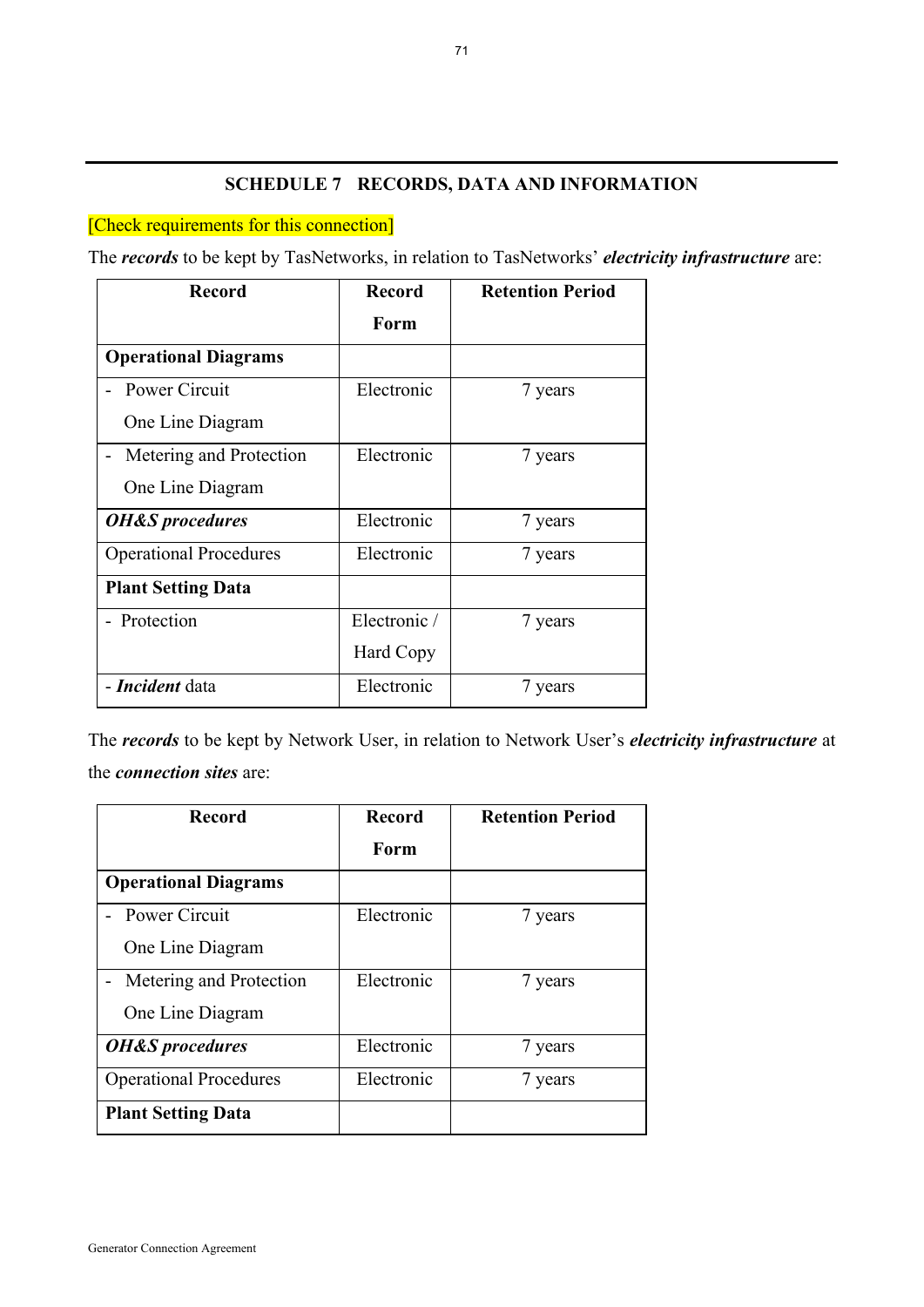| <b>Record</b>            | <b>Record</b> | <b>Retention Period</b> |
|--------------------------|---------------|-------------------------|
|                          | Form          |                         |
| - Generator setting data | Electronic /  | 7 years                 |
|                          | Hard Copy     |                         |
| - Protection             | Electronic /  | 7 years                 |
|                          | Hard Copy     |                         |
| - Incident data          | Electronic    | 7 years                 |
| <b>Generator Models</b>  | Electronic    | 7 years                 |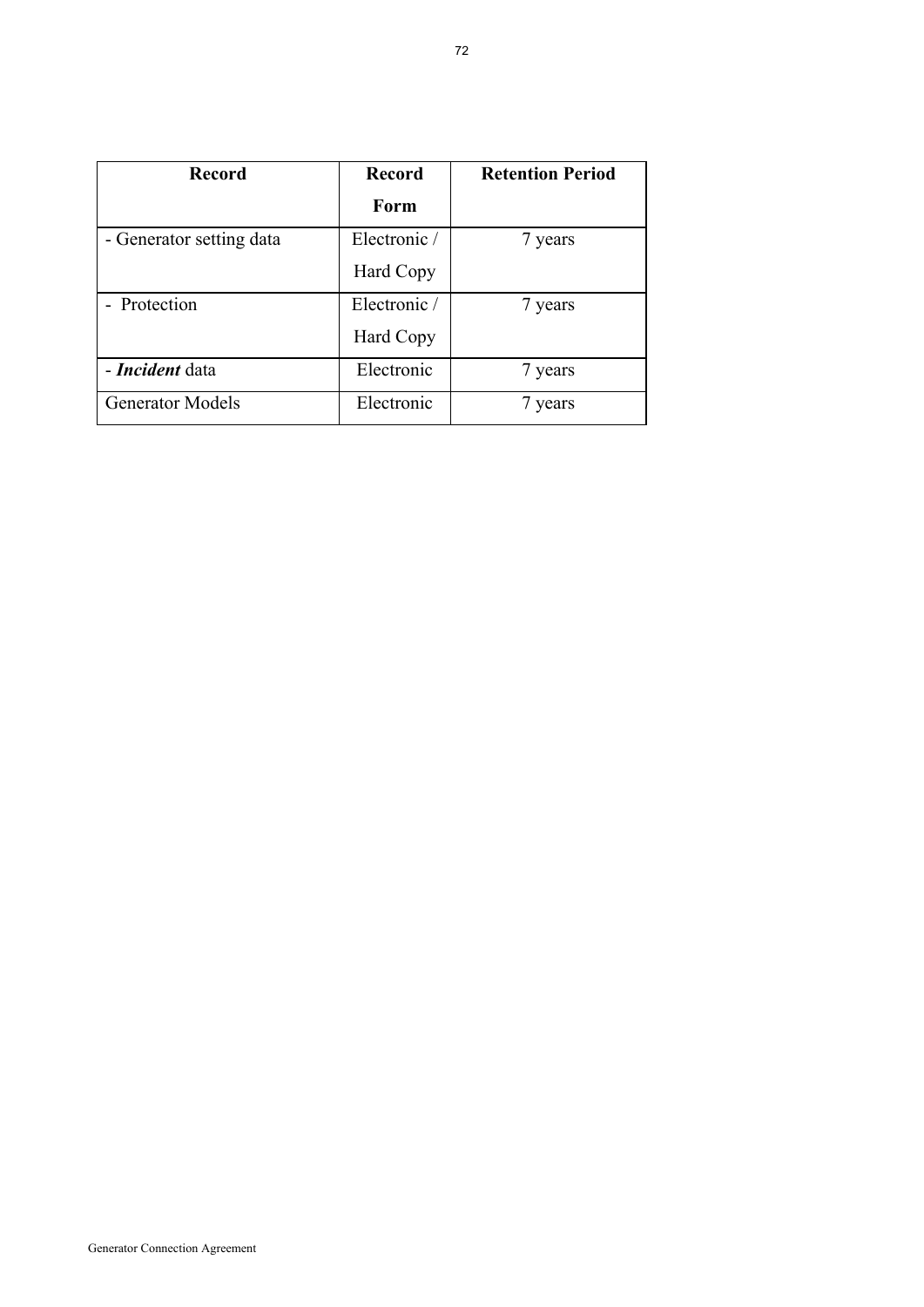### **SCHEDULE 8 LIABILITY LIMIT AMOUNTS**

*cap amount* – clauses 1.1 and 14.4

[insert] as at 1 July [insert commencement year]

As at each subsequent 1 July then the current cap amount will be escalated by multiplying it by the *CPI* for the *financial year* commencing on that 1 July.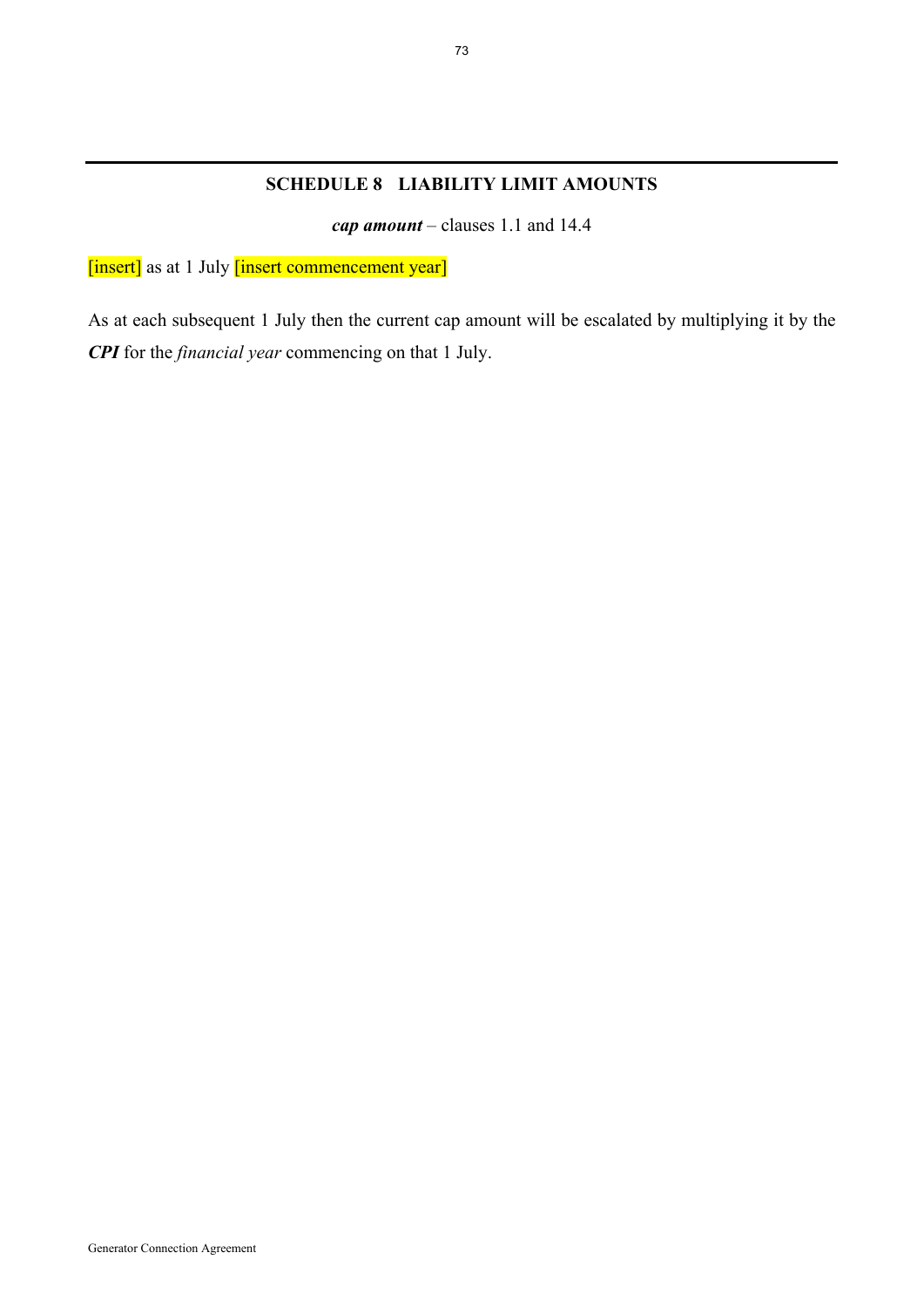# **SCHEDULE 9 ADDRESS DETAILS**

Clause 22

| <b>TasNetworks:</b>        | <b>Tasmanian Networks Pty Ltd</b>                            |  |
|----------------------------|--------------------------------------------------------------|--|
| <b>Street Address:</b>     | 1-7 Maria Street, Lenah Valley in Tasmania                   |  |
| Postal Address:            | PO Box 606, Moonah, TAS, 7009                                |  |
| Nominated Representatives: | General Manager, Customer Engagement & Network<br>Operations |  |

| Network User:   | <b>[insert]</b> |
|-----------------|-----------------|
| Street Address: | [insert]        |
| Postal Address: | [insert]        |

Nominated Representatives: [insert]

or as most recently notified by the party under clause 22.3.